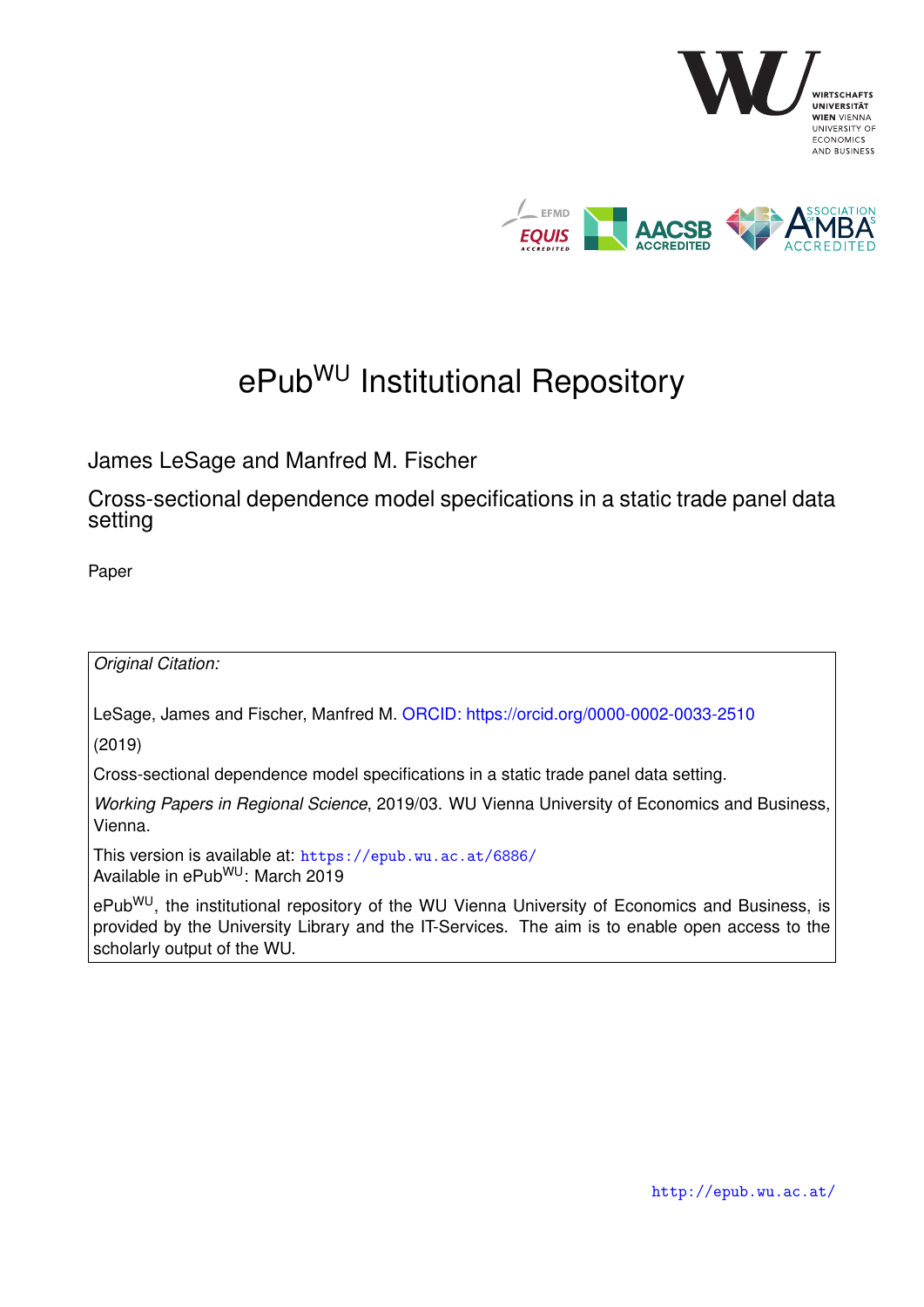# Cross-sectional dependence model specifications in a static trade panel data setting

James P. LeSage Fields Endowed Chair of Urban and Regional Economics Texas State University Department of Finance and Economics San Marcos, TX, USA james.lesaage@txstate.edu

and

Manfred M. Fischer Vienna University of Economics and Business Vienna, Austria manfred.fischer@wu.ac.at

March 25, 2019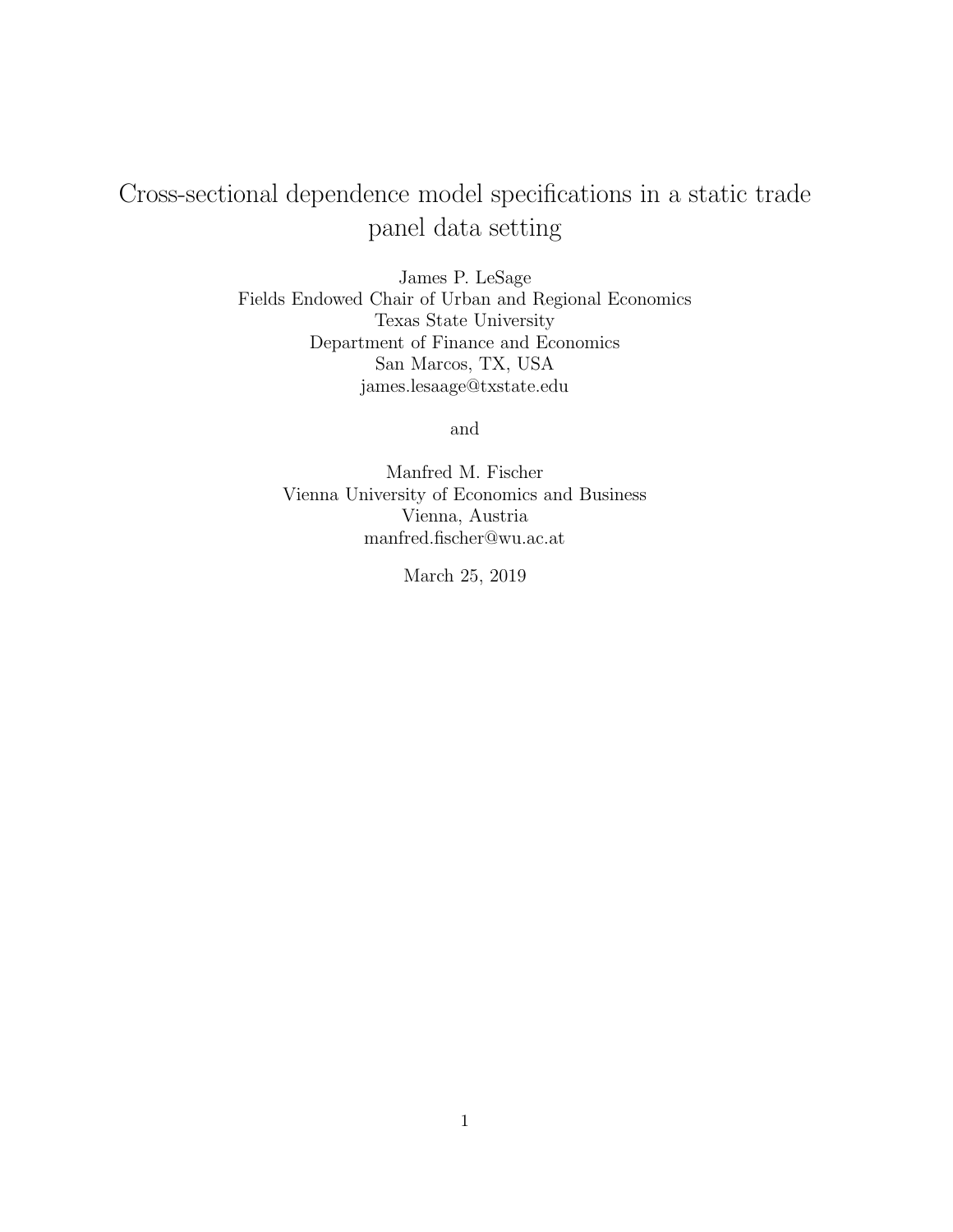# **Abstract**

The focus is on cross-sectional dependence in panel trade flow models. We propose alternative specifications for modeling time invariant factors such as socio-cultural indicator variables, e.g., common language and currency. These are typically treated as a source of heterogeneity eliminated using fixed effects transformations, but we find evidence of cross-sectional dependence after eliminating country-specific and time-specific effects. These findings suggest use of alternative simultaneous dependence model specifications that accommodate cross-sectional dependence, which we set forth along with Bayesian estimation methods. Ignoring cross-sectional dependence implies biased estimates from panel trade flow models that rely on fixed effects.

KEYWORDS: Bayesian, MCMC estimation, socio-cultural distance, origin-destination flows, treatment of time invariant variables, panel models. JEL: C18, C51, R11

# **1 Introduction**

The empirical trade literature has largely ignored the issue of cross-sectional dependence between countries in econometric estimation of empirical trade flow models (Baltagi, Egger and Pfaffermayr, 2014). In a cross-sectional setting, trade costs are incorporated using geographical distance between origin and destination dyads involved in trade flows, as well as socio-cultural factors. These might include: common language and currency, historical colonial relationships, common borders, trade agreements, etc. The latter are perceived as representing a generalization of distance that also influence trade costs. For example, common language and common currency should reduce trade costs.

In a panel data model setting, distance as well as socio-cultural factors (which we label generalized distance variables) are generally time invariant, so they are modeled using fixed effects. In a conventional panel setting the impact of time invariant variables reflects a source of heterogeneity, and introduction of appropriate fixed effects transformations are used to control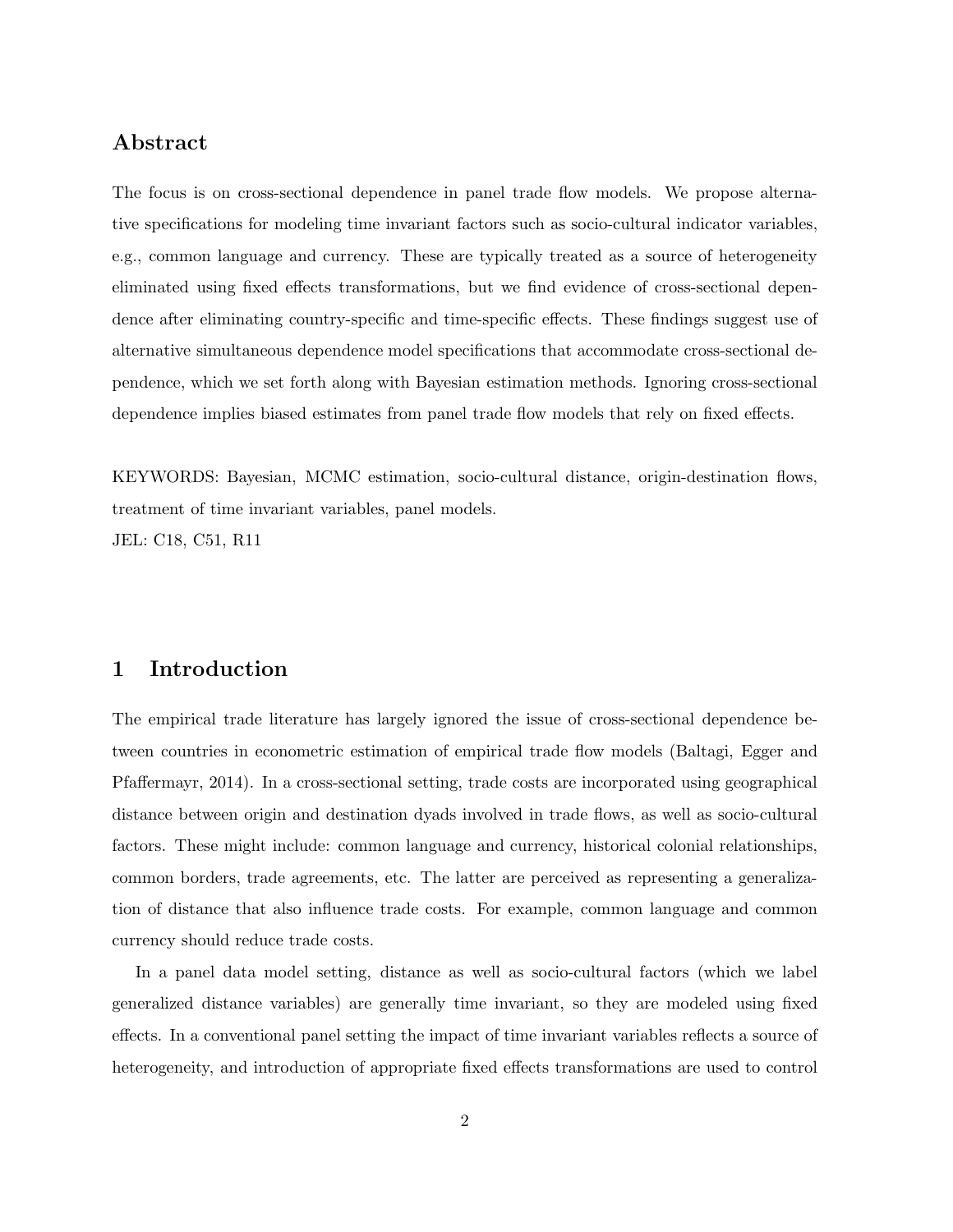for differences in the level of flows attributable to these country-specific time invariant factors.

This paper argues that generalized distance variables can be viewed as transmission channels and modeled as a source of cross-sectional dependence, frequently observed in trade flows (see Porojan, 2001). The objective is to introduce alternative simultaneous dependence specifications for modeling time invariant factors such as generalized distance variables. These model specifications accommodate cross-sectional dependence, which we set forth along with Bayesian estimation methods. Ignoring cross-sectional dependence implies biased estimates from panel trade flow models that rely on fixed effects.

The idea of our modeling approach becomes most clear for the case of a dummy variable reflecting common borders that is often introduced as a generalized distance variable that impacts trade costs. When introduced as an indicator variable, the implication is that higher levels of flows exist between countries with common borders, a heterogeneity effect. As an alternative treatment, common borders could be introduced as a first-order contiguity spatial weight matrix. A first-order contiguity spatial weight matrix, say  $W_b$ , for exports from a sample of N countries would be of dimension  $N \times N$  with non-zero elements in the  $(i, j)$ th position if countries i and j share a common border, and zeros on the main diagonal. Multiplying the  $N \times N$  spatial weight matrix with an  $N \times 1$  vector of export/import flows f, or vector of income X produces a linear combination of *neighboring country* export/import flows  $W_b f$ , or income  $W_b X$ . Of course, we can take the same approach to forming an  $N \times N$  matrix (say)  $W_c$  having non-zero elements in the  $(i, j)$ <sup>th</sup> position if countries i and j share a common currency or language, or exhibiting colonial ties, etc. We will have more to say about this later, but we note that a vector  $W_cX$  in this context represents a linear combination of income from countries showing a socio-cultural similarity measured in terms of common currency, language, colonial ties, and so on.

These vectors can be used to specify a model of cross-sectional dependence that reflects: (i) cross-sectional dependence reflecting interaction between neighboring countries, neighbors to the neighboring countries etc., which result in global spillover impacts, and (ii) contextual effects arising from neighboring countries, which result in local spillover impacts. This type of model has been labeled a spatial Durbin model (SDM) specification in the spatial econometrics literature.

Of course, it is possible that trade flows reflect both a heterogeneity impact from time invari-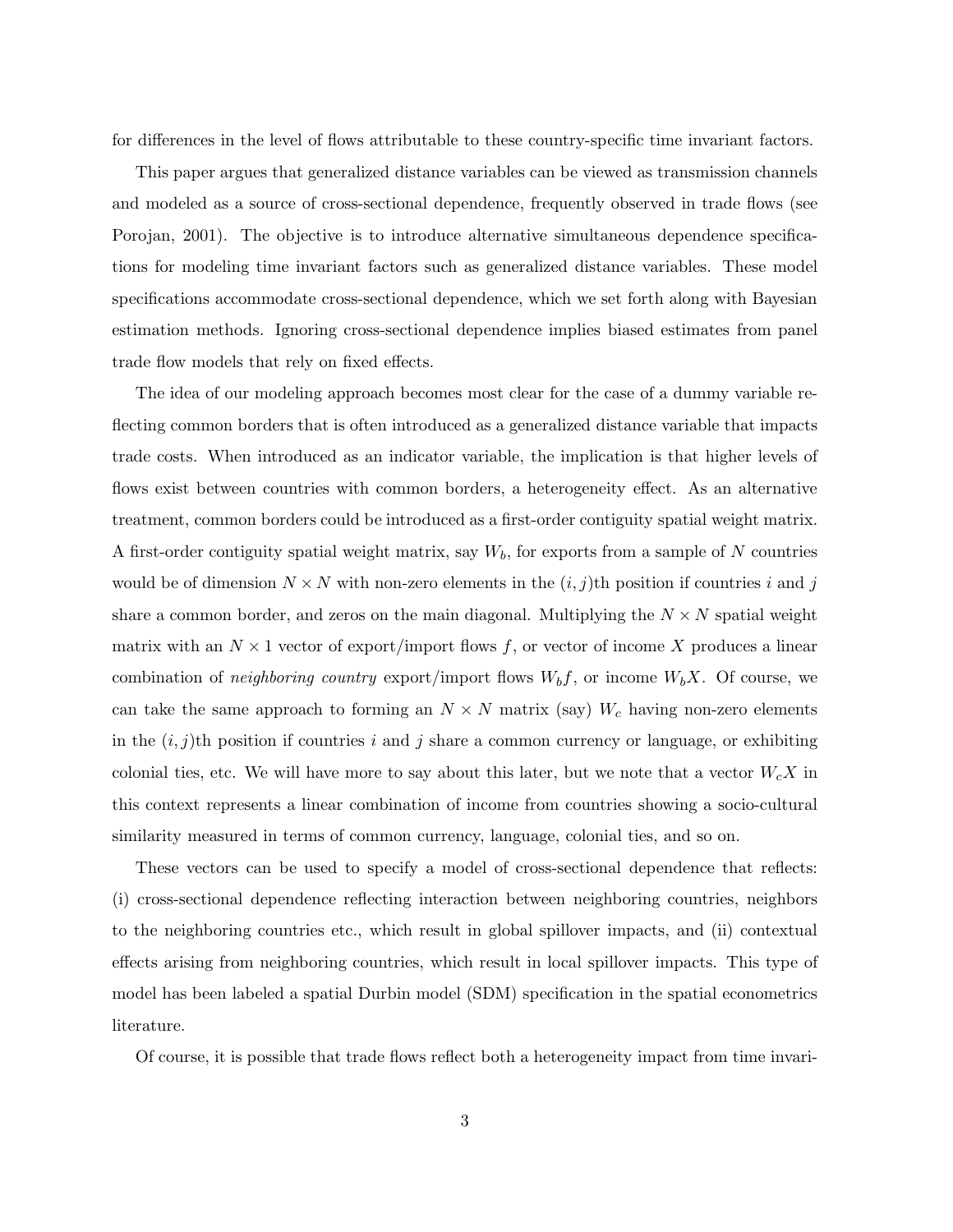ant fixed effects as well as impacts of the type set forth in (i) and (ii) above. We can test our alternative cross-sectional dependence specification for consistency with sample data on trade flows by eliminating fixed effects (through a transformation) and testing the transformed model for: cross-sectional dependence, contextual effects, or a combination of these. It is worth noting that our SDM specification allows for the presence/absence of cross-sectional dependence, and/or contextual effects as well as a combination of these. Using data transformed to eliminate time invariant fixed effects, we estimate a Bayesian panel SDM model to determine if crosssectional dependence, contextual effects, or a specification with both of these is most consistent with a panel of imports and exports from a sample of 74 countries over the 38 year period from 1963 to 2000. Specifically, we consider estimates from a single panel data model specification applied to 74 sets of import flows and 74 sets of export flows. One set of estimates reflect the panel data relationship between imports to a single country from all other 73 countries over the 38 year period in our sample. This model relationship is estimated for all 74 countries in our sample. Another set of estimates reflect the panel data relationship between exports from a single country to all other 73 countries over the 38 year period in our sample. This model relationship is also estimated for all 74 countries in our sample.

Another methodological innovation is use of convex combinations of cross-sectional dependence weight matrix structures (see Pace and LeSage, 2002; Hazir, LeSage and Autant-Bernard, 2018; Debarsy and LeSage, 2018). The weight matrix structures are constructed to reflect: spatial proximity between countries, as well as numerous types of socio-cultural proximity such as common currency, language, colonial ties, and so on. A convex combination of these multiple weight matrices (with associated parameters) is used to form a single weight matrix, where the parameters assign relative importance to each type of cross-sectional dependence. This approach allows us to treat socio-cultural factors (for example, common currency, common language, historical colonial relationships, trade agreements, and so on) that have been traditionally modeled as time invariant fixed effects as sources of cross-sectional dependence.

Constructing weight matrices from indicator variables reflecting socio-cultural factors allows our SDM specification to model time invariant factors as network links between countries that impact trade costs, rather than simply a source of heterogeneity. We set forth Bayesian MCMC estimation methods for our model specification that allows for cross-sectional dependence reflect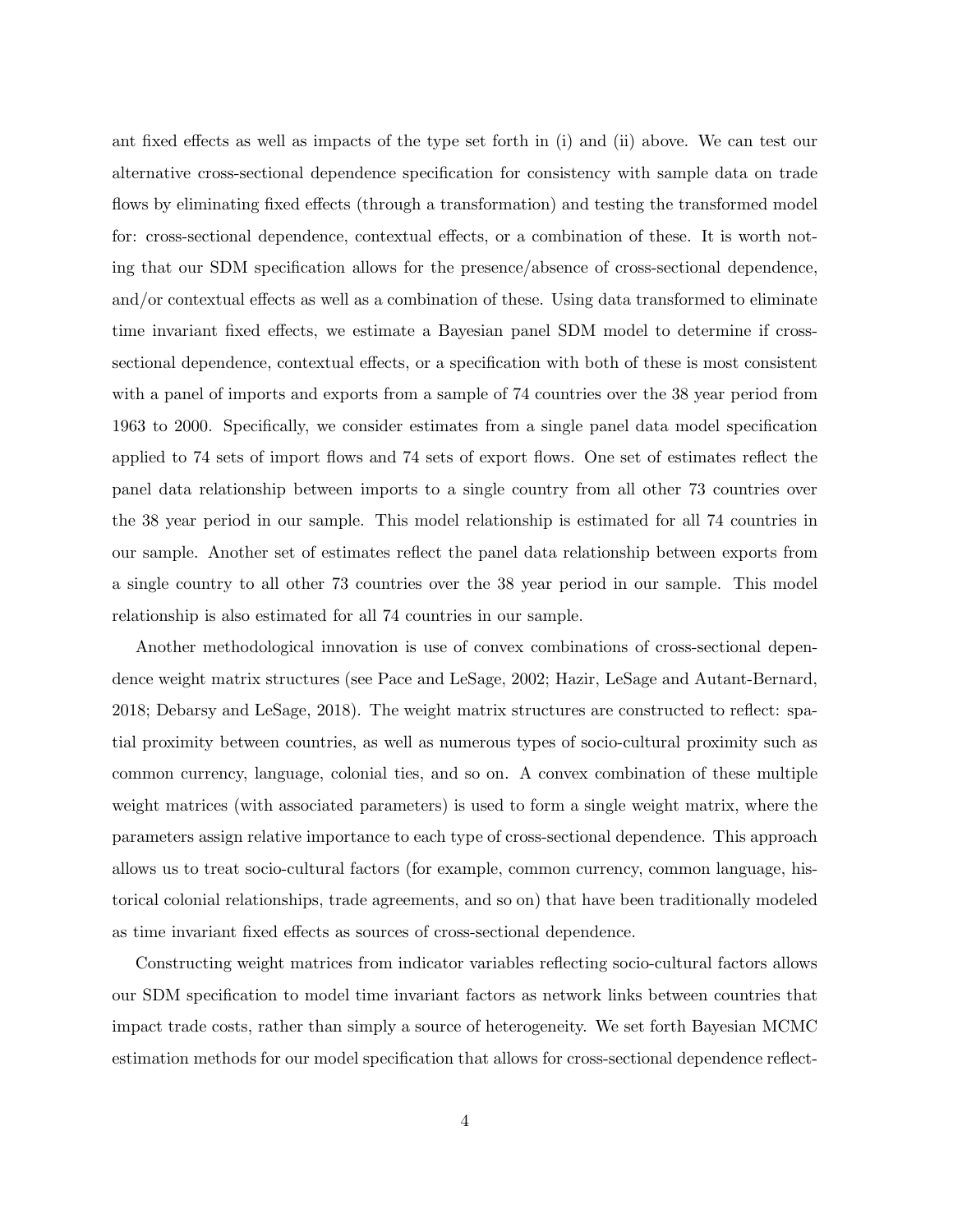ing interaction and global spillover impacts as well as contextual effects arising from neighboring countries. Throughout the paper we use the label "spatial" when referring to the SDM model specification, but the reader should note that a more appropriate term would be cross-sectional dependence, since connectivity between countries consists of both pure spatial distance as well as socio-cultural proximity. Of course, we draw on the methodology and terminology set forth in the spatial econometrics literature.

Our Bayesian estimation approach allows for estimation and posterior inference on a vector of parameters that determines the relative importance of each type of cross-sectional dependence. Estimates are based on data transformed using an approach from Lee and Yu (2010) that eliminates both time-specific and country-specific fixed effects using an orthogonality transformation. If the generalized distance variables reflect only time invariant fixed effects, our model estimates should indicate no cross-sectional dependence or contextual effects. If this is not the case, we have evidence that these generalized distance variables have a greater impact on trade flows than the conventional heterogeneity view suggests.

Section 2 introduces conventional cross-sectional gravity models as used in the empirical trade literature, along with the notion of cross-sectional dependence. Section 3 discusses the formation of convex combinations of spatial and a host of socio-cultural proximity structures, and these are discussed in the context of the panel cross-sectional dependence specifications.

Section 4 outlines computationally efficient expressions for the static panel variant of the spatial Durbin model that we wish to estimate. Bayesian MCMC estimation and inference for the model specifications is discussed in section 5. Focus is on inference regarding the scalar parameters that determine the relative influence of five types of proximity that we consider (spatial, common language, common currency, trade agreements, and colonial ties) in our crosssectional dependence specification. Debarsy and LeSage (2018) point to three computational challenges that arise for this type of model where the weight matrix  $W_c$  is a function of estimated parameters  $\gamma_{\ell}$  ( $\ell = 1, ..., L = 5$ ) indicating the relative importance assigned to each type of connectivity structure. Each of these is discussed in Section 6 along with approaches set forth in Debarsy and LeSage (2018) for overcoming these challenges. Given the mixture of multiple proximity channels of transmission, interpretation of the estimates from our specification differs from that in conventional spatial models. Section 6 discusses interpretation of estimates from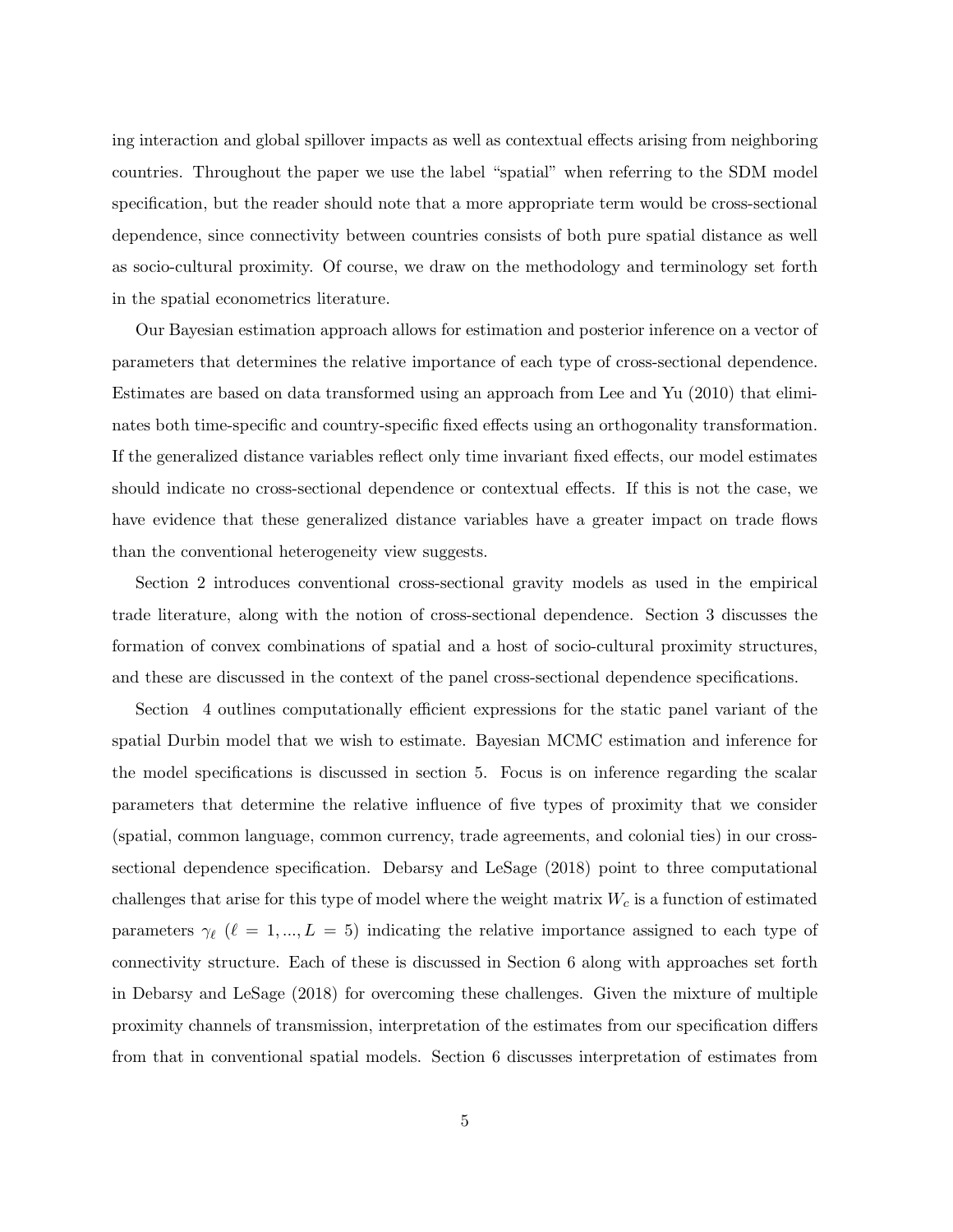the cross-sectional model specification.

Section 7 applies the approach to panel data on trade flows covering the 38 years from 1963 to 2000. We provide empirical estimates for the scalar parameters reflecting the mixture of spatial and socio-cultural measures of proximity, and test our cross-sectional model specification for consistency with the sample data. The magnitude of bias arising from cross-sectional dependence is assessed by examining estimates of local and global spillover effects, since these are restricted to zero in conventional panel trade models.

Section 8 provides conclusions. Appendix A presents information on data used as well as sources.

# **2 Empirical cross-section trade models**

Most trade models specify aggregate bilateral demand equations of consumers in countries  $j =$  $1, \ldots, N$  from producers in countries  $i = 1, \ldots, N$  in the general form:<sup>1</sup>

$$
f_{ijt} = l_{it} \ m_{jt} \ c_{ijt}^{\tau} \tag{1}
$$

where  $f_{ijt}$  are bilateral exports of country i to country j at time t,  $l_{it}$  are exporter time-specific factors,  $m_{jt}$  are importer time-specific factors, while  $c_{ijt}$  is a measure of all bilateral trade costs from i to j at time t, with  $\tau$  reflecting the partial elasticity of trade flows with respect to trade costs (see Baltagi, Egger and Pfaffermayr, 2014).

Specifics regarding what  $l_{it}$  and  $m_{jt}$  represent depend on the particular trade model. For example, using the model from Anderson and van Wincoop (2003) with a single sector,  $\tau$  reflects a measure of the elasticity of substitution between products from different countries, and  $l_{it}$ ,  $m_{jt}$ correspond to size measures such as gross domestic product (which we denote using  $X$ ). This occurs since aggregated trade flows  $F_{it} = \sum_{j=1}^{N} f_{ijt}$  represent total sales in country i at time period t which corresponds to gross domestic product. Finally, trade flows  $f_{ijt}$  are assumed to be inversely related to the bilateral trade costs  $c_{ijt}$ .

For the cross-sectional case where we have a single year, the model in Eq. (1) is doubleindexed, resulting in a balanced panel in our case where the number of importing and exporting

<sup>&</sup>lt;sup>1</sup>We deal only with the case where the number of importing and exporting countries is the same.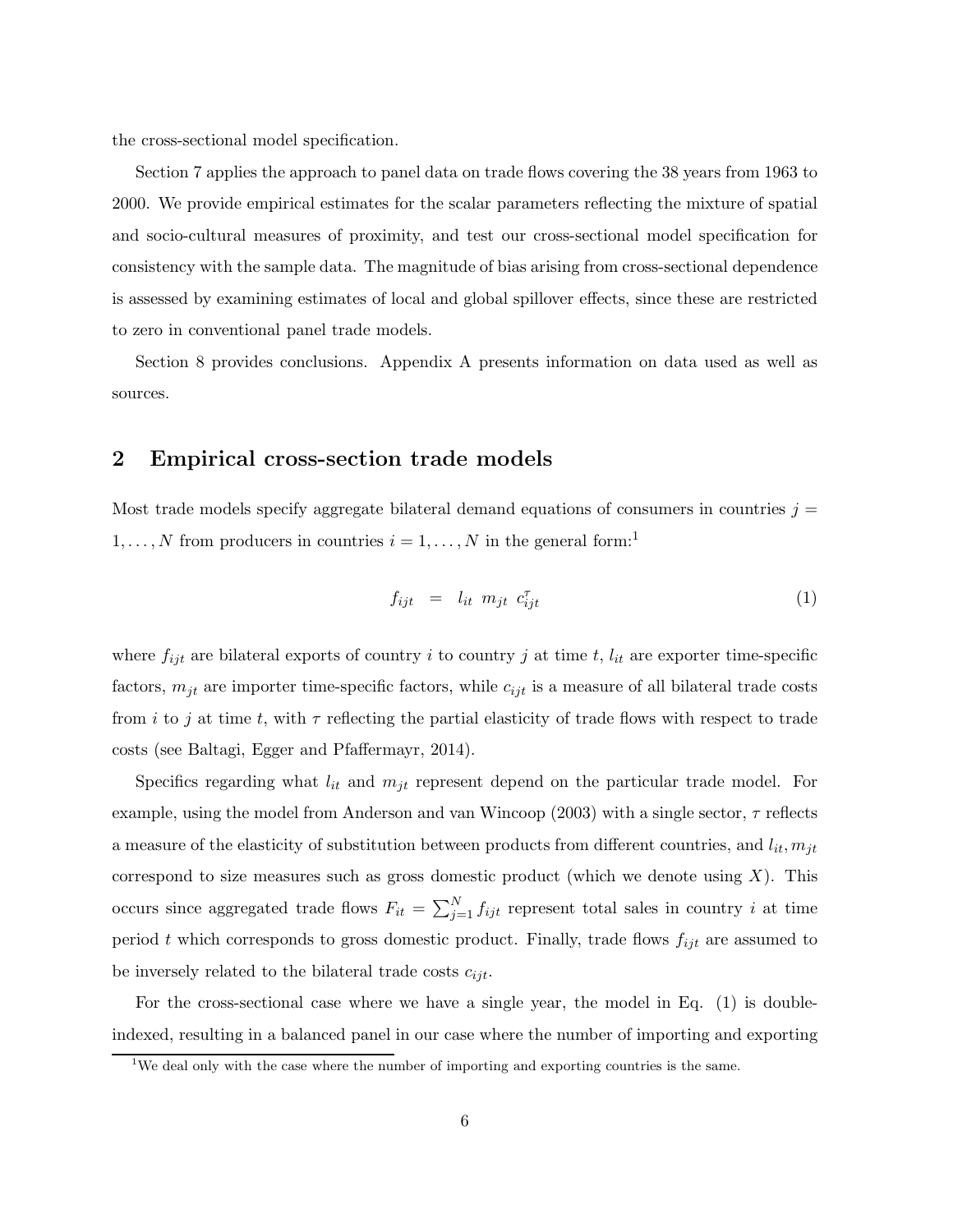countries is equal. Applying a log-transformation to the deterministic part  $h_{ij} = ln(l_i, m_j, c_{ij}^{\tau})$ of the model in Eq. (1) and also to the trade flows  $\tilde{f}_{ij} = ln(f_{ij})$  results in:

$$
\tilde{f}_{ij} = h_{ij}\delta + \alpha + e_{ij}
$$
\n
$$
e_{ij} = u_i + v_j + \varepsilon_{ij}
$$
\n(2)

with  $u_i, v_j$  reflecting exporter and importer specific effects when the data are organized first by exporter and then by importing countries. In matrix/vector notation we can write:

$$
y = H\delta + \alpha \iota_{N^2} + \Delta_u u + \Delta_v v + \varepsilon \tag{3}
$$

where  $y = vec(\tilde{F})$  is an  $N^2 \times 1$  vector of the trade flow matrix logged and the matrices  $\Delta_u, \Delta_v$ are  $N^2 \times N$ , while the vectors  $u, v$  are  $N \times 1$ . The matrices  $\Delta_u, \Delta_v$  map elements from the  $N \times 1$  vectors of country-specific exporter and importer effects in  $u, v$  to the appropriate origindestination combination of countries reflected in the  $(i, j)$ th flow dyads in  $vec(F)$ . The matrix  $H = \begin{pmatrix} X_d & X_o & vec(C) \end{pmatrix}$ , where LeSage and Pace (2008) show that  $X_d = \iota_N \otimes X$ ,  $X_o = X \otimes \iota_N$ , with X being an  $N \times 1$  vector of gross domestic product (gdp) for the countries, and  $\iota_N$  and  $N \times 1$  vector of ones. The Kronecker product (⊗) applied to the country-level (gdp) vector strategically arranges country-level incomes to match the export-import dyads of the dependent variable vector that arises from vectorizing the flow matrix. The term  $vec(C)$  is often simply a pairwise distance matrix vectorized as a proxy for trade costs between origin-destination dyads. A conformable vector  $\delta$  contains parameters  $\beta_d$ ,  $\beta_o$  and c associated with the variable vectors  $X_d, X_o$  and  $vec(C)$ .

As noted in the introduction, we can generalize proxies for trade costs to include not only distance  $(vec(C))$ , but also, for example, common borders and language. These binary indicator variables can be represented using  $N \times N$  matrices  $W_b$  and  $W_l$ . The matrix H can be extended to include these indicator variables:  $H = \begin{pmatrix} X_d & X_o & vec(C) & vec(W_b) & vec(W_l) \end{pmatrix}$ , along with the extended vector  $\delta$ .

A cross-sectional dependence specification that has been labeled the spatial Durbin model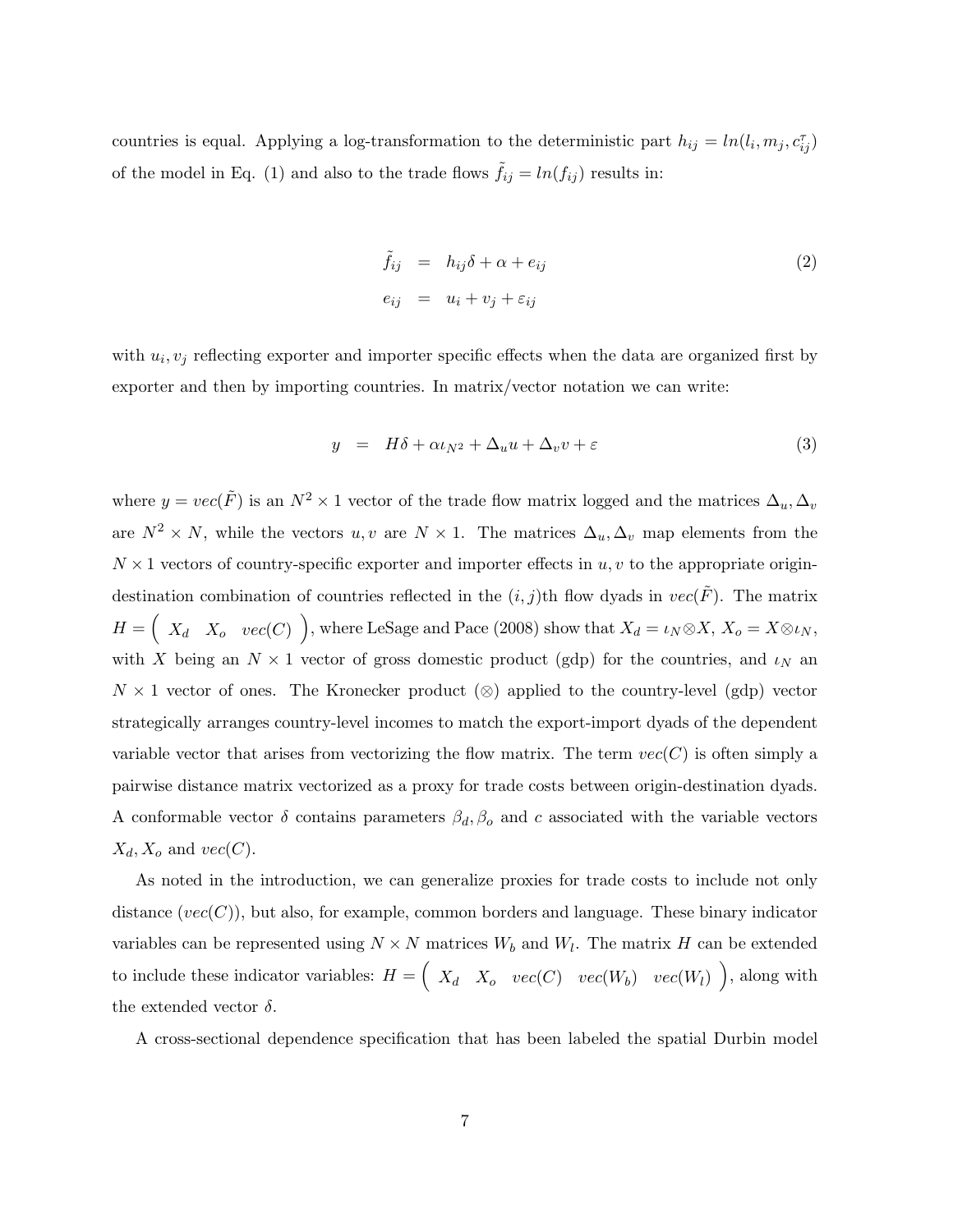(SDM) is shown in Eq. (4), where we redefine  $H = (X_d, X_o)$ ,  $\beta = (\beta_d, \beta_o)'$  and  $\theta = (\theta_d, \theta_o)'$ :

$$
y = \rho W_c y + H\beta + W_c H\theta + \epsilon
$$
  
\n
$$
\epsilon \sim \mathcal{N}(0, \sigma^2 I_{N^2}).
$$
\n(4)

Here  $W_c$  is an  $N \times N$  matrix reflecting a convex combination of the two weight matrices  $W_b$  and  $W_l$ .

The SDM specification allows for contextual effects as well as global spillovers from changes in country-level incomes reflected by elements contained in vectors  $X_d, X_o$  in the matrix H. This can be seen by noting that a change in income of country  $i, X_i$ , will have a partial derivative impact that involves the matrix inverse:  $(I_{N^2} - \rho W_c)^{-1} = I_{N^2} + \rho W_c + \rho^2 W_c^2 + \dots$  as shown in Eq.  $(5)$ :

$$
\partial y/\partial X_i = (I_{N^2} - \rho W_c)^{-1} (\beta_d + W_c \theta_d + \beta_o + W_c \theta_o). \tag{5}
$$

LeSage and Thomas-Agnan (2015), and LeSage and Fischer (2016) provide specifics regarding the nature of these partial derivatives, but for our purposes we simply note that changes taking place in one country will have global spillover impacts on trade flows in neighboring countries, neighbors to the neighbors, and so on. There will also be feedback effects arising from matrices such as  $W_c^2$ , since the diagonal elements of this matrix contain non-zero elements. These reflect the fact that country  $i$  is a neighbor to its neighboring country  $j$ , or a second-order neighbor to itself.

### **3 Panel data models**

In a panel setting, explanatory variables from the matrix  $H$  in the cross-sectional model in Eq. (4) that do not vary over time between countries must be eliminated. Variables such as distance  $vec(C)$ , and indicator variables for common borders, language, currency and other socio-cultural measures of similarity ( $vec(W_b)$ ) and  $vec(W_l)$ ) do not vary over time. Transformations such as the *within transformation* or that suggested by Lee and Yu (2010) can be used to eliminate country-specific and time-specific effects. Given the motivation for cross-sectional dependence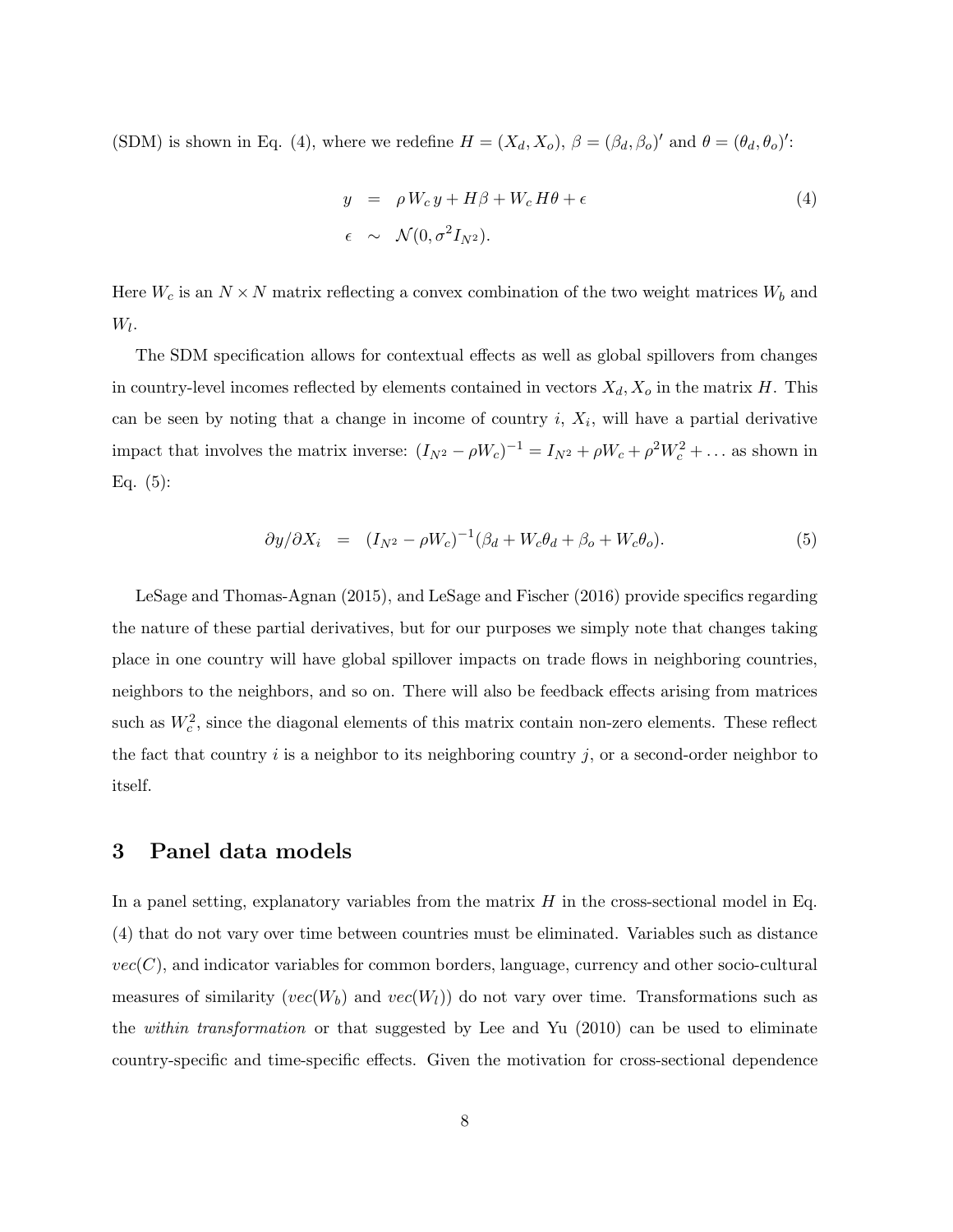set forth above, a question arises whether time invariant factors reflect heterogeneity that is eliminated by fixed effects transformations.

We consider panel model specifications that use the *i*th column of the flow matrix  $\tilde{F}$  representing exports from country i to all other countries as the dependent variable vector y over the  $T = 38$  years from 1963 to 2000. Specifically, we consider estimates from a single panel data model specification applied to 74 sets of import flows and 74 sets of export flows. One set of estimates reflect the panel data relationship between imports to a single country from all other 73 countries over the 38 year period in our sample. This model relationship is estimated for all 74 countries in our sample. Another set of estimates reflect the panel data relationship between exports from a single country to all other 73 countries over the 38 year period in our sample. This model relationship is also estimated for all 74 countries in our sample. We also consider two panel data model specifications, the spatial autoregressive (SAR) and spatial Durbin model (SDM). Given our sample of  $N = 74$  countries, this results in 74 different sets of panel data model estimates based on import and export data sets having dimension  $(N-1) \times T$ . <sup>2</sup>

An advantage of this approach is that we allow for different coefficient estimates for the parameters of each panel model relationship, for each of the N origin (exporting) countries, and for a set of time invariant fixed effects for each destination (importing) country with respect to each origin country. This set of heterogenous coefficients contrasts with typical empirical trade panel data models that impose a restriction that coefficients on all explanatory variables are the same for all countries and time periods, with heterogeneity accounted for by the fixed effects parameters. A conventional empirical trade panel models would stack the  $N^2 \times T$  flow matrices as noted in the previous section and rely on a matrix  $H$  containing destination and origin incomes in the  $N^2 \times 1$  vectors  $X_d, X_o$ . In our set of  $(N-1) \times T$  panel models, we used the within transformation to eliminate country-specific effects. In addition, we transformed the data to deviation from the cross-sectional means at each time period to eliminate time-specific fixed effects.

#### **Convex combinations of proximity structures**

We focus on convex combinations of weight matrices that result in a single weight matrix re-

<sup>&</sup>lt;sup>2</sup>We exclude exports from country i to itself, which would be on the main diagonal of the trade flow matrix, since we have no information on intra-country flows, resulting in  $N - 1$ .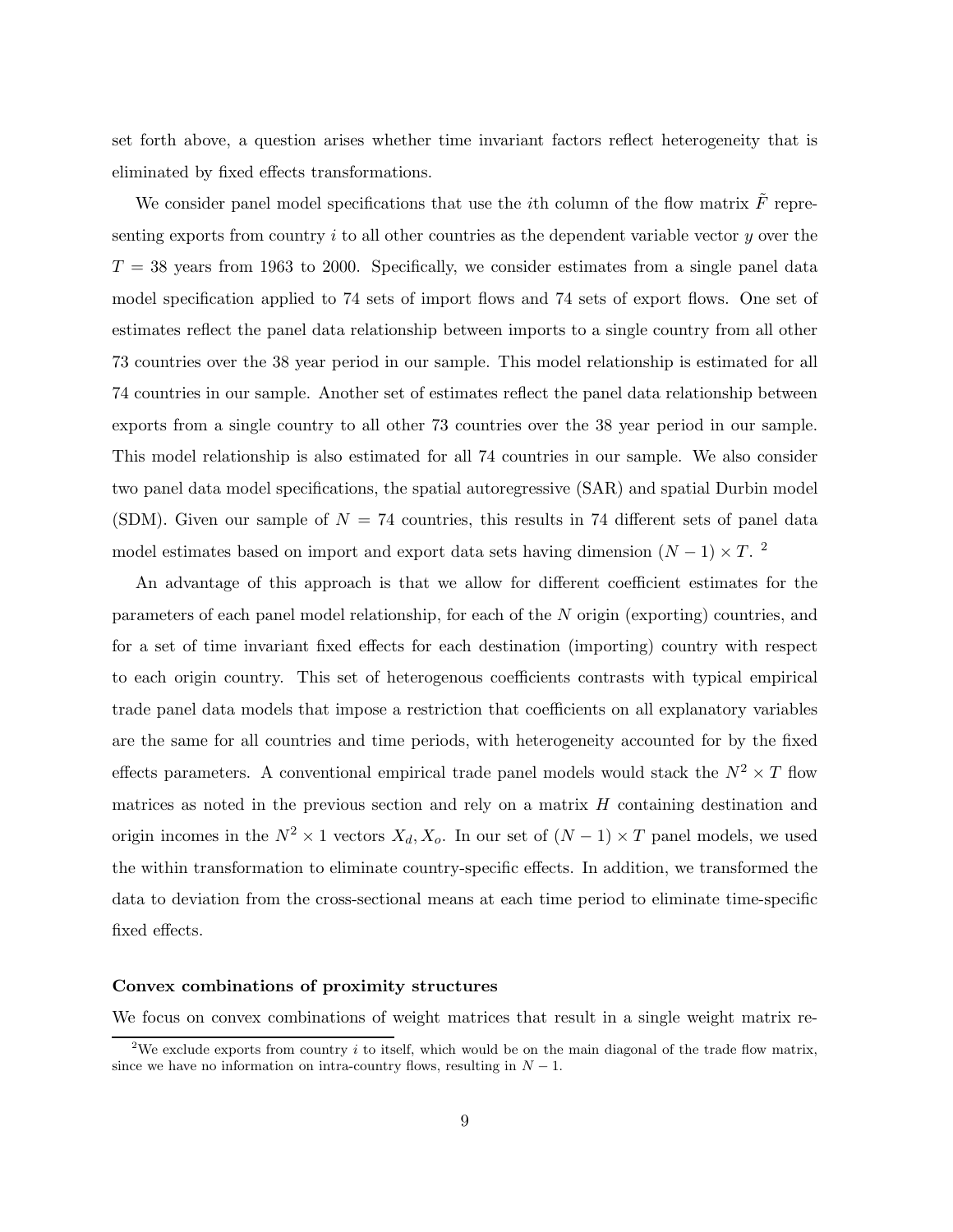flecting multiple types of connectivity, where coefficients from the convex combination can be used for inference regarding the relative importance of each type of connectivity. For example, in our case of  $L = 5$  weight matrices,  $W_{\ell}, \ell = 1, \ldots, L$  reflecting L different types of dependence between our cross-section of countries:

$$
W_c = \sum_{\ell=1}^{L-1} \gamma_\ell W_\ell + (1 - \sum_{\ell=1}^{L-1} \gamma_\ell) W_L, 0 \le \gamma_\ell \le 1, \sum_{\ell=1}^{L} \gamma_\ell = 1.
$$
 (6)

The matrix  $W_c$  reflects a convex combination of the  $L$  weight matrices, with the scalar parameters  $\gamma_{\ell}$  indicating the relative importance assigned to each type of dependence. We wish to consider both conventional spatial dependence, which represents one type of cross-sectional dependence as well as multiple types of socio-cultural dependence (specifically, common currency, common language, trade agreements and colonial ties).

The spatial weight matrix  $W_{\ell=1}$  reflects spatial proximity of countries (specifically some number of nearest neighbors). We rely on six nearest neighbors to form  $W_{\ell=1}$ . The other matrices  $W_{\ell=2,\dots,5}$ , are constructed to reflect socio-cultural proximity based on: common currency  $W_{\ell=2}$ , common language  $W_{\ell=3}$ , membership in a trade agreement (excluding WTO membership)  $W_{\ell=4}$ , and direct historical colonial ties  $W_{\ell=5}$ .

There are some points to note regarding this approach. First, the matrices  $W_{\ell}$  must be distinct, but can be highly correlated. If, for example,  $W_{\ell=1} = W_{\ell=2}$ , the parameters  $\gamma_1$  and  $\gamma_2$  will not be properly identified. Second, the matrices  $W_{\ell}$  are row-normalized to have rowsums of unity, and zero diagonal elements. Zero diagonal elements exclude a country  $i$  from being a neighbor to itself. Row normalization ensures that the scalar cross-sectional dependence parameter  $\rho$  must be less than one, a conditional required for convergence of the infinite series expansion:  $(I_N - \rho W_c)^{-1} = I_N + \rho W_c + \rho^2 W_c^2 + \dots$ 

Another point is that no individual row in the matrix  $W_c$  can contain only zeros. In the case of a spatial weight matrix  $W_{\ell=1}$  based on some number (say) s nearest neighboring countries, all rows will by definition consist of non-zero elements. However, this results in non-zero rows in the matrix  $W_c$  only if  $\gamma_{\ell=1}$  is non-zero. We allow zero values for the parameters  $\gamma_{\ell}$ . To prevent zero rows in the matrix  $W_c$ , we restricted our sample of countries to those for which all  $L = 5$ matrices had rows with non-zero elements. This resulted in elimination of countries such as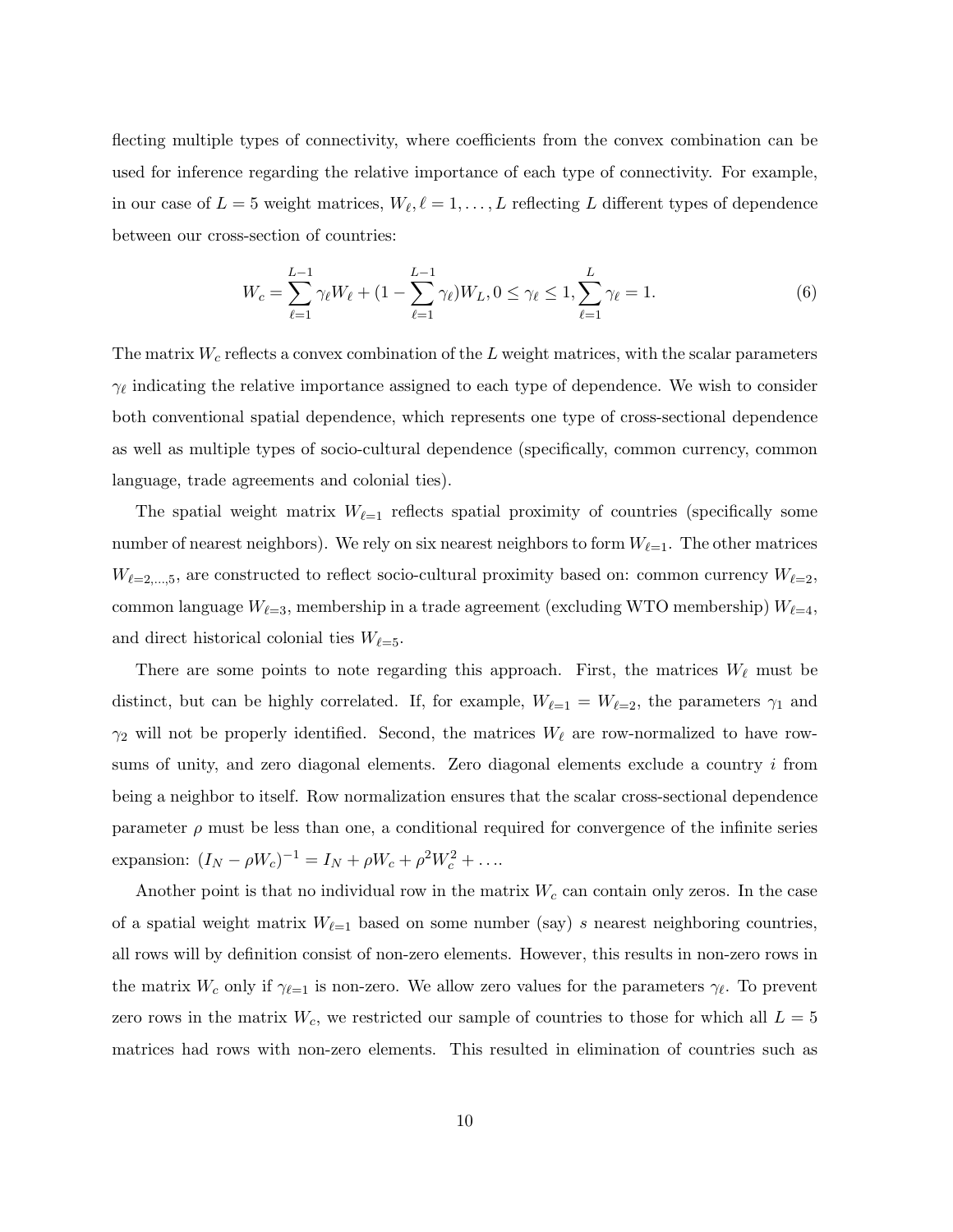South Korea and Japan that do not have a common language, common currency, direct colonial ties, etc. with any other country in the sample.

## **4 Computationally efficient expressions for the model**

We extend the approach taken by Debarsy and LeSage (2018) that deals with cross-sectional specifications to the case of a static panel data setting. The static panel variant of the spatial Durbin model (SDM) that we wish to estimate is shown in Eq.  $(7)$ , where each  $W_{\ell}$  represents an  $(N-1) \times (N-1)$  weight matrix whose main diagonal contains zero elements and row-sums of the off-diagonal elements equal to one, with  $N$  denoting the number of countries. Note also that we have eliminated country-specific effects by applying the de-meaning transformation to the vector y and matrix X, but for notational simplicity we use  $y, X$ . In addition, we eliminate time-specific effects by de-meaning as well. Non-zero (off-diagonal) weight matrix elements  $(i, j)$ of each  $W_{\ell}$  reflect that observation j exhibits interaction with observation i, with different weight matrices describing different possible types of interaction (e.g., spatial, and different types of socio-cultural.

$$
y = \rho(I_T \otimes W_c)y + X\beta + \sum_{\ell=1}^{L} (I_T \otimes W_{\ell})X\theta_{\ell} + \varepsilon
$$
  
\n
$$
= \rho \sum_{\ell=1}^{L} \left( I_T \otimes \gamma_{\ell}W_{\ell} \right) y + X\beta + \sum_{\ell=1}^{L} (I_T \otimes W_{\ell})X\theta_{\ell} + \varepsilon
$$
  
\n
$$
W_c = \sum_{\ell=1}^{L} \gamma_{\ell}W_{\ell}, \quad 0 \le \gamma_{\ell} < 1, \quad \sum_{\ell=1}^{L} \gamma_{\ell} = 1
$$
 (7)

with  $\rho$  denoting the scalar dependence parameter. The  $(N-1)T \times 1$  vector y contains observations on exports (imports) from (to) country i to (from) all  $(N - 1)$  other countries for all time periods. These are organized with those for all (other) countries for the first time period, then all countries for the second time period, and so on. The  $(N-1)T \times (N-1)T$ matrix  $(I_T \otimes W_c)$  uses the Kronecker product to replicate the weight matrix for each time period. The  $(N-1)T \times K$  matrix X in Eq. (7) contains the explanatory variables arranged in the same fashion as the dependent variable vector y, with  $\beta$  being the associated  $K \times 1$  vector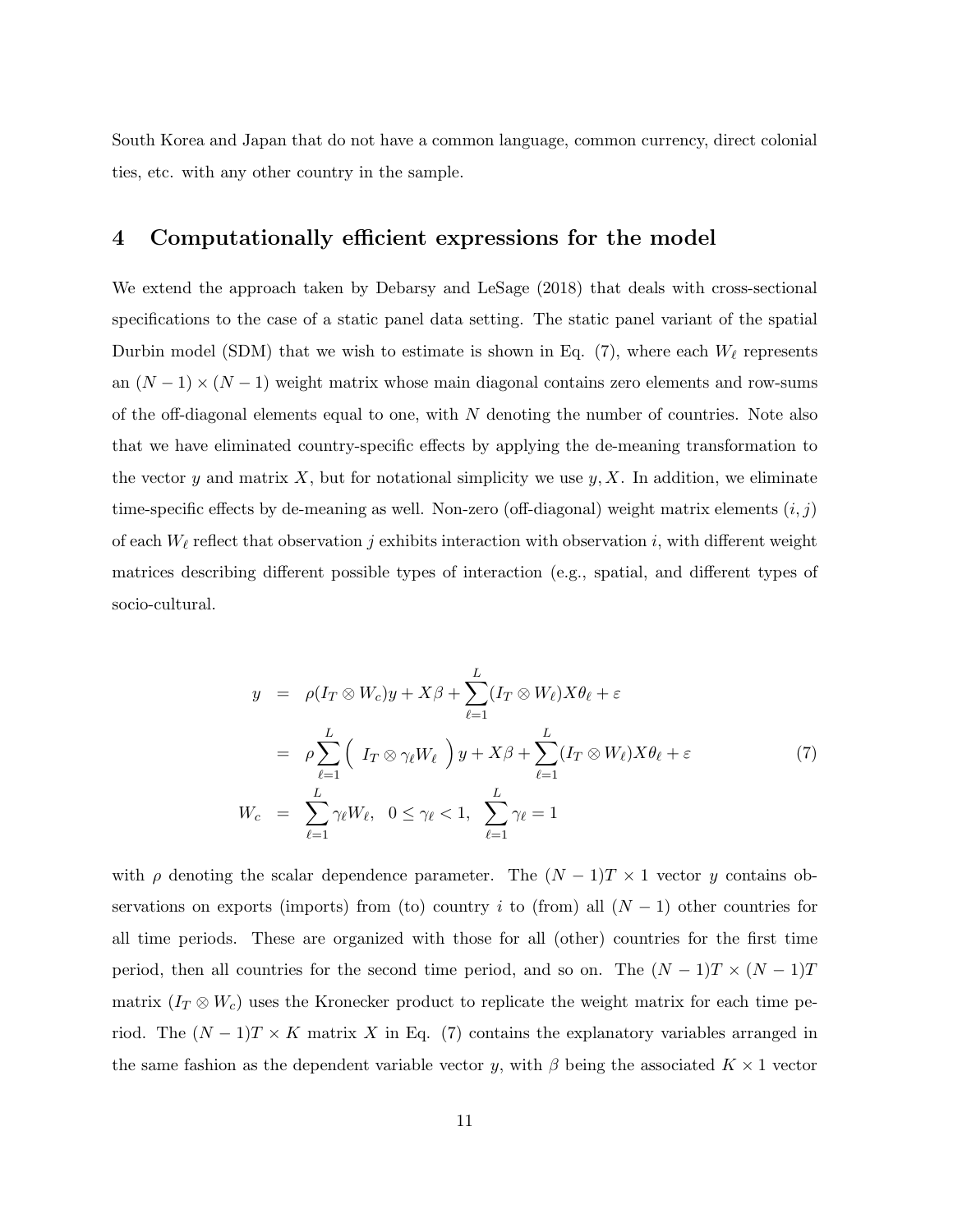of parameters. In our case, the explanatory variable vector  $X$  reflects gdp pc (gross domestic product per capita) of the destination or origin countries in the case of exports or imports respectively, with  $\theta$  being the associated  $K \times 1$  vector of parameters. The  $(N-1)T \times K$  matrices  $(I_T \otimes W_1)X, (I_T \otimes W_2)X, \ldots, (I_T \otimes W_L)X$  reflect (logged) gdp pc in spatial neighbors to the origin/destination in the case of  $W_1$ , and countries with common currency, common language, trade agreements and direct colonial ties in the cases of  $W_2$  to  $W_5$ . In the social networking literature these variable vectors are referred to as *contextual effects*, representing characteristics of peer groups defined by the matrix products  $W_{\ell}X$  ( $\ell = 1, ..., L$ ) which create averages of peers' characteristics that might influence the outcomes vector y. In our model these variables allow for (average) income in spatial and socio-cultural neighbors produced by the matrix-vector products  $W_{\ell}X$  to influence trade flows. Finally, the  $(N-1)T \times 1$  vector  $\varepsilon$  represents a constant variance normally distributed disturbance term ( $\varepsilon \sim \mathcal{N}(0, \sigma^2 I_{(N-1)T})$ .

The model in Eq. (7) can be expressed as shown in Eq. (8), that is computationally convenient because it isolates the parameters  $\rho, \gamma_{\ell}, \ell = 1, \ldots, L$  in the  $(L + 1) \times 1$  vector  $\omega$ . We use:  $\tilde{W}_\ell = (I_T \otimes W_\ell)$  in Eq. (8) to simplify notation.

$$
My\omega = Z\delta + \varepsilon \tag{8}
$$

$$
M = \left( I_{(N-1)T} \tilde{W}_1 \tilde{W}_2 \dots \tilde{W}_L \right), \tag{9}
$$

$$
\omega = \left(1 - \rho \gamma_1 - \rho \gamma_2 \ldots - \rho \gamma_L\right)' = \left(1 - \rho \Gamma\right)',
$$
  
\n
$$
\Gamma = \left(\gamma_1 \gamma_2 \ldots \gamma_L\right)',
$$
  
\n
$$
\delta = \left(\beta \theta_1 \theta_2 \ldots \theta_L\right)', Z = \left(X \tilde{W}_1 X \tilde{W}_2 X \ldots \tilde{W}_L X\right).
$$
 (10)

A related model labeled the spatial autoregressive (SAR) model can be constructed by redefining the matrix  $Z = X$ . This type of model excludes *contextual effects* embedded in the various types of neighboring countries income represented by the variable vectors  $W_{\ell}X$ .

The value of isolating the parameter vector  $\omega$  is that this allows us to pre-calculate the  $(N-1)T \times L$  matrix My prior to beginning the Markov Chain Monte Carlo (MCMC) sampling loop. It also leads to quadratic form expressions for crucial terms that arise during MCMC sampling from the sequence of conditional distributions for the parameters. Quadratic forms produce computationally fast and efficient calculations.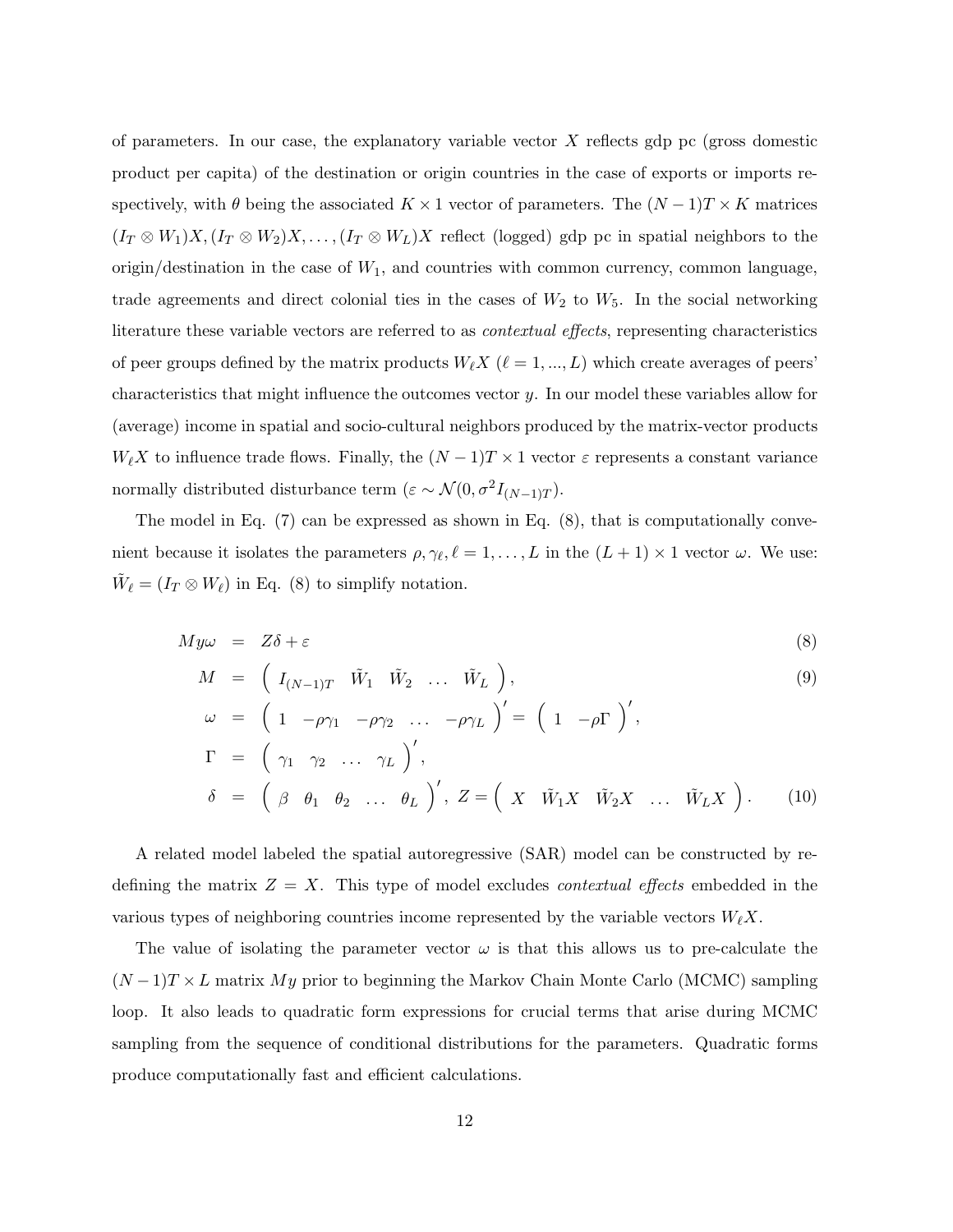## **5 The Markov Chain Monte Carlo estimation scheme**

Here again, we extend the approach taken by Debarsy and LeSage (2018) for estimation in a cross-sectional setting to the case of the static panel data specification. Prior distributions along with conditional posterior distributions for the model parameters required to implement MCMC estimation of the SDM panel data specification in Eq. (7) are set forth here.

We rely on a normal prior for the parameters  $\delta = \begin{pmatrix} \beta & \theta_1 & \dots & \theta_L \end{pmatrix}$  $\Big)$ :

$$
p(\delta) \sim \mathcal{N}(\bar{\delta}, \bar{\Sigma}_{\delta})
$$
 (11)

where  $\bar{\delta}$  is a  $(K+L) \times 1$  vector of prior means and  $\bar{\Sigma}_{\delta}$  is a  $(K+L) \times (K+L)$  prior variancecovariance matrix.<sup>3</sup>

We employ a uniform prior for  $\rho$  since this scalar dependence parameter is constrained to lie in the open interval:  $(-1, 1)$ .<sup>4</sup> The constraint  $(-1 < \rho < 1)$  is imposed during MCMC estimation using rejection sampling.

Since the parameters  $\gamma_{\ell}, \ell = 1, \ldots, L$  are a focus of inference, we do not impose a prior distribution on these parameters, but impose the closed interval [0, 1] for  $\gamma_{\ell}, \ell = 1, \ldots, L$  during MCMC estimation, and also impose  $\sum_{\ell=1}^{L}$  $L_{\ell=1}^{L} \gamma_{\ell} = 1$ , by setting  $\gamma_{L} = (1 - \sum_{\ell=1}^{L-1} \gamma_{\ell})$ . We discuss how proposal values for the vector of parameters  $\Gamma$  are generated later.

For the parameter  $\sigma^2$ , we use an Inverse Gamma $(\bar{a}, \bar{b})$  distribution shown in Eq. (12). We note that as values of  $\bar{a}, \bar{b} \to 0$ , this prior distribution becomes uninformative, which might be important in applied practice since there would be little basis for assigning prior values for the parameter  $\sigma^2$ .

$$
p(\sigma^2) = \frac{\bar{b}^{\bar{a}}}{Gamma(\bar{a})} (\sigma^2)^{-(\bar{a}+1)} \exp(-\bar{b}/\sigma^2)
$$
 (12)

$$
\sigma^2 \quad > \quad 0, \ \bar{a}, \bar{b} > 0.
$$

<sup>3</sup>We do not introduce an intercept vector and associated parameter since use of the within transformation to eliminate fixed effects precludes an intercept.

<sup>&</sup>lt;sup>4</sup>A value of −1 is often used in practice as this ensures that the matrix inverse  $(I_{(N-1)T} - \rho(I_T \otimes W_c))^{-1}$ exists. This has the advantage that we do not have to calculate the minimum eigenvalue of  $W_c$  which changes as a function of the values taken by  $\gamma$ .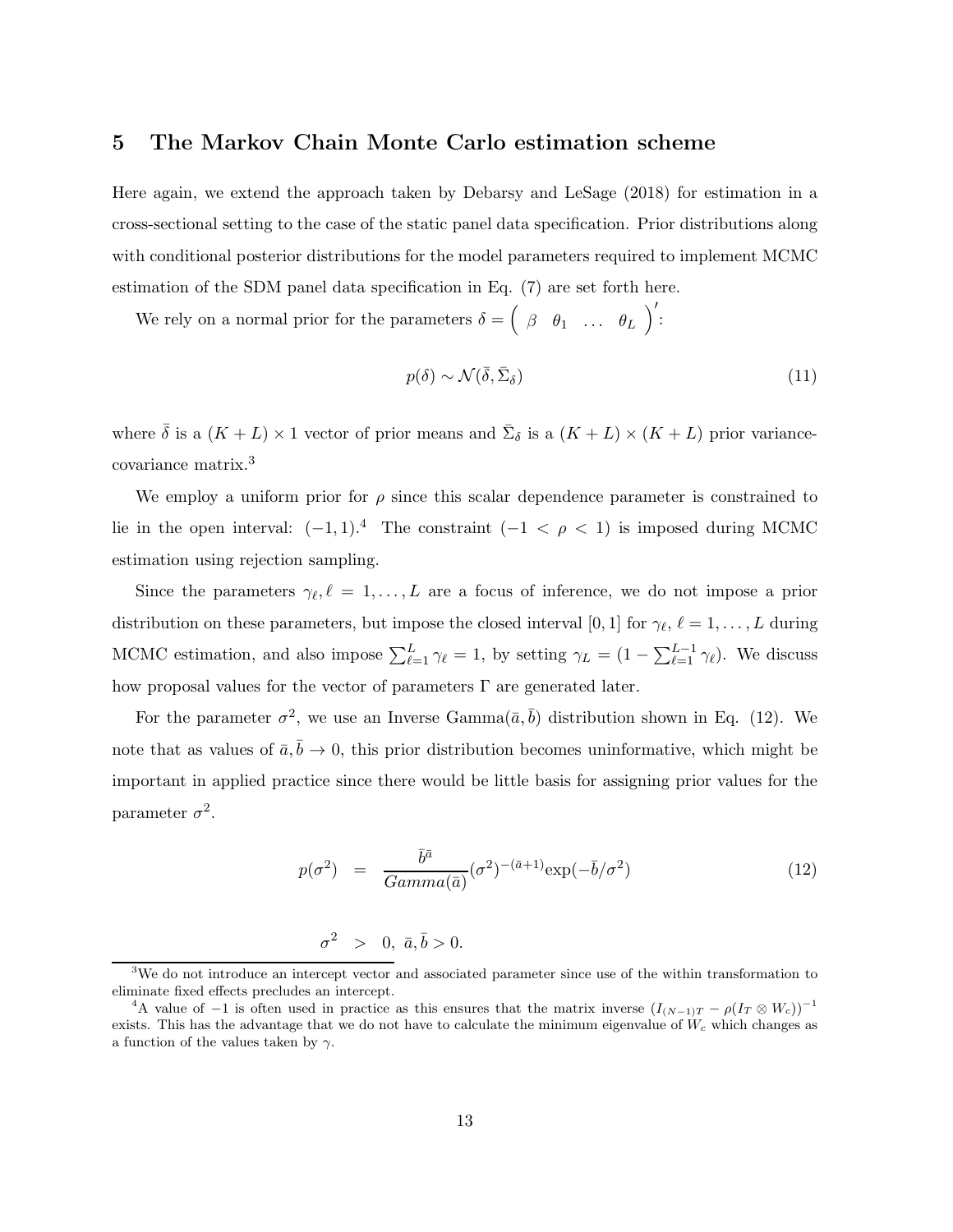As is traditional in the literature, we assume that priors for the parameters  $\delta, \rho, \Gamma, \sigma^2$  are independent. Given these priors, we require the conditional distributions for the parameters  $\delta, \sigma^2, \rho, \Gamma$  from which we sample to implement MCMC estimation. The conditional distribution for the parameters  $\delta$  is multivariate normal with mean and variance-covariance shown in Eq. (13):

$$
\delta|\rho, \sigma^2, \Gamma = \mathcal{N}(\hat{\delta}, \hat{\Sigma}_{\delta})
$$
\n
$$
\hat{\delta} = G^{-1}g
$$
\n
$$
\Sigma_{\delta} = \sigma^2 G^{-1}
$$
\n
$$
G = (Z'Z + \sigma^2 \Sigma_{\delta})
$$
\n
$$
g = (Z'My\omega + \Sigma_{\delta}\hat{\delta}).
$$
\n(13)

The conditional posterior for  $\sigma^2$  (given  $\delta, \rho, \Gamma$ ) takes an Inverse Gamma (IG) form in Eq. (14), when we set the prior parameters  $\bar{a} = \bar{b} = 0$ :

$$
p(\sigma^2|\delta, \rho, \Gamma) \propto (\sigma^2)^{-(\frac{(N-1)T}{2})} \exp\left(-\frac{1}{2\sigma^2} (My\omega - Z\delta)' (My\omega - Z\delta)\right)
$$
  
 
$$
\sim IG(\tilde{a}, \tilde{b})
$$
  
 
$$
\tilde{a} = (N-1)T/2
$$
  
 
$$
\tilde{b} = (My\omega - Z\delta)' (My\omega - Z\delta)/2.
$$
 (14)

The (log) conditional posterior for  $\rho$  (given  $\delta, \Gamma, \sigma^2$ ) has the form in Eq. (15), where we use  $T\ln|I_{N-1} - \rho W_c(\Gamma)|$  to show that the log-determinant term in this model depends on the vector Γ. For example, considering a convex combination of three matrices, we need to calculate:  $T\ln|I_N - \rho W_c(\gamma)| = T\ln|I_N - \rho(\gamma_1 W_1 + \gamma_2 W_2 + \gamma_3 W_3)|$  with  $\gamma_3 = 1 - \gamma_1 - \gamma_2$ . (We provide details regarding a computationally efficient approach to calculating the log-determinant term in the next section.)

$$
\ln p(\rho|\delta,\Gamma,\sigma^2) \propto -\frac{(N-1)T}{2}\ln \sigma^2 + T\ln|I_{N-1} - \rho W_c(\Gamma)|
$$

$$
- \frac{1}{2\sigma^2} \left(My\omega(\rho) - Z\delta\right)' \left(My\omega(\rho) - Z\delta\right) \tag{15}
$$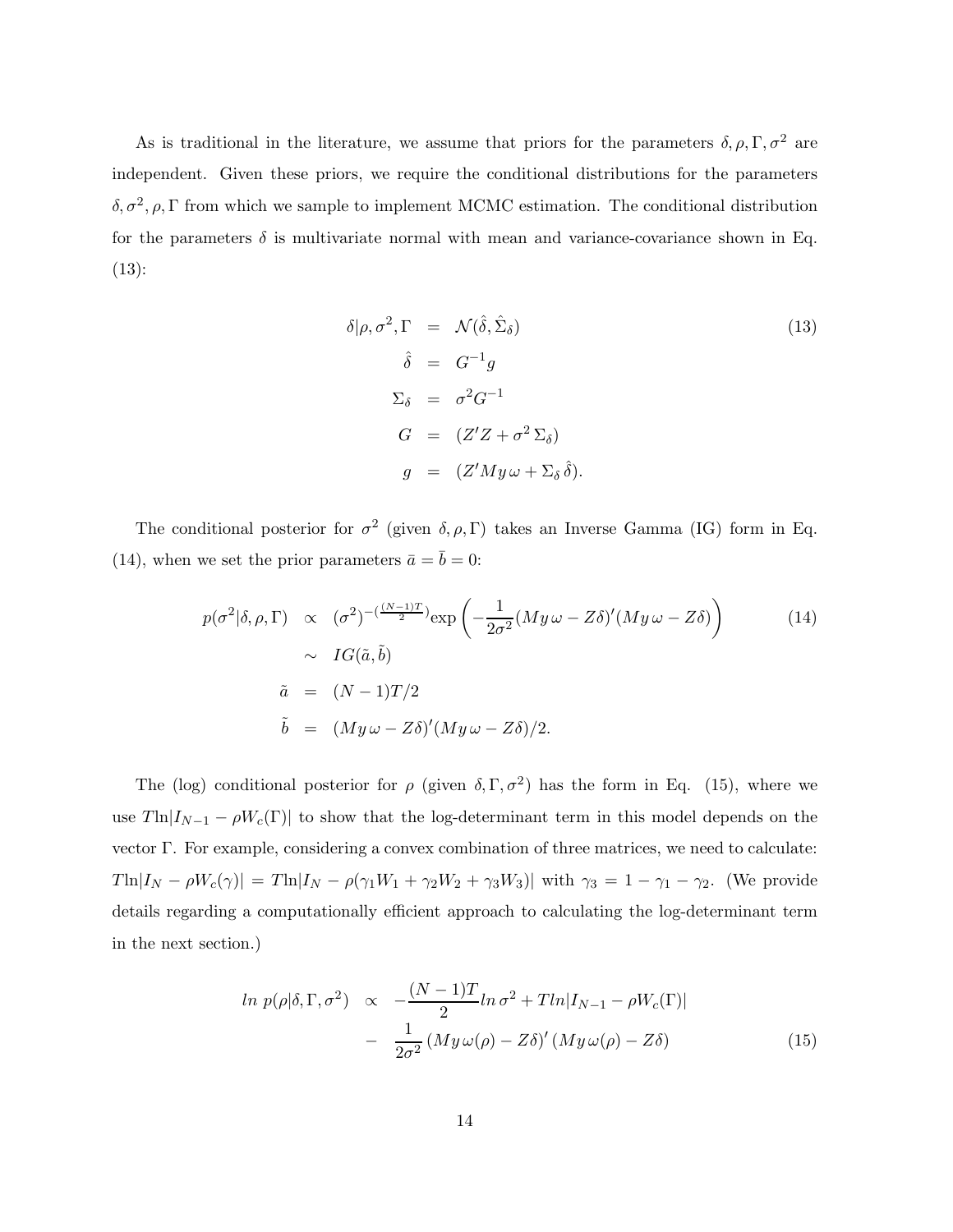where we use the expression  $\omega(\rho)$  to indicate that only the parameter  $\rho$  in the vector  $\omega$  varies, with the parameter vector  $\Gamma$  fixed.

This distribution does not reflect a known form as in the case of the conditional distributions for  $\delta$  and  $\sigma^2$ . We sample the parameter  $\rho$  from this conditional distribution using a Metropolis-Hastings sampling approach. Details are described in the next section where we outline our approach to avoid repeated calculation of the log-determinant term in this conditional distribution.

The (log) conditional posterior for Γ (given  $\delta$ ,  $\rho$ ,  $\sigma^2$ ) takes the form in Eq. (16), where we also have a log-determinant that depends on values taken by the vector Γ. We use the expressions  $ω(Γ)$  to indicate that these parameter vectors depend on Γ with the parameter vectors  $ρ$  fixed.

$$
\ln p(\Gamma|\delta, \rho, \sigma^2) \propto -\frac{(N-1)T}{2}\ln \sigma^2 + T\ln|I_{N-1} - \rho W_c(\Gamma)|
$$

$$
- \frac{1}{2\sigma^2} \left(My\omega(\Gamma) - Z\delta\right)' \left(My\omega(\Gamma) - Z\delta\right). \tag{16}
$$

As in the case of the conditional distribution for  $\rho$ , this distribution does not reflect a known form. We sample the parameter vector  $\Gamma$  as a block from this conditional distribution using a reversible jump procedure to produce proposal values for the vector  $\Gamma$  in conjunction with Metropolis-Hastings sampling. Details are described in the next section.

# **6 A computationally efficient approach based on trace approximations**

Debarsy and LeSage (2018) point to three computational challenges arising for this type of model where the weight matrix  $W_c$  is a function of estimated parameters  $\gamma_{\ell}$ . One is that the log-determinant term in the conditional distributions for  $\rho$  and  $\Gamma$  in Eqs. (15) and (16) cannot be pre-calculated over a range of values for the dependence parameter  $\rho$  as is conventionally done in single weight matrix spatial regression models. A second issue relates to dealing with the restriction imposed on the parameters  $\sum_{\ell=1}^{L}$  $\frac{L}{\ell-1}$   $\gamma_{\ell} = 1$ . The third challenge arises when calculating measures of dispersion for the partial derivatives  $\partial y/\partial X$  that LeSage and Pace (2009) label *effects estimates*. An empirical measure of dispersion for the effects is typically constructed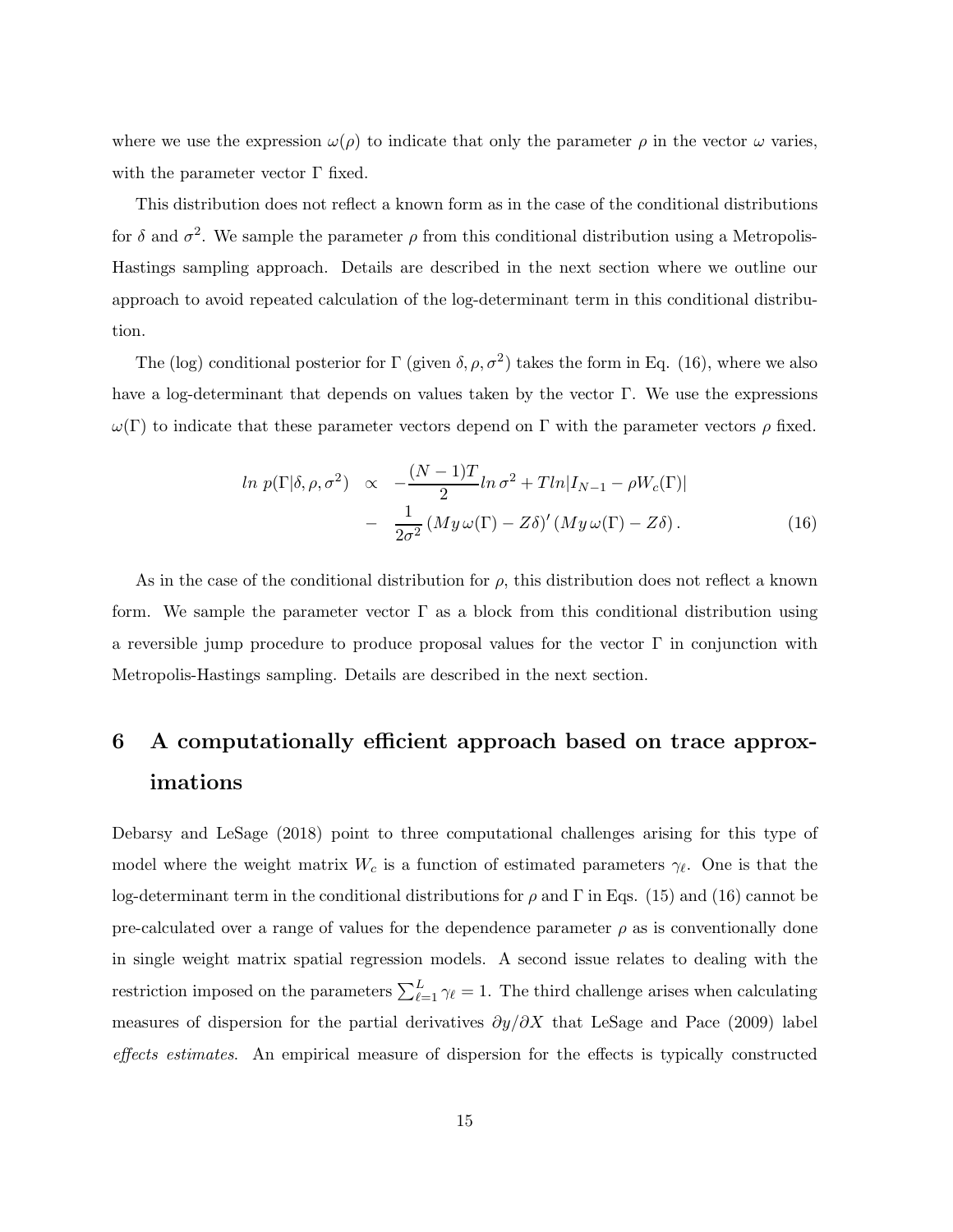by evaluating the partial derivatives using a large number (say 1,000) MCMC draws for the parameters.<sup>5</sup> The expressions for the partial derivatives involve the inverse of an  $(N-1)\times(N-1)$ matrix. For the case of a single weight matrix, LeSage and Pace (2009) show how to use a trace approximation to avoid calculating the matrix inverse thousands of times, but this approach does not apply to the model developed here.

In section 6.1, a Taylor series approximation for the log-determinant term is set forth. The log-determinant term arises in the conditional distributions [see Eqs. (15) and (16)] required to sample the dependence parameter  $\rho$  and the parameters  $\gamma_{\ell}, \ell = 1, \ldots, L$  that serve as weights in the convex combination. Section 6.2 describes a reversible jump approach to block sampling the parameters  $\gamma_{\ell}, \ell = 1, \ldots, L$ . Calculation of the effects estimates which represent partial derivatives of the dependent variable with respect to changes in the explanatory variables is the subject of section 6.3.

#### **6.1 A Taylor series approximation for the log-determinant**

Pace and LeSage (2002) set forth a Taylor series approximation for the log-determinant of a matrix like our expression:  $\ln |I_{N-1} - \rho \tilde{W}_c|$ . They show that for a *symmetric* non-negative weight matrix  $\tilde{W}_c$  with eigenvalues  $\lambda_{\min} \ge -1$ ,  $\lambda_{\max} \le 1$ , and  $1/\lambda_{\min} < \rho < 1$ , and  $tr(\tilde{W}_c) = 0$ , where  $tr$  represents the trace:

$$
\ln|I_{N-1} - \rho \tilde{W}_c| = -\sum_{j=1}^{\infty} \frac{\rho^j W_c^j}{j}
$$
 (17)

$$
\simeq -\sum_{j=1}^{q} \frac{\rho^j \operatorname{tr}(W_c^j)}{j}.\tag{18}
$$

Golub and van Loan (1996, p. 566) provide the expression in Eq. (17), while Pace and LeSage (2002) note that due to the linearity of the trace operator we have expression (18). We note that the 1st-order trace involves  $tr(W_c)$  which is zero for any convex combination of weight matrices that have zero diagonal elements. For symmetric matrices  $W_{\ell}$ , we can express the 2nd-order trace as a quadratic form in Eq. (19) involving the vector of parameters Γ and all

<sup>&</sup>lt;sup>5</sup>In the case of maximum likelihood estimation, parameters (say 1,000) are drawn from a normal distribution using the mean estimates and estimated covariance matrix based on a numerical or analytical Hessian.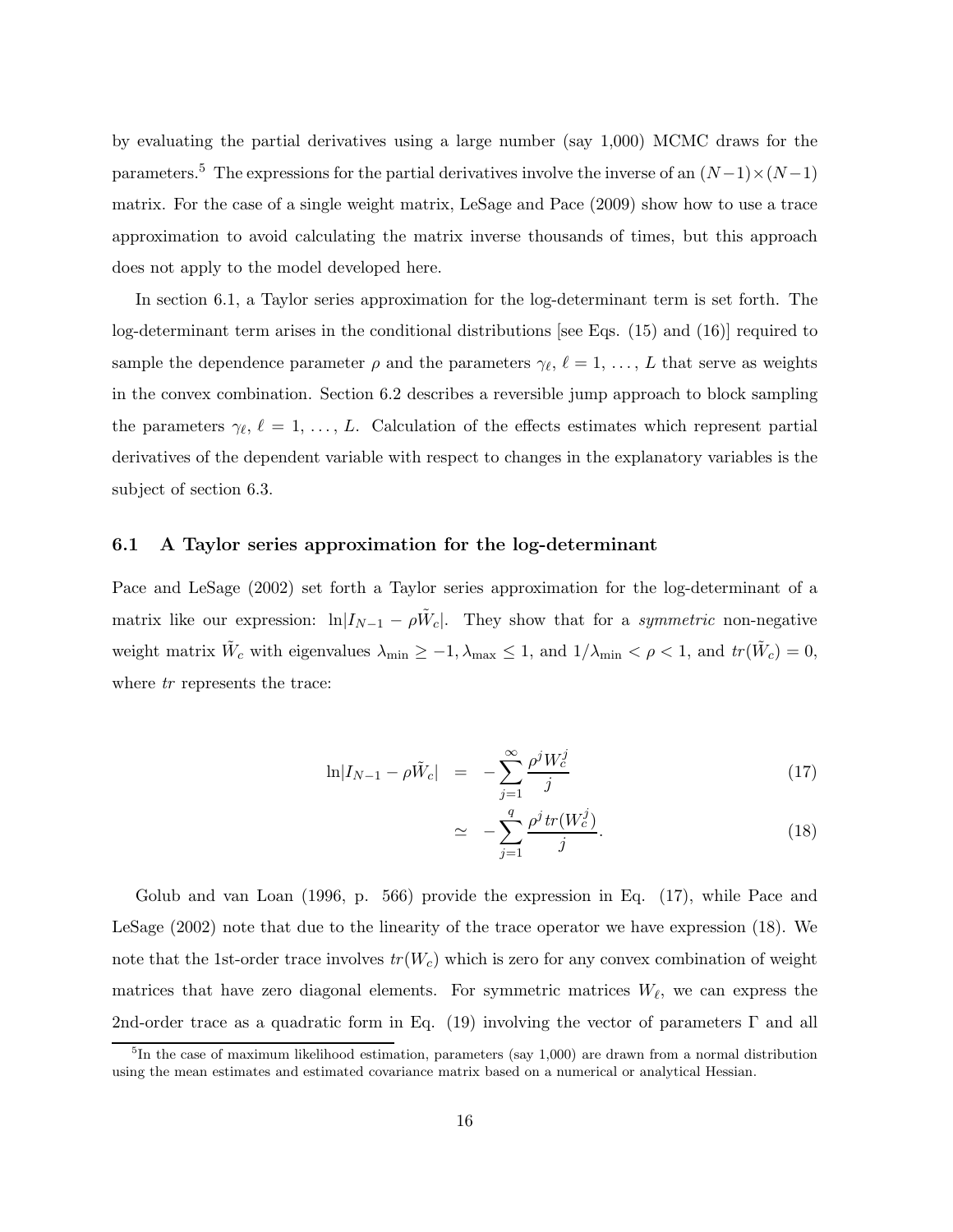pairwise multiplications of the individual matrices  $W_{\ell}$  as shown in Eq. (20):

$$
tr(W_c^2) = \Gamma' Q^2 \Gamma
$$
\n
$$
\Gamma' = \begin{pmatrix} \gamma_1 & \gamma_2 & \dots & \gamma_L \end{pmatrix}
$$
\n
$$
Q^2 = \begin{pmatrix} W_1 \times W_1 & W_1 \times W_2 & \dots & W_1 \times W_L \\ W_2 \times W_1 & W_2 \times W_2 & \dots & W_2 \times W_L \\ \vdots & & & & \\ W_L \times W_1 & W_L \times W_2 & \dots & W_L \times W_L \end{pmatrix}.
$$
\n(19)

This formulation separates the parameters in the vector  $\Gamma$  from the matrix of traces, which allows pre-calculation of the matrix of traces for a given set of weight matrices  $W_{\ell}$  prior to MCMC sampling. For the case of asymmetric matrices we use matrix products  $\sum_{i}^{L}$  $_{i}^{L}\sum_{j}^{L}W_{i}\odot W_{j}^{\prime}.$ We note that row-normalized weight matrices would be an example of asymmetric matrices. Our socio-cultural weight matrices are by definition symmetric, because countries  $i$  and  $j$  with common language, common currency, and so on, would result in countries j and i having common language, common currency, and so on.

Debarsy and LeSage (2018) emphasize that a more efficient computational expression is  $(\Gamma \otimes \Gamma)vec(Q^2)$ , where  $\otimes$  is the Kronecker product and vec the operator that stacks the columns of the matrix  $Q^2$ . Using this approach leads to a similar expression for the 3rd-order trace,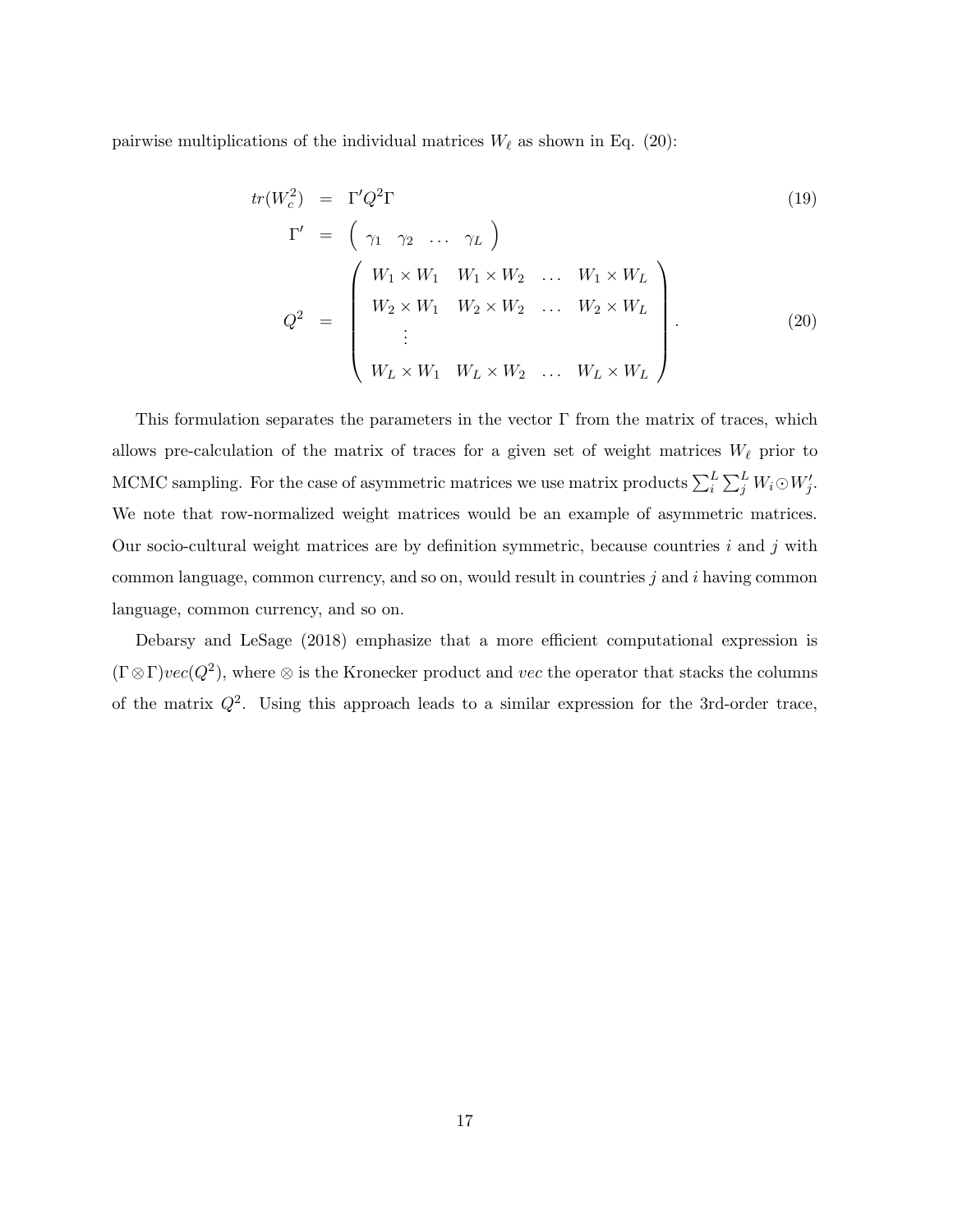which in the case of  $L = 2$  takes the form involving  $L^3$  matrix products:

$$
tr(W_c^3) = (\Gamma \otimes \Gamma) \otimes \Gamma vec(Q^3)
$$
 (21)

$$
vec(Q^3) = \begin{pmatrix} W_1^3 \\ W_1^2 W_2 \\ W_1 W_2 W_1 \\ W_1 W_2^2 \\ W_2 W_1^2 \\ W_2 W_1 W_2 \\ W_2 W_1^2 \\ W_2 W_1 W_2 \\ W_2 W_1 W_2 \end{pmatrix}
$$
 (22)

where again, we can use sums of matrix products to produce the  $L^3$  matrix products required:

$$
Q_{ijk}^3 = \sum_{i}^{L} \sum_{j}^{L} \sum_{k}^{L} (W_i \times W_j) \odot W_k. \tag{23}
$$

We rely on a 4th-order Taylor series approximation, since Debarsy and LeSage (2018) provide results from a Monte Carlo experiment showing that this produces the desired accuracy in a cross-sectional model setting.

A fourth-order Taylor series approximation to the log-determinant  $T \ln |I_{N-1} - \rho W_c|$  takes the form in Eq. (24).

$$
T \ln |I_{N-1} - \rho W_c| \simeq T(-\rho^2 (\Gamma \otimes \Gamma) vec(\frac{Q^2}{2})
$$

$$
-\rho^3 (\Gamma \otimes \Gamma) \otimes \Gamma vec(\frac{Q^3}{3})
$$

$$
-\rho^4 ((\Gamma \otimes \Gamma) \otimes \Gamma) \otimes \Gamma vec(\frac{Q^4}{4})). \tag{24}
$$

The conditional distribution for the parameter  $\rho$  consists of the log-determinant term as well as a term involving the sum of squared errors:  $(1/2\sigma^2)e^{\prime}e$ , where  $e = (My\omega(\rho) - Z\delta)$ , and a third term:  $((N-1)T/2) \ln \sigma^2$ . We use  $\omega(\rho)$  to indicate that only the scalar parameter  $\rho$  in the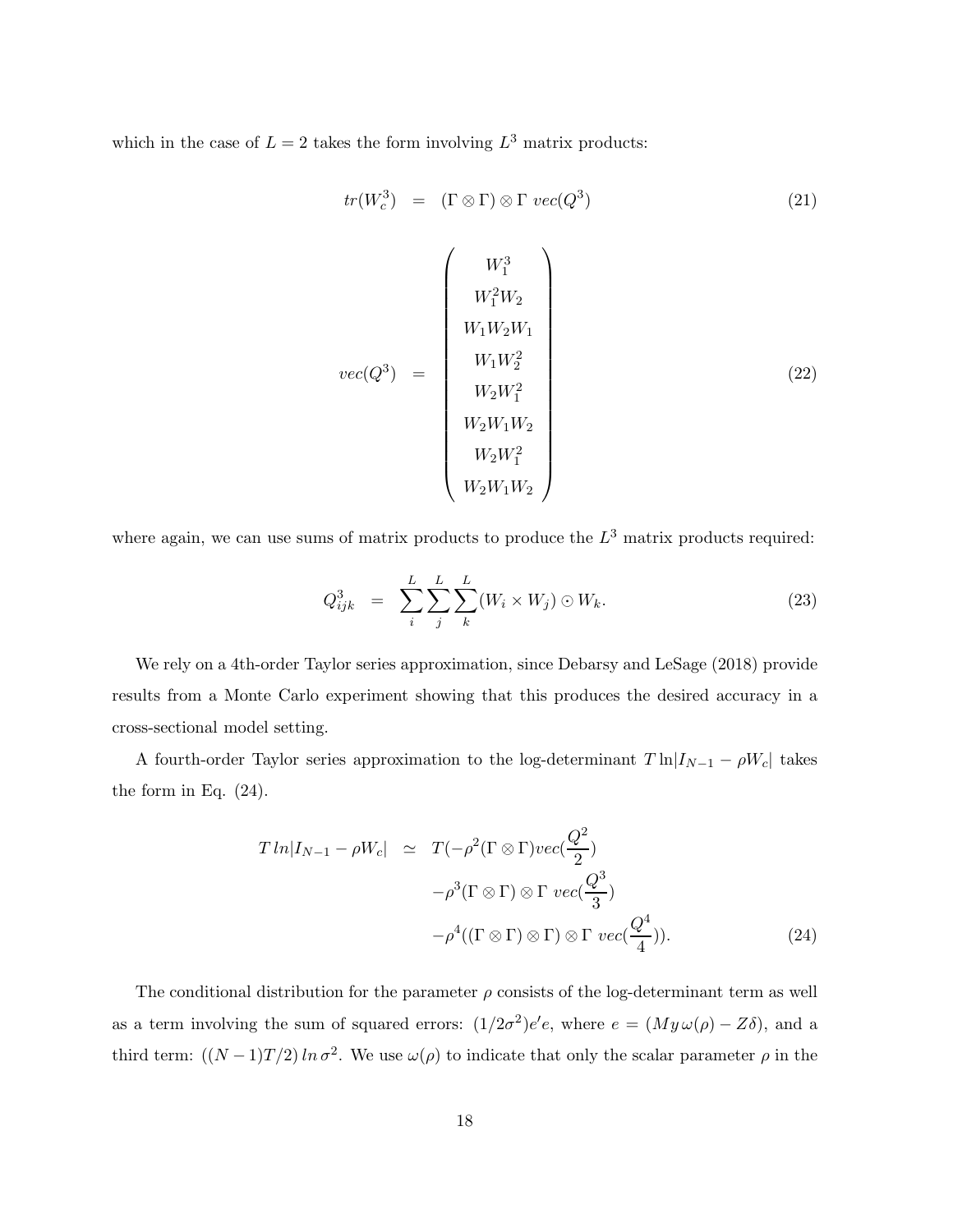vector  $ω$  is varied with the vector Γ fixed when evaluating the conditional distribution for  $ρ$ . We note that  $e'e = (My\omega(\rho) - Z\delta)'(My\omega(\rho) - Z\delta)$  results in quadratic forms with the parameters as outer vectors:  $e'e = \omega(\rho)'y'M'My \omega(\rho) - \omega(\rho)'y'M'Z\delta - \delta'Z'My \omega(\rho) + \delta'Z'Z\delta$ . Since the conditional distribution is evaluated twice when carrying out the Metropolis-Hastings step for sampling the parameter  $\rho$ , once at the current value of  $\rho$  (which we label  $\rho^c$ ) and a second time at the proposed value (which we label  $\rho^p$ ), the quadratic forms plus the Taylor series trace approximation to the log-determinant allow for rapid calculations.<sup>6</sup>

The (log) conditional distribution for  $\rho$  is shown in Eq. (25), where the expression  $e'e(\rho)$ indicates that only the parameter  $\rho$  in the vector  $\omega$  varies, with elements in the vector  $\Gamma$  fixed:

$$
\ln p(\rho|\delta,\Gamma,\sigma^2) \propto -\frac{N-1}{2}\ln \sigma^2 T[-\rho^2(\Gamma \otimes \Gamma)vec(\frac{Q^2}{2}) - \rho^3(\Gamma \otimes \Gamma) \otimes \Gamma vec(\frac{Q^3}{3})
$$

$$
-\rho^4((\Gamma \otimes \Gamma) \otimes \Gamma) \otimes \Gamma vec(\frac{Q^4}{4})] - \frac{1}{2\sigma^2}e'e(\rho). \tag{25}
$$

The current value of  $\rho^c$  is evaluated in Eq. (25) as well as a proposal value  $\rho^p$ . The proposal value is generated using a tuned random-walk procedure:  $\rho^p = \rho^c + \kappa \mathcal{N}(0, 1)$ , where  $\kappa$  is a tuning parameter and  $\mathcal{N}(0, 1)$  denotes a standard normal distribution. The tuning parameter is adjusted based on monitoring the acceptance rates with  $\kappa$  adjusted downward using  $\kappa' = \kappa/1.1$  if the acceptance rate falls below 40%, and adjusted upward using  $\kappa' = (1.1)\kappa$  when the acceptance rate rises about 60% (see LeSage and Pace, 2009, p. 137). The (non-logged) conditional distributions are then used in expression (26) to calculate a Metropolis-Hastings acceptance probability  $\psi_{MH}$ , where we use (·) to denote the conditioning parameters  $(\delta, \Gamma, \sigma^2)$ :

$$
\psi_{MH}(\rho^c, \rho^p) = \min[1, \frac{p(\rho^p|\cdot)}{p(\rho^c|\cdot)}]
$$
  
= 
$$
\min[1, \exp((\ln p(\rho^p|\cdot) - \ln p(\rho^c|\cdot)))).
$$
 (26)

If  $(p(\rho^p|\cdot) - p(\rho^c|\cdot)) > \exp(1)$ , the Metropolis-Hastings probability  $(MH_p)$  is set to one, otherwise,  $MH_p$  is calculated using:  $\psi_{MH}(\rho^c, \rho^p)$ . This probability  $(MH_p)$  is compared to a uniform $(0, 1)$  random draw to make the accept/reject decision based on (uniform $(0, 1)$ )  $MH_p$ )  $\rightarrow$  accept), otherwise reject.

 $6N$ ote also that we pre-compute  $My$  prior to MCMC sampling.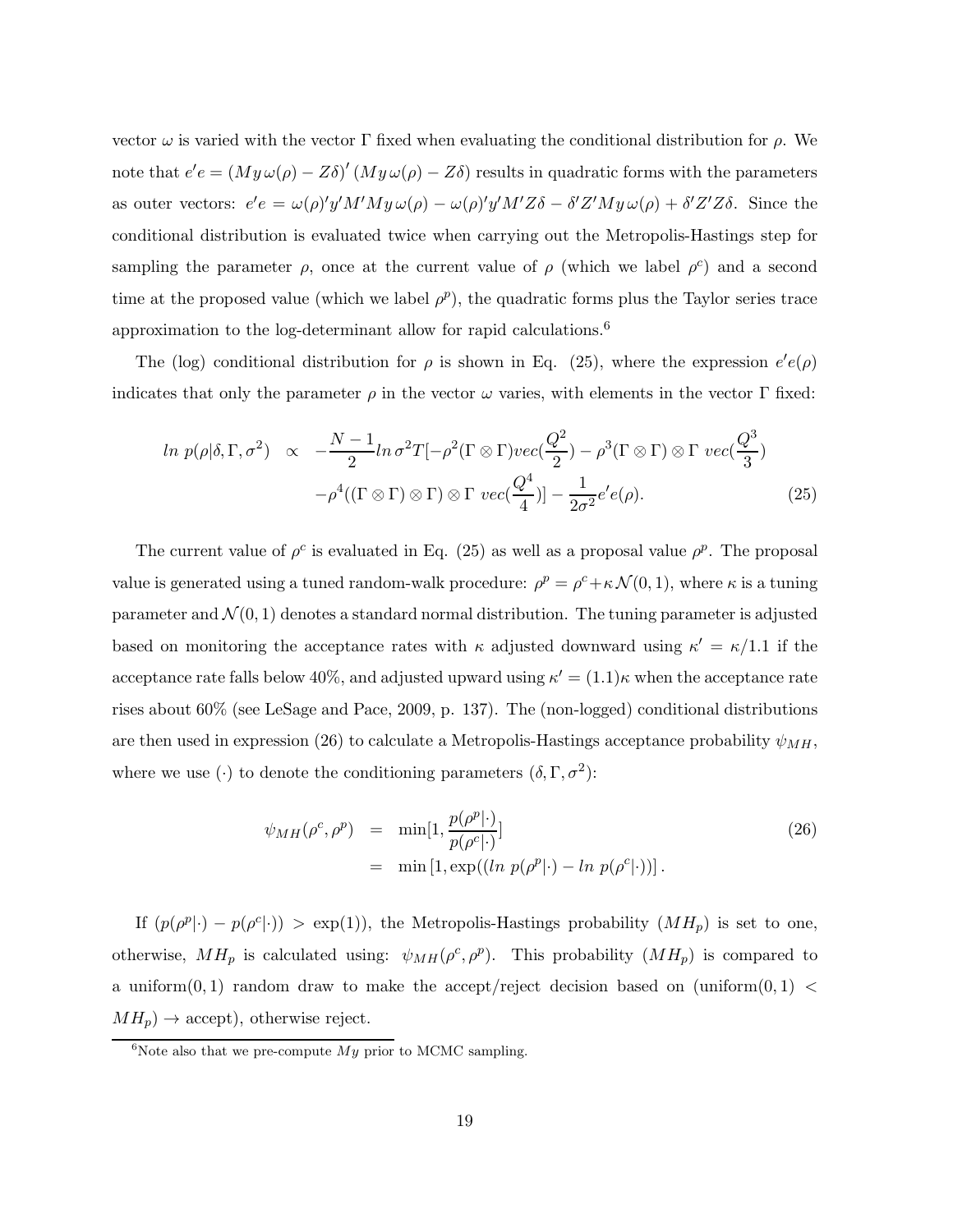#### **6.2 A reversible jump approach to block sampling** Γ

A second computational challenge for MCMC estimation of the model is sampling parameters in the vector  $\Gamma$ , which must sum to one. We rely on a block-sampling approach set forth in Debarsy and LeSage (2018). This involves a proposal vector of candidate values for  $\gamma_{\ell}, \ell = 1, 2, \ldots, L-1$ , with  $\gamma_L = 1 - \sum_{\ell=1}^{L-1}$ . Since a vector of proposal values are produced, it is easy to impose the restriction that  $\sum_{\ell} \gamma_{\ell} = 1$ . The conditional distributions for the current and proposed vectors that we label  $\Gamma^c$ , Γ<sup>p</sup> are evaluated with a Metropolis-Hastings step used to either accept or reject the newly proposed vector  $\Gamma^p$ . Block sampling the parameter vector  $\Gamma$  has the virtue that accepted vectors will obey the summing up restriction and reduce autocorrelation in the MCMC draws for these parameters. However, block sampling is known to produce lower acceptance rates which may require more MCMC draws in order to collect a sufficiently large sample of draws for posterior inference regarding Γ.

Debarsy and LeSage (2018) use a reversible jump procedure to produce the proposal values for the vector  $\Gamma$ . This involves (for each  $\gamma_{\ell}, \ell = 1, \ldots, L-1$ ) a three-headed coin flip. By this we mean a uniform random number on the open interval *coin flip* =  $U(0, 1)$ , with head  $\#1$  equal to a value  $\leq 1/3$ , head  $\#2$  a value  $> 1/3$  and  $\leq 2/3$ , and head  $\#3$  equal to a value  $> 2/3$  and smaller than one. Given a head  $#1$  result, we set a proposal for  $\gamma_\ell^p$  using a uniform random draw on the open interval  $(0 < \gamma_{\ell}^c)$ , the current value. A head #2 results in setting the proposal value equal to the current value  $(\gamma_{\ell}^p = \gamma_{\ell}^c)$ , while a head #3 selects a proposal value based on a uniform random draw on the open interval ( $\gamma_{\ell}^{c} < 1$ ).<sup>7</sup>

The (non-logged) conditional distributions in expression (27) are used to calculate a Metropolis-Hastings acceptance probability, where we use (·) to denote the conditioning parameters  $(\delta, \rho, \sigma^2)$ :

$$
\psi_{MH}(\Gamma^c, \Gamma^p) = \min[1, \exp((\ln p(\Gamma^p|\cdot) - \ln p(\Gamma^c|\cdot)))] \tag{27}
$$

The (log) conditional posterior for the (say the proposal) vector  $\Gamma^p$  (given  $\delta, \rho, \sigma^2$ ) in Eq. (28) can be rapidly evaluated using the log-determinant approximation and the quadratic forms representation of the sum-of-squared errors. We use  $\omega(\Gamma^p)$  in Eq. (29) to indicate that only the

<sup>&</sup>lt;sup>7</sup>See Debarsy and LeSage (2018) for a discussion of the reversible jump nature of this procedure.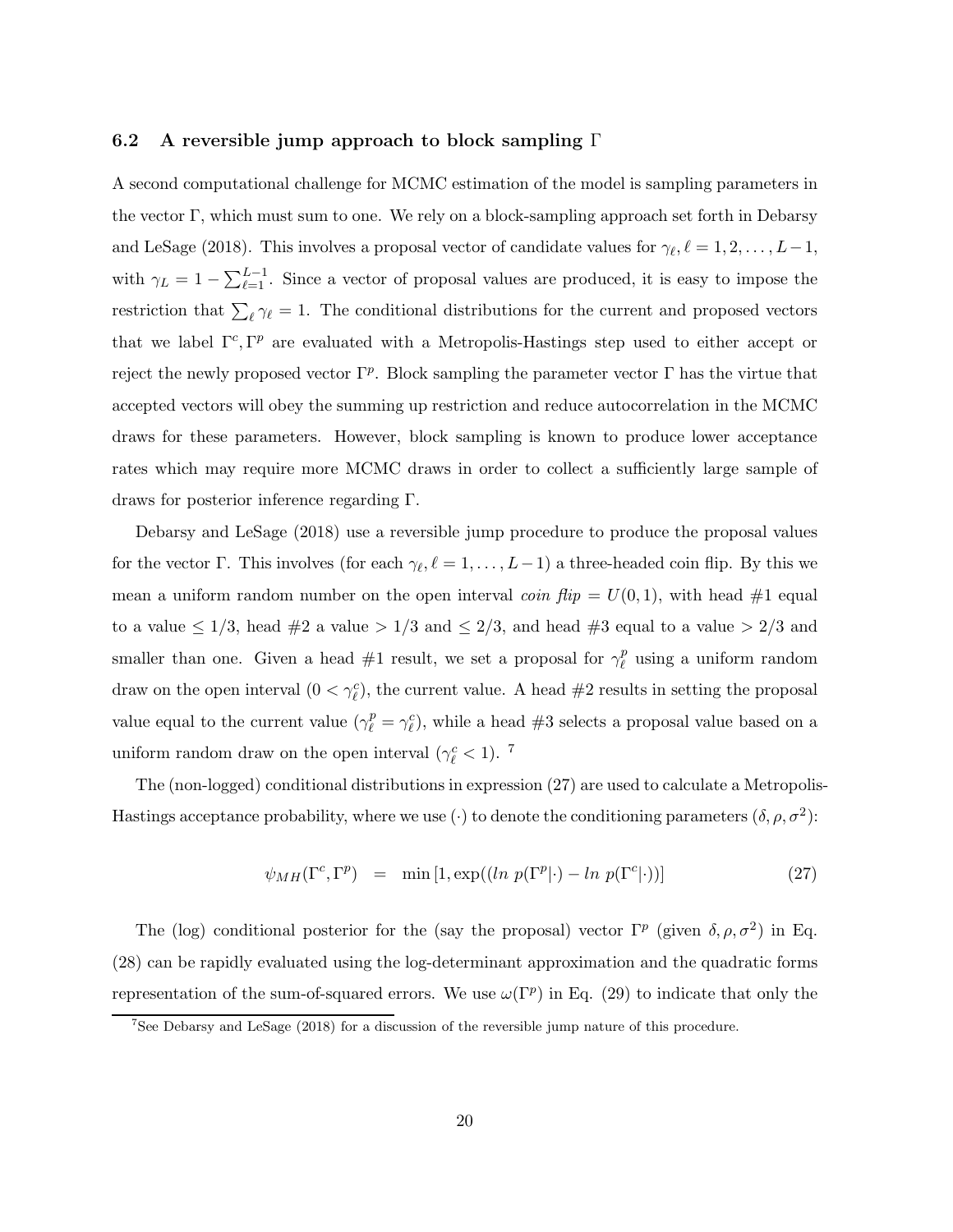vector Γ changes in the vector  $ω$ , with the value of  $ρ$  fixed.

$$
\ln p(\Gamma^{p}|\delta, \rho, \sigma^{2}) \propto -\frac{(N-1)T}{2} \ln \sigma^{2} + T[-\rho^{2}(\Gamma^{p} \otimes \Gamma^{p})vec(\frac{Q^{2}}{2}) - \rho^{3}(\Gamma^{p} \otimes \Gamma^{p}) \otimes \Gamma^{p} vec(\frac{Q^{3}}{3}) -\rho^{4}((\Gamma^{p} \otimes \Gamma^{p}) \otimes \Gamma^{p}) \otimes \Gamma^{p} vec(\frac{Q^{4}}{4})] - \frac{1}{2\sigma^{2}} e^{\prime} e(\Gamma^{p})
$$
\n
$$
\frac{\langle \Gamma^{p} \rangle}{\langle \Gamma^{p} \rangle} \sim \frac{\langle \Gamma^{p} \rangle}{\langle \Gamma^{p} \rangle} \sim \frac{\langle \Gamma^{p} \rangle}{\langle \Gamma^{p} \rangle} \sim \frac{\langle \Gamma^{p} \rangle}{\langle \Gamma^{p} \rangle} \sim \frac{\langle \Gamma^{p} \rangle}{\langle \Gamma^{p} \rangle} \sim \frac{\langle \Gamma^{p} \rangle}{\langle \Gamma^{p} \rangle} \sim \frac{\langle \Gamma^{p} \rangle}{\langle \Gamma^{p} \rangle} \sim \frac{\langle \Gamma^{p} \rangle}{\langle \Gamma^{p} \rangle} \sim \frac{\langle \Gamma^{p} \rangle}{\langle \Gamma^{p} \rangle} \sim \frac{\langle \Gamma^{p} \rangle}{\langle \Gamma^{p} \rangle} \sim \frac{\langle \Gamma^{p} \rangle}{\langle \Gamma^{p} \rangle} \sim \frac{\langle \Gamma^{p} \rangle}{\langle \Gamma^{p} \rangle} \sim \frac{\langle \Gamma^{p} \rangle}{\langle \Gamma^{p} \rangle} \sim \frac{\langle \Gamma^{p} \rangle}{\langle \Gamma^{p} \rangle} \sim \frac{\langle \Gamma^{p} \rangle}{\langle \Gamma^{p} \rangle} \sim \frac{\langle \Gamma^{p} \rangle}{\langle \Gamma^{p} \rangle} \sim \frac{\langle \Gamma^{p} \rangle}{\langle \Gamma^{p} \rangle} \sim \frac{\langle \Gamma^{p} \rangle}{\langle \Gamma^{p} \rangle} \sim \frac{\langle \Gamma^{p} \rangle}{\langle \Gamma^{p} \rangle} \sim \frac{\langle \Gamma^{p} \rangle}{\langle \Gamma^{p} \rangle} \sim \frac{\langle \Gamma^{p} \rangle}{\langle \Gamma^{p} \rangle} \sim \frac{\langle \Gamma^{p} \rangle}{\langle \Gamma^{p} \rangle} \sim \frac{\langle \Gamma^{p} \rangle}{\langle \Gamma^{p} \rangle} \sim \frac{\langle \Gamma^{p} \rangle}{\langle \Gamma^{
$$

$$
e'e(\Gamma^p) = \omega(\Gamma^p)'y'M'My\,\omega(\Gamma^p) - \omega(\Gamma^p)'y'M'Z\delta - \delta'Z'My\,\omega(\Gamma^p) + \delta'Z'Z\delta. \tag{29}
$$

There are further computational gains from calculating some matrices prior to MCMC sampling.<sup>8</sup>

#### **6.3 Calculating effects estimates**

The third computational challenge tackled by Debarsy and LeSage (2018) relates to constructing an empirical posterior distribution for the effects estimates representing the model partial derivatives. LeSage and Pace (2009) point out that for the case of (our) SDM model, partial derivatives take the form in Eq.  $(30)$  for the single explanatory variable vector X (logged gdp pc). They propose scalar summary measures of the own- and cross-partial derivatives that they label *direct* and *indirect* effects, shown in Eqs. (31) and (33), where tr represents the trace operator and  $\iota_{N-1}$  is an  $(N-1) \times 1$  vector of ones.<sup>9</sup>

$$
\frac{\partial y}{\partial X} = S(W_c) \tag{30}
$$

$$
S(W_c) = (I_{N-1} - \rho W_c)^{-1} (I_{N-1}\beta + W_c\theta)
$$
  
=  $(I_{N-1}\beta + W_c\theta + \rho W_c (I_{N-1}\beta + W_c\theta) + \rho^2 W_c^2 (I_{N-1}\beta + W_c\theta) \dots$   
 $\bar{M}_{N-1} = (N-1)^{-1} tr[S(W)]$  (31)

$$
\bar{M}_{direct} = (N-1)^{-1} tr[S(W_c)] \tag{31}
$$

$$
\bar{M}_{total} = (N-1)^{-1} \iota'_{N-1} S(W_c) \iota_{N-1}
$$
\n(32)

$$
\bar{M}_{indirect} = \bar{M}_{total} - \bar{M}_{direct}
$$
\n
$$
W_c = \sum_{\ell=1}^{L} \gamma_{\ell} W_{\ell}.
$$
\n(33)

<sup>&</sup>lt;sup>8</sup>Specifically,  $T_1 = y'M'M'$ ,  $T_2 = y'M'Z$ ,  $T_3 = Z'My$ ,  $T_4 = Z'Z$  can be calculated since they consist of known quantities (sample data), so the quadratic forms are:  $e'e = \omega(\Gamma)'T_1\omega(\Gamma) - \omega(\Gamma)'T_2\delta - \delta'T_3\omega(\Gamma) + \delta'T_4\delta$ . As noted,  $\omega(\Gamma)$  indicates that  $\omega(\Gamma)' = \begin{pmatrix} 1 & -\rho \gamma_1 & -\rho \gamma_2 & \cdots & -\rho \gamma_L \end{pmatrix}$ , where the parameter  $\rho$  is conditioned on (fixed).

<sup>9</sup>Elhorst (2013) points out that the effects for static spatial panel data models such as ours are the same as those developed by LeSage and Pace (2009) for the cross-sectional model, because the weight matrices and parameters do not vary over time periods.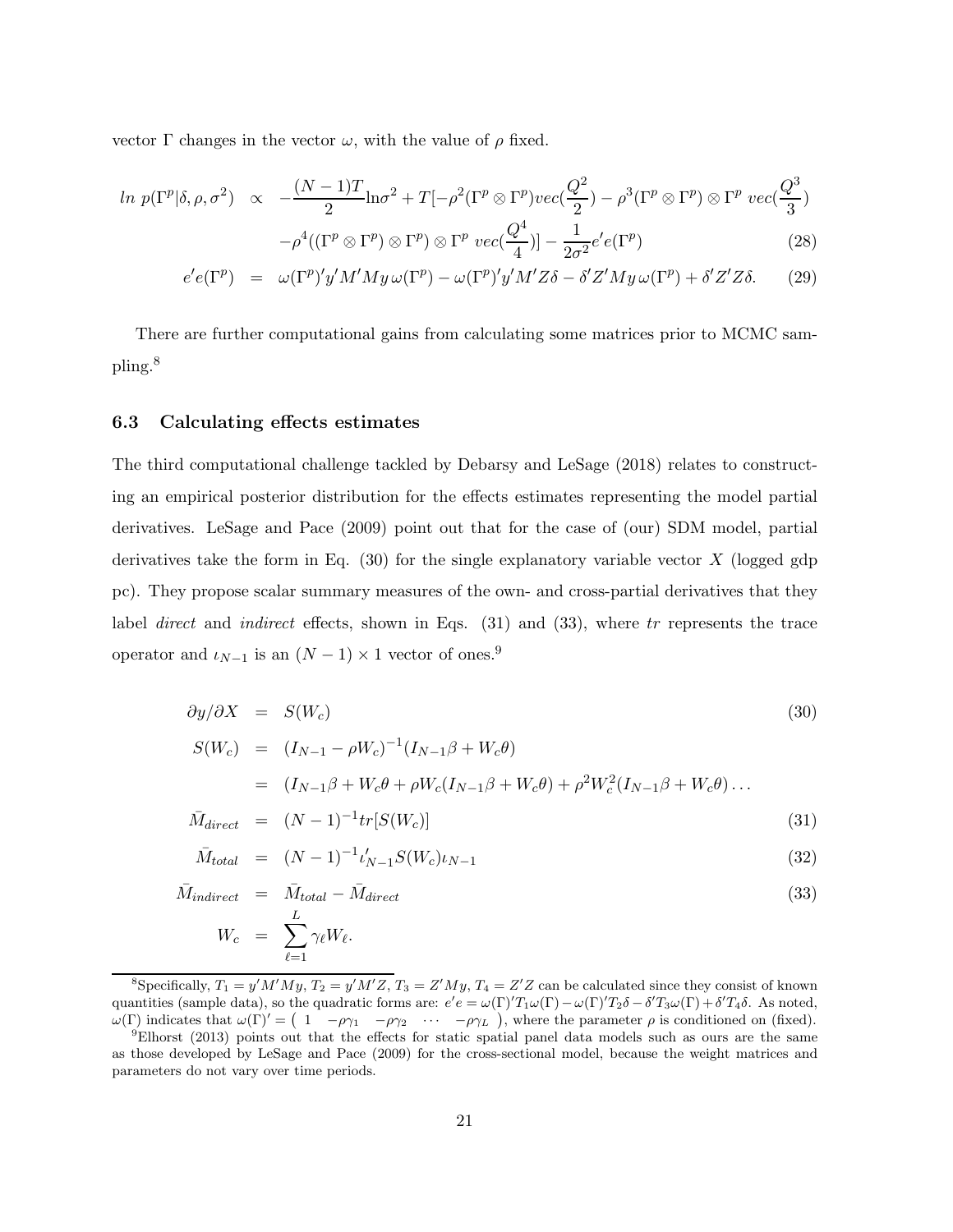While the expressions in Eqs. (31), (32) and (33) produce point estimates for the scalar summary measures of effects (own- and cross-partial derivatives) used to interpret the impact of changes in the SDM model explanatory variables on dependent variable outcomes, we also require measures of dispersion for the purpose of statistical tests regarding the significance of these effects. Use of an empirical distribution constructed by simulating the non-linear expressions in Eq. (30) using (say 1,000) draws from the posterior distribution of the underlying parameters  $\rho, \beta_r, \theta_r, \gamma_{\ell}, \ell = 1, \ldots, L$  is suggested by LeSage and Pace (2009),

Note that a naive approach to such a simulation-based empirical distribution would require calculation of the  $(N-1) \times (N-1)$  matrix inverse  $(I_{N-1} - \rho W_c)^{-1}$  a large number of times, for varying values of the parameters  $\rho, \gamma_{\ell}, \ell = 1, \ldots, L$ , which would be computationally intensive.

The required quantity for constructing the empirical distribution of the effects is  $tr(S(W_c))$ , which can be estimated without a great deal of computational effort (see LeSage and Pace 2009 for details). In the case described in LeSage and Pace (2009), the SDM model relies on a single weight matrix W, allowing use of estimated traces  $tr(W^2)/(N-1)$ ,  $tr(W^3)/(N-1)$  $1), \ldots, tr(W^q)/(N-1)$  calculated once prior to simulation of the effects estimates. This allows simulation of the empirical distribution for the effects estimates using only vector products involving draws of the parameters  $\rho, \delta$  taken from their posterior distributions.

Our situation differs because the matrix  $W_c$  depends on estimated parameters  $\gamma_{\ell}, \ell = 1, \ldots, L$ ruling out use of estimated traces calculated prior to the simulation. We could rely on posterior means for  $\gamma_{\ell}$ , i.e.  $\bar{\gamma}_{\ell}$ , to create a single matrix  $\hat{W}_{c}(\bar{\gamma}_{\ell})$ , for which estimated traces could be calculated prior to simulation. However, this would ignore stochastic variation in the effects estimates that arise from the fact that there is uncertainty regarding the parameters  $\gamma_{\ell}$ . Ideally, we would like to use draws for the  $\gamma_{\ell}$  parameters from their posterior distributions when simulating the empirical distribution of effects estimates.

Debarsy and LeSage (2018) point out that since we have already calculated trace expressions for  $j = 2, 3, 4$  in Eq. (18) to produce the Taylor series approximation to the log-determinant term based on the quadratic forms in Eq. (34), these can be used to replace low-order traces estimated based on posterior means  $(\bar{\gamma}_{\ell})$  used to construct a single matrix  $W_c$ . Higher-order traces decline in magnitude, so low-order traces are most important for accurate estimates of the effects.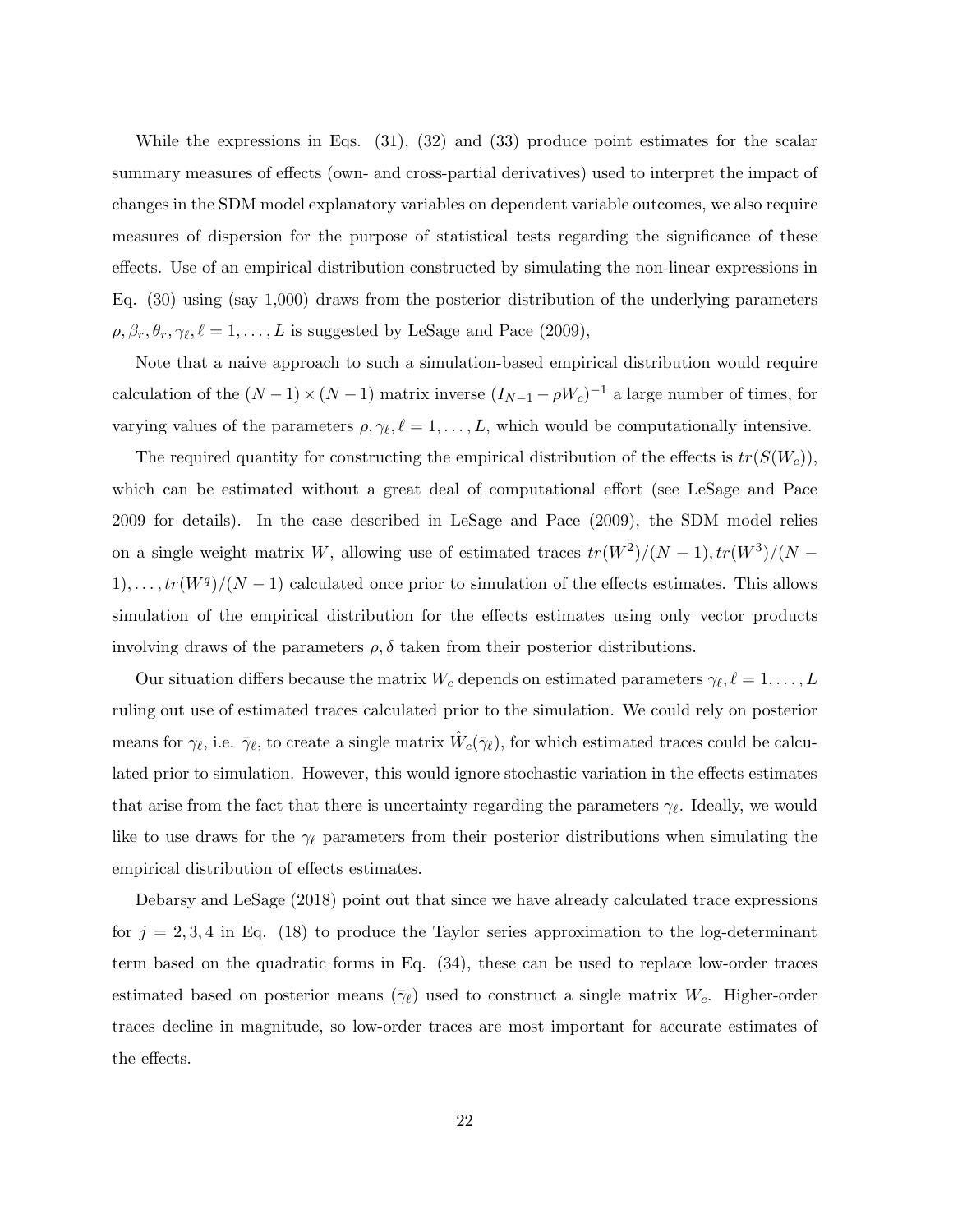Specifically, their approach estimates  $q = 100$  traces using the approach of LeSage and Pace (2009), based on a single weight matrix  $\hat{W}_c = \sum_{\ell=1}^{L}$  $\frac{L}{\ell-1} \bar{\gamma}_{\ell} W_{\ell}$ , constructed using posterior means for  $\gamma_{\ell}$ , then replace the estimated 1st-order trace with zero (a known value), and the 2nd- through 4th-order traces with terms shown in Eq. (34). The MCMC sampled parameters  $\Gamma$  are used in the expressions (34) during the simulation that produces the empirical distribution of effects estimates. Debarsy and LeSage (2018) note that this incorporates uncertainty regarding the parameters  $\gamma_{\ell}$  for low-order traces since they are using MCMC draws for these parameters. They argue that since higher-order terms involve increasingly smaller magnitudes of the parameters  $ρ$  and Γ, low-order traces are most important for accurate estimates of the effects.

$$
tr(W_c^2) = (\Gamma \otimes \Gamma)vec(Q^2)
$$
  
\n
$$
tr(W_c^3) = (\Gamma \otimes \Gamma) \otimes \Gamma vec(Q^3)
$$
  
\n
$$
tr(W_c^4) = ((\Gamma \otimes \Gamma) \otimes \Gamma) \otimes \Gamma vec(Q^4).
$$
\n(34)

Of course, this is a computational compromise between calculating an empirical distribution for the effects estimates based on the exact formula which would require thousands of evaluation of the  $(N-1)\times(N-1)$  matrix inverse. A series of Monte Carlo experiments reported by Debarsy and LeSage (2018) show that this approach produces effects estimates with very little bias except in cases where the level of spatial dependence is very high (e.g., values of  $\rho \leq -0.9$  or  $\rho \geq 0.9$ ).

# **7 Application of the cross-section dependence panel models**

We consider panel model specifications that use the *i*th column *(ith row)* of the flow matrix representing exports (imports) from (to) country i to (from) all other  $(N-1)$  countries j as the dependent variable vector y over the 38 years from 1963 to 2000. The explanatory variable is (logged) gross domestic product per capita lagged one year to cover the period from 1962 to 1999. The trade flows are from Feenstra et al. (2005), while the gdp data at market prices (current US\$) and population data come from World Bank's (2002) World Development Indicators. A usable sample of 74 countries (see Table A.1 in Appendix A) was constructed for which gdp,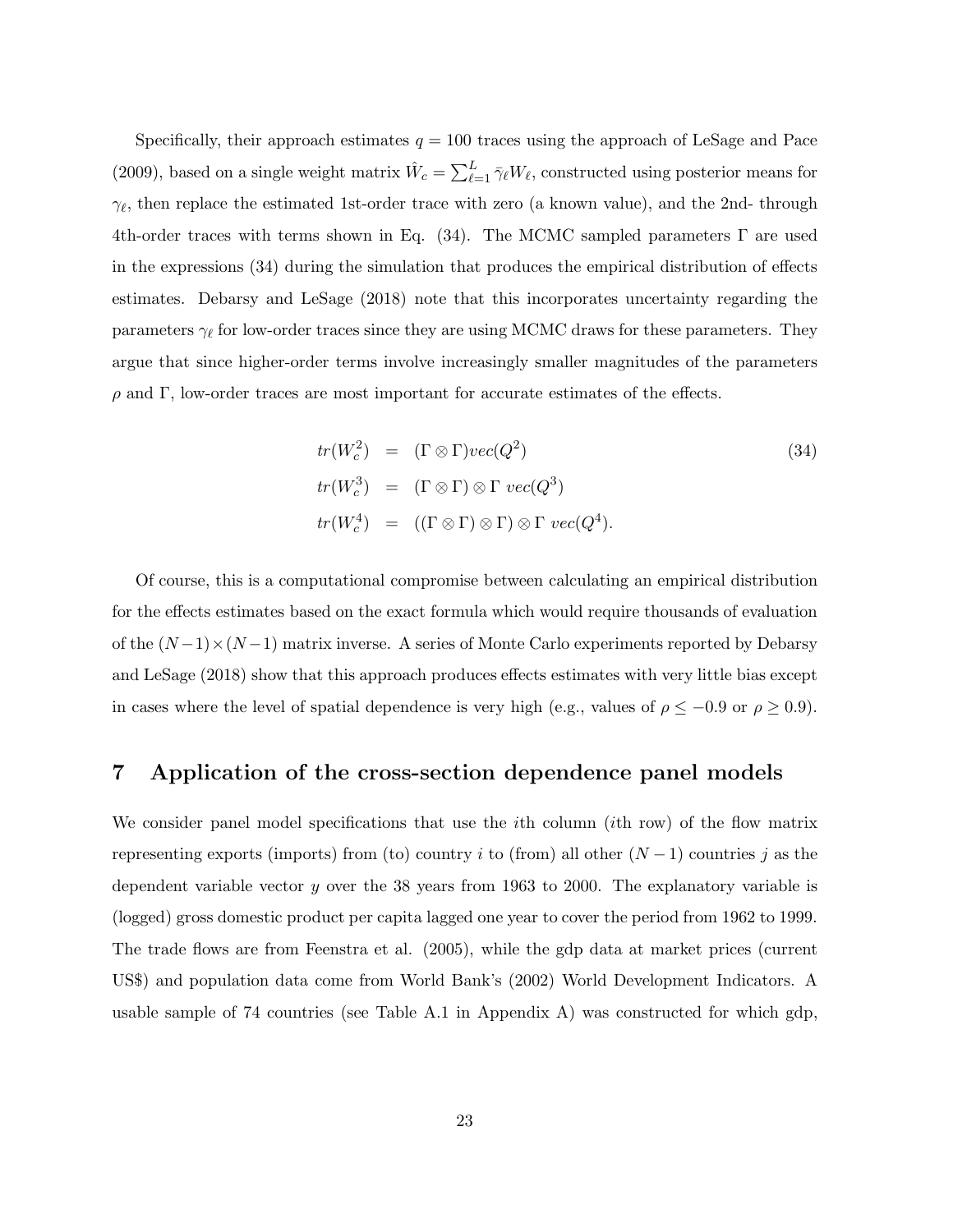population and trade flows were available over the 38 years.<sup>10</sup>

Given our sample of 74 countries over the 38 year period from 1963 to 2000, this results in 74 different sets of estimates for the import panel data model relationship and another 74 sets of estimates for the export panel data model relationship. Specifically, we consider estimates from a single panel data model specification applied to 74 sets of import flows and 74 sets of export flows over the 38 year time period. One set of estimates reflect the panel data relationship between imports to a single country from all other 73 countries over the 38 year period in our sample. This single model relationship is estimated for all 74 countries in our sample, resulting in 74 different sets of estimates for the import-model parameters. Another set of estimates reflect the panel data relationship between exports from a single country to all other 73 countries over the 38 year period in our sample. Again, this model relationship is estimated for all 74 countries in our sample, resulting in 74 different sets of estimates for the export-model parameters.

This approach allows panel estimation based on the  $T$  time periods for each country's exports/imports relationship such that we have heterogeneous coefficients across countries. Specifically, different (country-specific) dependence parameters  $\rho_i$  reflect different levels of dependence, different responses  $\delta_i$  to own- and neighboring countries income, and parameters  $\gamma_{\ell}, \ell = 1, \ldots, L$ as well as different noise variance estimates  $\sigma_{\varepsilon,i}^2$ . The specification also implicitly allows for fixed effects between each dyad of countries, since there will be a set of  $N-1$  fixed effects for each country i's exports to (imports from) all other countries j. As already noted, we eliminated time-specific effects by demeaning the vector of  $N$  trade flows for each time period to eliminate these effects prior to estimation.

#### **7.1 Evidence of cross-sectional dependence**

The first question we examine is whether trade flows exhibit cross-sectional dependence, which is a different phenomenon than heterogeneity modeled by the fixed effects transformations. In the presence of cross-sectional dependence, estimates from conventional models that ignore crosssectional dependence can be shown to be biased and inconsistent.

<sup>&</sup>lt;sup>10</sup>In addition, we eliminated countries from our sample that had one or more zero rows in any of the five weight matrices. As noted earlier, this is necessary to ensure that the matrix  $W_c$  does not contain zero rows, when we allow individual  $\gamma_\ell, \ell = 1, \ldots, L$  parameters to take values of zero. This resulted in a few countries such as South Korea and Japan for which data was available to be excluded from our sample.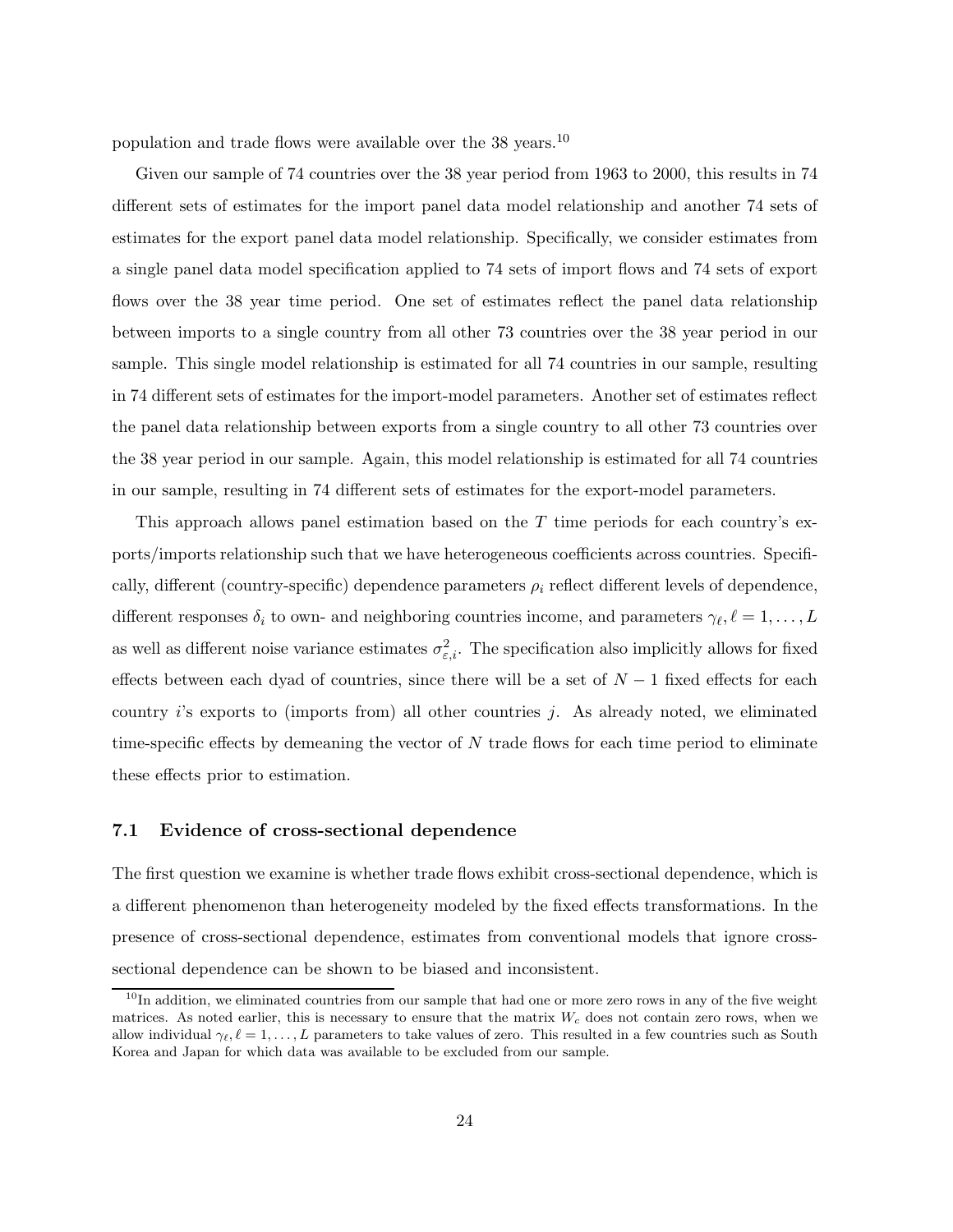The presence of cross-sectional dependence also implies spillover impacts arising from changes in neighboring countries  $j \neq i$  income on country *i*'s trade flows. In our model, neighbors are defined broadly to include both spatial neighbors as well as socio-cultural neighbors. Specifically, changes in income of countries  $j$  that have spatial, common language, currency, trade agreements, or colonial ties with country i will impact export or import flows in the SAR model, provided that the scalar dependence parameter  $\rho$  is different from zero and the parameter  $\beta$  is non-zero. In the case of the SDM model, the scalar dependence parameter  $\rho$  could be zero but there will still be spillover impacts if the parameters  $\theta_{\ell}, \ell = 1, \ldots, L$  are non-zero.

Figure 1 shows a histogram of the distribution of estimates for the 74 different scalar dependence parameters  $\rho$  from the SAR model estimates, and Figure 2 shows that for the SDM model estimates of  $\rho$ . Recall, we have estimates from 74 export and 74 import data sets, and the figures show histograms for both import and export estimates. From the figures, it should be clear that all 148 sets of SAR and 148 sets of SDM estimates are positive. They were also all statistically different from zero based on lower 0.05 and upper 0.95 credible intervals constructed from the (empirical) posterior distribution based on MCMC draws.

#### (Fig.1 and Fig.2 to be positioned here)

Table 1 shows the mean value for  $\rho$  over all 74 countries along with standard deviations of the distribution across countries and a t−statistic constructed using the mean divided by the standard deviation. These results are consistent with the notion that we have a distribution of cross-sectional dependence estimates for our sample of 74 countries that is different from zero.

#### (Table 1 to be positioned here)

We note that estimates for the parameters  $\gamma_{\ell}$  that are discussed in the next section are not well-identified for values of  $\rho$  near zero. Intuitively, in the face of no cross-sectional dependence estimates of the relative importance/weights assigned to different types of cross-sectional connectivity structures are meaningless. Since estimates of the cross-sectional dependence parameters  $\rho$  were positive and different from zero for all countries, we can appropriately turn attention to the estimates for  $\gamma_{\ell}$  that provide an indication of the relative importance of each of the five types of dependence.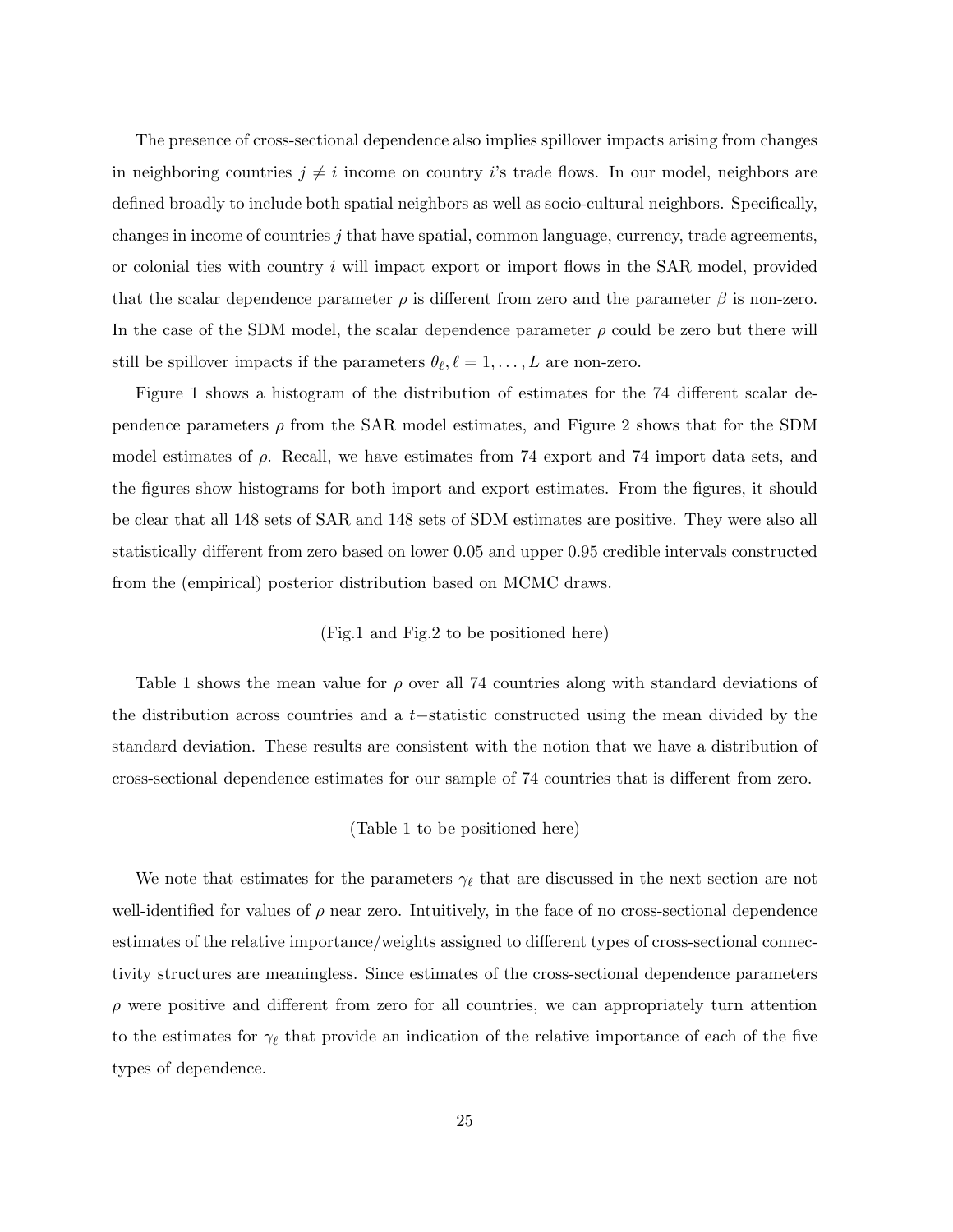#### **7.2 Relative importance of spatial and socio-cultural connections**

As motivated, the relative sizes of the parameter estimates for  $\gamma_{\ell}$  allow us to draw conclusions about what types of connectivity are important. Figure 3 shows a histogram of these five sets of parameter estimates for the 74 countries determined using the import flows data and SDM relationship. Figure 4 shows these estimates for the export flows data and SDM relationship.

### (Fig.3 and Fig.4 to be positioned here)

For the set of estimates based on the import data relationships we see a relatively large number of countries (48) where estimates for  $\gamma$  associated with common currency take on small values less than 0.1, and the same is true for common language where we see 30 countries in this range of small values. In the case of estimates from the export data relationships shown in Figure 4, we also see evidence that  $\gamma$  estimates associated with common language and currency weight matrices take on small values less than 0.1 for a large number (over 50) of the 74 countries.

A more formal approach to examining this issue involves counting countries where lower 0.05 bounds of the (truncated) distribution of MCMC draws for the parameters  $\gamma$  is greater than zero.<sup>11</sup> Table 2 shows these counts of countries for both the SAR and SDM estimates based on import and export flow relationships. From the table we see that for the case of the SDM relationship, spatial dependence and colonial ties were among the most important types of dependence in estimates from both import and export relationships. Of the 74 countries the  $\gamma$  parameters on W-space were non-zero in 58 and 59 countries for import and export estimates, respectively. In the case of colonial ties, there were 52 countries with non-zero weight placed on this type of dependence for the set of import estimates and 61 countries for the export estimates. This suggests that colonial ties are slightly more important for explaining variation in export flows than import flows.

#### (Table 2 to be positioned here)

For the SDM models, common currency was the least important type of dependence for the import relationship, since only 18 countries had non-zero  $\gamma$  estimates, and common language

<sup>&</sup>lt;sup>11</sup>Technically, although we allow for the open interval  $(0 < \gamma < 1)$ , we consider a lower 0.05 value above 0.01 for the MCMC draws to be non-zero.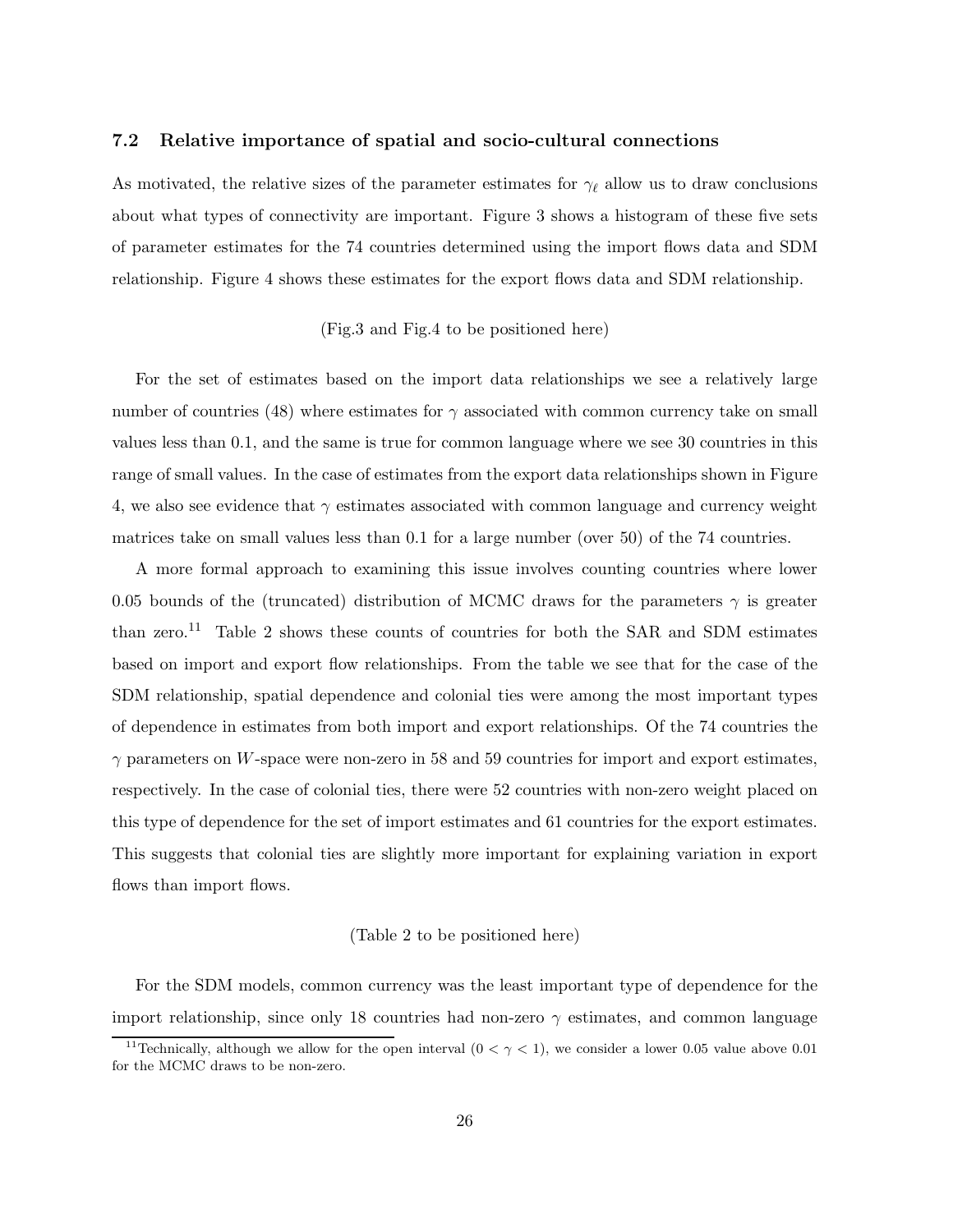for export estimates with 14 non-zero countries. Common currency was next least important for export relationships, while import models treated common language more importantly with 38 non-zero countries. Of course, imported consumer goods may require common language marketing labels and instruction manuals, partially explaining this type of result. The existence of trade agreements between countries seems to be important for both imports and exports in slightly more than half of the 74 countries examined (non-zero estimates for 37 and 41 countries respectively).

A similar pattern arose for the counts arising from the SAR relationship as discussed for the SDM relationship.

Table 3 shows the means and standard deviations  $\sigma_{\gamma}$  for the 74 countries posterior estimates of  $\gamma_{\ell}$ , for both the SAR and SDM estimates based on import and export data. We note that since the posterior means across  $\gamma_{\ell}, \ell = 1, \ldots, 5$  sum to unity for each country, the means across our sample of 74 countries reported in the table also sum to one.

#### (Table 3 to be positioned here)

The magnitudes reported reflect the patterns of counts from Table 3, with average  $\gamma$  values for the spatial weights being the largest (around 0.33), for SAR and SDM estimates based on both import and export data. In the case of import data, the second most important type of connectivity between countries was the existence of trade agreements (except the SDM export model), with an average value around 0.23 for both SAR and SDM relationships based on both import and export data. The SAR import estimates give roughly equal weight of 0.13 to the remaining three types of connectivity structures (common currency, language and colonial ties) with SDM import estimates also roughly equal with slightly less weight given to common currency. We also see agreement between the SAR and SDM estimates with regard to the importance of the remaining three types of connectivity (common currency, language and colonial ties) for exports. Trade agreements and colonial ties were most important (around 0.23) and common language least important (around 0.07).

A more complete picture of the  $\gamma_{\ell}$  weights assigned to the various types of dependence is provided in Table 4 to Table 8. Country-level estimates for each of the five  $\gamma_{\ell}$  parameters are sorted from low-to-high. It is important to note when considering the magnitudes of these estimates that simultaneous cross-sectional dependence implies that changes in income in country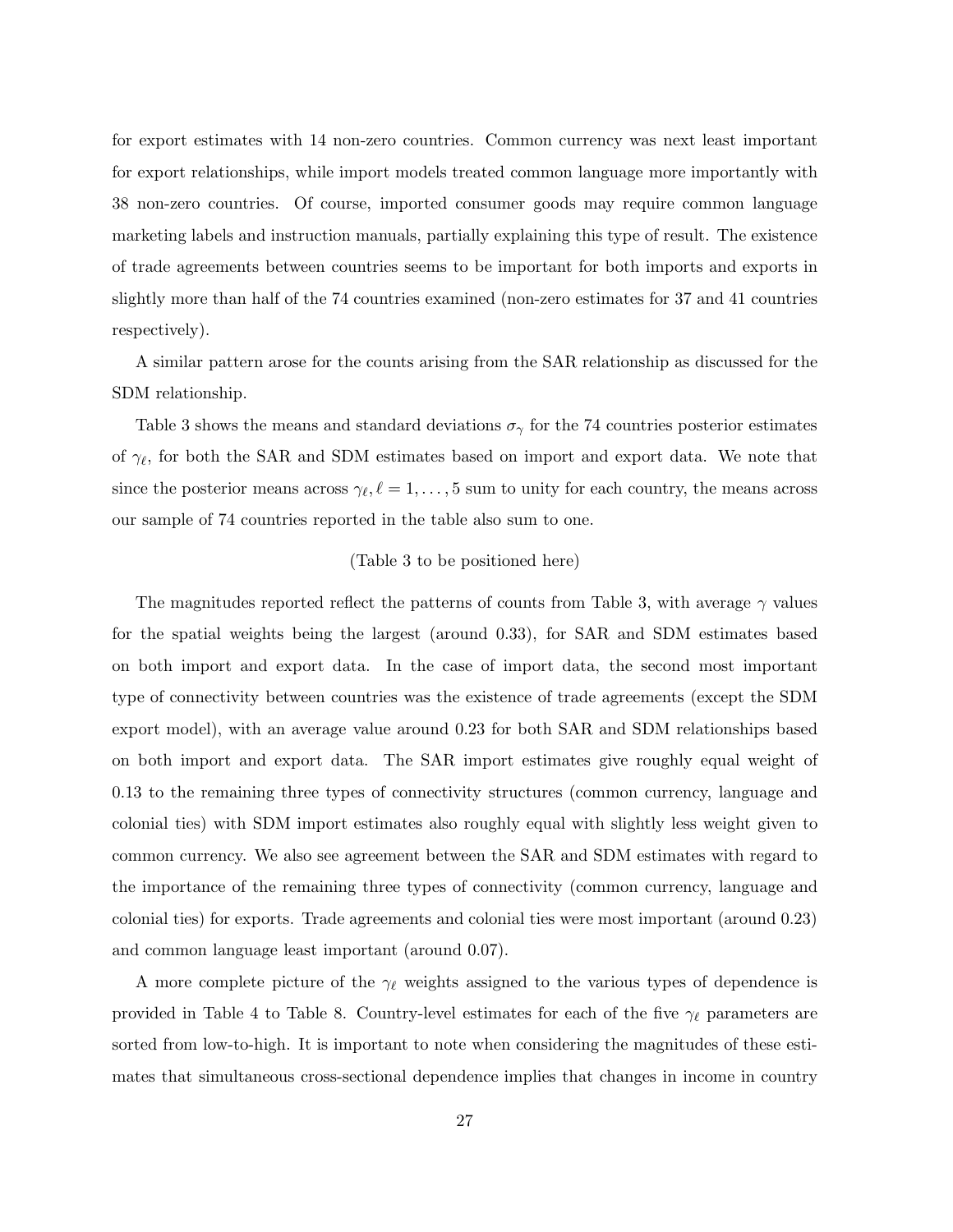i will impact neighboring countries (first-order nodes in the connectivity structure/network) as well as higher-order neighboring nodes. That is, neighbors to the neighboring countries, neighbors to the neighbors of the neighbors, and so on, with the magnitude of impact declining for higher-order neighboring relations.

#### (Table 4 - Table 8 to be positioned here)

An implication of this is that (for example) colonial ties could reflect an important connectivity structure for countries like Sweden or Finland who do not have immediate (first-order) colonial ties. Nonetheless, cross-sectional dependence suggests that if colonial ties are important for major trading partners of Sweden or Finland, then this type of connectivity structure would also be important (receive a large  $\gamma$  estimate) for Sweden or Finland. Similar statements could be made about other types of connectivity structures, important higher-order links/nodes in the network of trading partners can mean that these connectivity structures represent an important source of cross-sectional dependence.

An unfortunate aspect of models such as that set forth here that rely on multiple types of connectivity (simultaneous dependence weight matrices) is that we cannot separate out the spillover/network impacts arising from each type of connection. This can be seen by considering the matrix inverse:  $(I_N - \rho W_c)^{-1} = I_N + \rho W_c + \rho^2 W_c^2 + \dots$  which will contain numerous cross-products involving the different matrices  $W_{\ell}, \ell = 1, \ldots, L$ . Higher-order powers will in general involve increasing larger matrix cross-products. The spirit of the model specification is that (say) spatial proximity to countries whose trade patterns rely heavily on (say) colonial ties might lead to multiple transmission channels that ultimately impact the observed patterns of trade flows.

#### **7.3 Empirical estimates of bias from ignoring cross-sectional dependence**

Ignoring spatial and socio-cultural dependence when estimating empirical trade flow models will lead to bias in estimates of the impact arising from income on trade flows. The magnitude of the bias can be quantified by examining the size and significance of the indirect effects estimates from the SAR and SDM specifications. The size of the indirect effects depends on the magnitude of the dependence parameter  $\rho$  as well as the coefficient on income  $\beta$  in the case of the SAR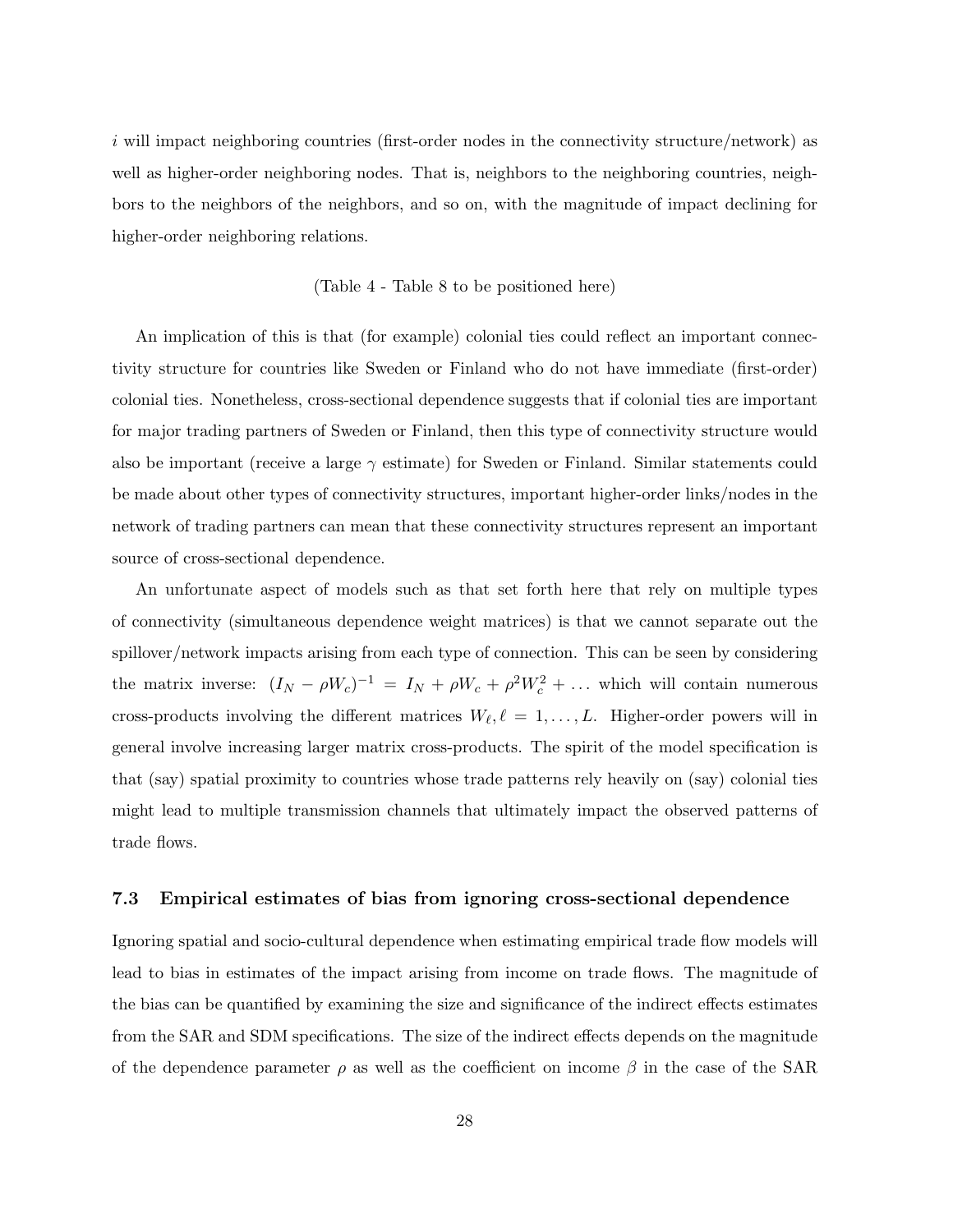specification. Intuitively, in cases where there is an absence of cross-sectional dependence ( $\rho = 0$ ) we will not see a large amount of bias.

For the SDM specification, the size of indirect effects is determined by the dependence parameter  $\rho$ , the coefficient on income  $\beta$  as well as coefficients  $\theta_{\ell}, \ell = 1, \ldots, L$ . Here even in the absence of cross-sectional dependence, non-zero values for the parameters  $\theta_{\ell}$  would indicate omitted variable bias arising from contextual effects ignored by traditional models that do not include explanatory variables measuring these influences. Cross-sectional dependence reflects the fact that trade takes place in the context of a world-wide network of flows.

Since conventional trade models ignore cross-sectional dependence of the type captured by the SAR specification by assuming that  $\rho = 0$ , this implies an assumption of no spillovers (indirect effects of zero). If the SAR specification is consistent with the data, omitted variables bias will arise, and estimates of the coefficients representing the impact of country-level income on trade flows will likely overstate this impact by inappropriately attributing variation in trade flows to own-country income. In cases where the SDM specification is most consistent with the data, conventional models ignore the influence of neighboring countries income, where neighboring countries are broadly defined to include spatial as well as socio-cultural neighbors. In cases where the SDM specification is the data generating process, bias in conventional models can be attributed to ignoring both interaction between countries (assuming  $\rho = 0$ ) as well as contextual effects (assuming  $\theta_{\ell} = 0$ ).

#### (Fig.5 and Fig.6 to be positioned here)

Figure 5 shows a frequency distribution of the posterior mean indirect effects estimates from the SAR relationship involving both import and export data across the 74 countries, and Figure 6 displays these effects for the SDM relationship. For the SAR import estimates we see 17 countries where indirect effects are near zero and in the case of the export estimates 14 countries with near zero indirect effects. Remaining countries exhibit positive spillovers reflecting the magnitude of bias that would arise from ignoring cross-sectional dependence. In the case of the SDM specification there are 17 of the 74 countries with (near) zero spillovers in the case of both the import and export estimates, with mostly positive spillovers.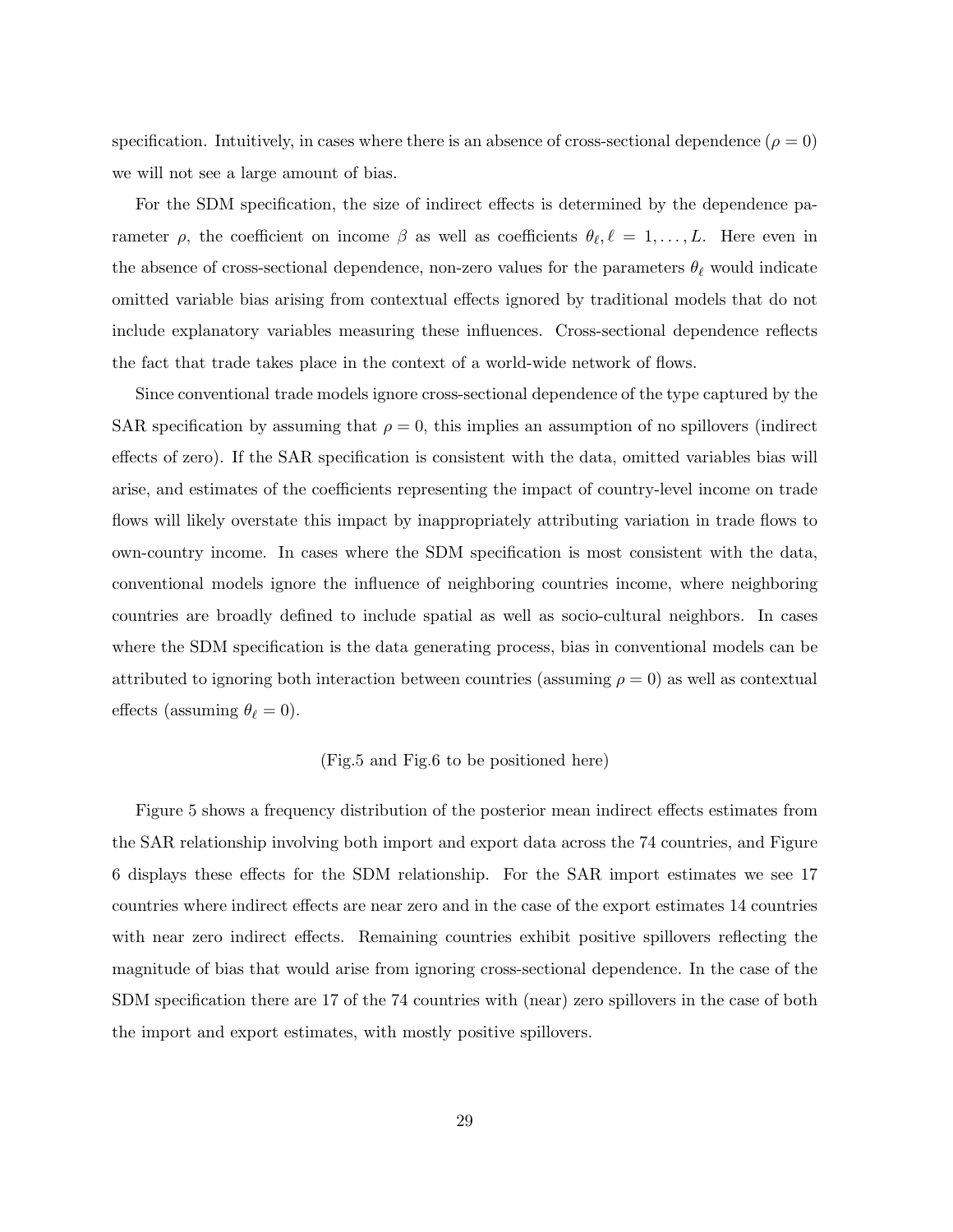# **8 Closing remarks**

We raise questions about the role played by time invariant country-specific factors in explaining variation in trade flows. These are typically viewed and modeled using fixed effects or transformations to capture the heterogeneity impact of these in a panel data model of trade flows.

Our findings indicate that conventional approaches to eliminating fixed effects associated with time invariant factors leave a great deal of variation in trade flows unexplained. This unexplained variation takes the form of: (i) cross-sectional dependence of trade flows on neighboring country flows, and/or (ii) contextual effects from neighboring country income levels. Using data transformed to eliminate time invariant fixed effects, we use a panel data extension of the Bayesian SAR and SDM models set forth in Debarsy and LeSage (2018) to examine the question of cross-sectional dependence and contextual effects using a panel of imports and exports from a sample of 74 countries over the 38 year period from 1963 to 2000. Specifically, we consider 148 different sets of estimates for the panel data model, 74 sets of estimates for a panel data import relationship between each country and all other 73 countries over the 38 year period in our sample. Another set of 74 estimates from the panel data model relating exports from each country to all other 73 countries, covering the 38 year time period is also considered.

The SAR and SDM panel data model utilizes a convex combination of different types of connectivity between countries. We consider: spatial proximity, common currency and language connections, trade agreements and colonial ties. The model produces estimated weights for each of the five types of connectivity that sum to unity, allowing a posterior inference regarding the relative importance of the various types of connectivity. Our findings indicate that the most important type of connectivity is spatial proximity to neighboring countries, with the next most important types of connectivity being trade agreements and colonial ties. Common currency and language represent the least important connections between countries.

The spatial autoregressive (SAR) and spatial Durbin model (SDM) panel data specifications capture simultaneous cross-sectional dependence between trade flows, with significant crosssectional dependence pointing to biased and inconsistent estimates for model specifications that ignore the presence of this type of dependence. Simultaneous cross-sectional dependence implies spillovers from changes in one country's income to other countries, with the pattern of impacts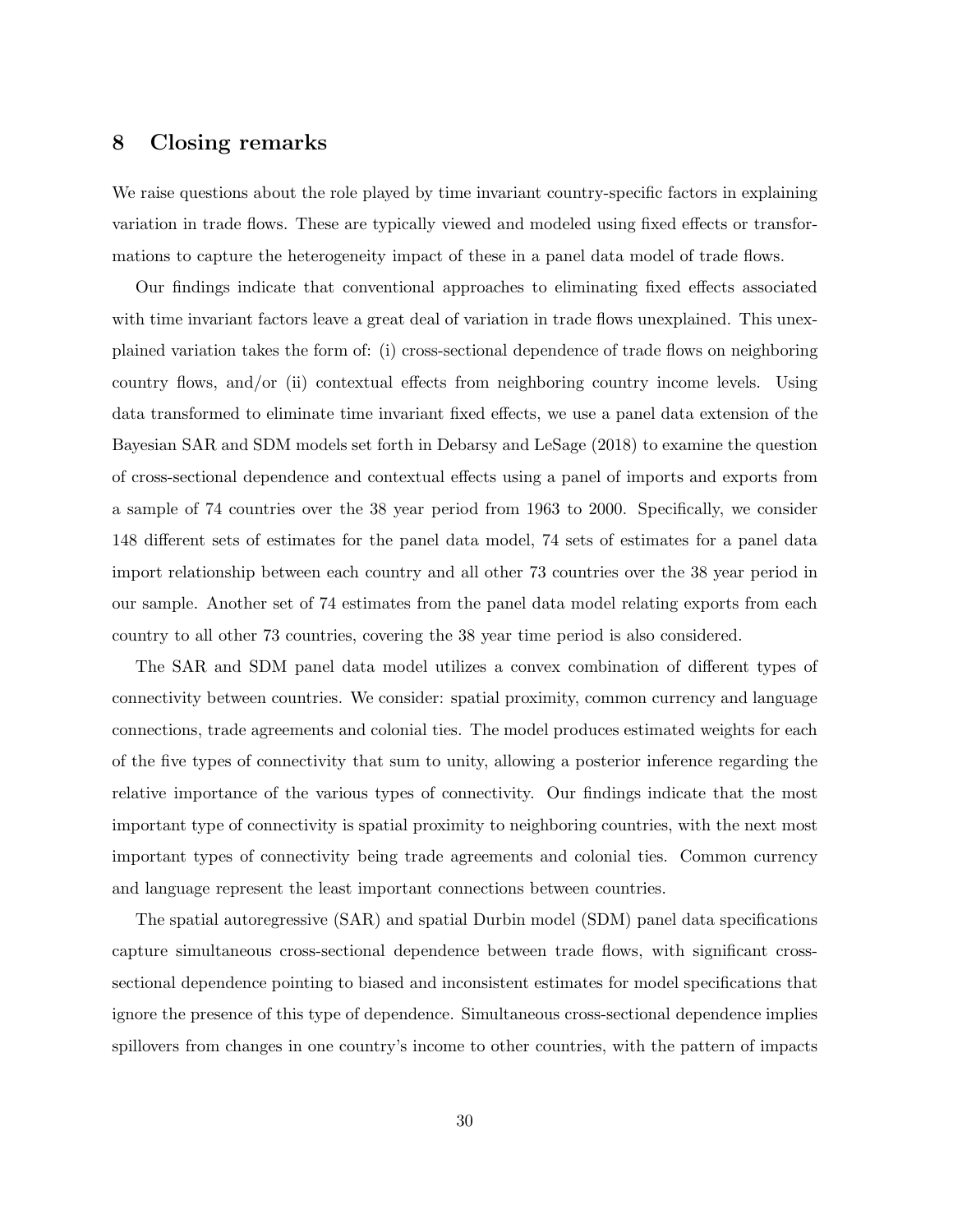falling on *neighboring countries*. In our model, that utilizes a convex combination of different types of connectivity, neighboring countries are broadly defined to include countries: (i) located nearby in space, having (ii) common currency, (iii) common language, (iv) trade agreements, or (v) colonial ties. The spillovers can impact immediately neighboring countries, neighbors to the neighboring countries, neighbors to the neighbors of the neighbors, and so on, with impact declining for higher-order neighboring relations.

The implications of our findings are twofold. One is that conventional treatment of generalized distance factors such as common language, free trade and stronger forms of agreements, common currency, and so on, as time invariant sources of heterogeneity in empirical panel trade model specifications ignores potential cross-sectional dependence and/or contextual effects (characteristics of neighboring countries). We explored the magnitude of bias that arises from this problem. A second implication is that from a theoretical perspective socio-cultural proximity of countries seems as important as pure geographical proximity. Our estimates point to spatial proximity receiving around 1/3 weight and socio-cultural proximity around 2/3 weight.

The results presented here suggest more attention be given to panel model specifications that allow for cross-sectional dependence in trade flows, as well as models that incorporate neighboring country characteristics. This suggests more emphasis on theoretical and empirical models of the type introduced by Lebreton and Roi (2011), Koch and LeSage (2015) for bilateral trade flows, LeSage and Pace (2008), Baltagi, Egger and Pfaffermayr (2007, 2008) for bilateral migration, and Behrens, Ertur and Koch (2012) for foreign direct investment.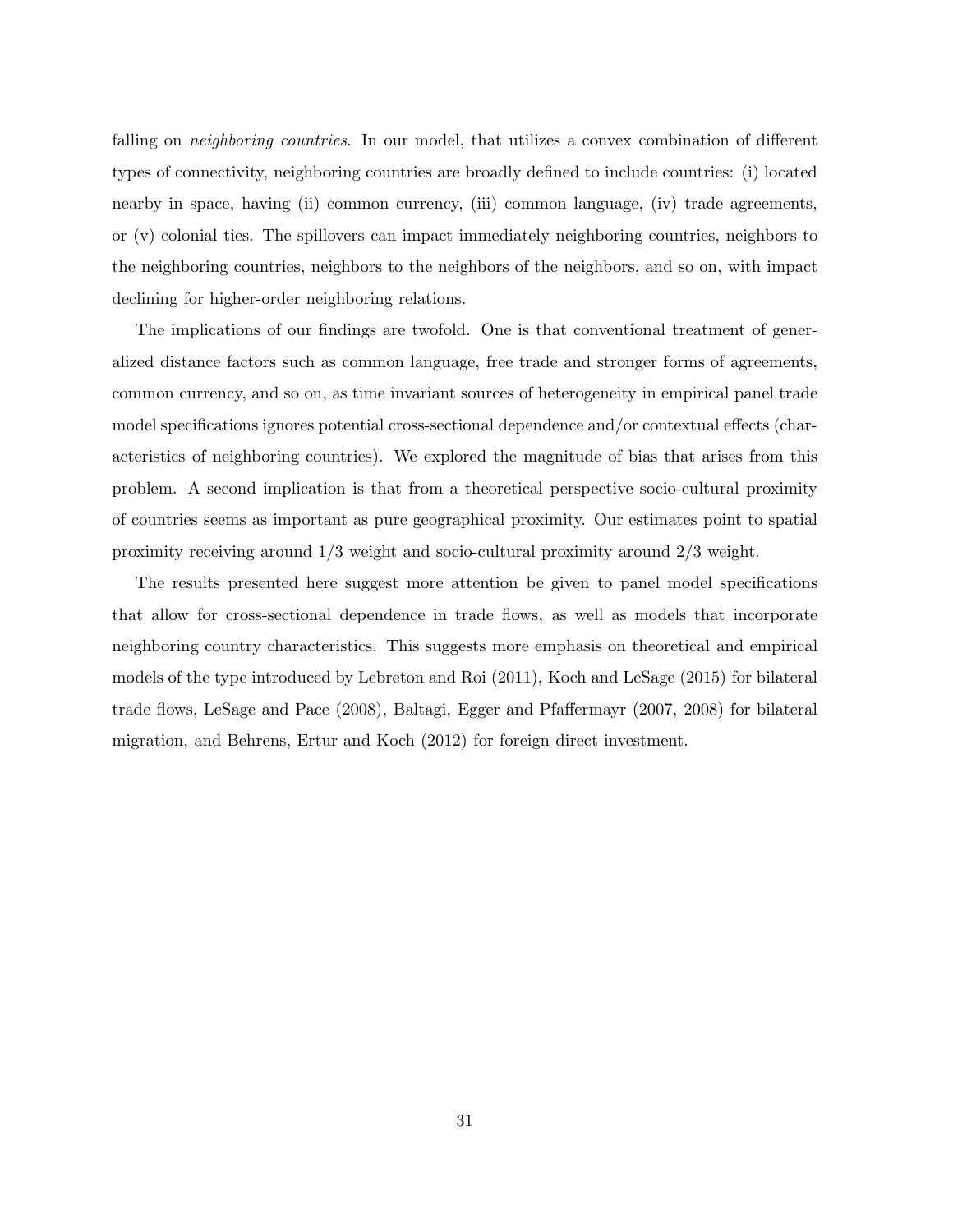# APPENDIX A

| Algeria              | Costa Rica     | Jamaica          | Saint Kitts and Nevis |
|----------------------|----------------|------------------|-----------------------|
| Australia            | Denmark        | Kenya            | Senegal               |
| Austria              | Dominican Rep. | Madagascar       | Sierra Leone          |
| Bahamas              | Ecuador        | Malawi           | Singapore             |
| Belgium              | Fiji           | Malaysia         | South Africa          |
| Benin                | Finland        | Mauritania       | Spain                 |
| Bolivia              | France         | Mexico           | Sri Lanka             |
| Brazil               | Gabon          | Morocco          | Sudan                 |
| Burkina Faso         | Ghana          | Netherlands      | Suriname              |
| Burundi              | Greece         | Nicaragua        | Sweden                |
| Cameroon             | Guatemala      | Niger            | Thailand              |
| Canada               | Guyana         | Nigeria          | Togo                  |
| Central African Rep. | Honduras       | Pakistan         | Trinidad and Tobago   |
| Chad                 | Hong Kong      | Panama           | Uganda                |
| Chile                | India          | Papua New Guinea | United Kingdom        |
| China                | Ireland        | Peru             | United States         |
| Colombia             | Israel         | Philippines      | Uruguay               |
| Congo, Dem. Rep.     | Italy          | Portugal         |                       |
| Congo, Rep.          | Ivory Coast    | Rwanda           |                       |

**Table A.1:** List of countries

**Table A.2:** Language ties: Common official and second languages (Krisztin and Fischer 2015)

| English             | French             | Spanish               | Arabic     |
|---------------------|--------------------|-----------------------|------------|
| Australia           | Algeria            | Bolivia               | Algeria    |
| Bahamas             | Belgium            | Chile                 | Chad       |
| Cameroon            | Benin              | Colombia              | Mauritania |
| Canada              | Burkina Faso       | Costa Rica            | Morocco    |
| Fiji                | Burundi            | Dominican Rep.        | Sudan      |
| Ghana               | Cameroon           | Ecuador               |            |
| Guyana              | Canada             | Guatemala             | Chinese    |
| India               | Cent. African Rep. | Honduras              | China.     |
| Ireland             | Chad               | Mexico                | Hong Kong  |
| Jamaica             | Congo, Dem. Rep.   | Nicaragua             | Malaysia   |
| Kenya               | Congo, Rep.        | Panama                | Singapore  |
| Malawi              | France             | Peru                  |            |
| Nigeria             | Gabon              | Spain                 | Malay      |
| Pakistan            | Ivory Coast        | Uruguay               | Malaysia   |
| Panama              | Madagascar         |                       | Singapore  |
| Papua New Guina     | Morocco            | $\bm{\mathrm{Dutch}}$ |            |
| Philippines         | Niger              | Belgium               |            |
| Rwanda              | Rwanda             | Netherlands           |            |
| Sierra Leone        | Senegal            | Suriname              |            |
| Singapore           | Togo               |                       |            |
| South Africa        |                    |                       |            |
| Sri Lanka           | Portugese          |                       |            |
| St. Kitts and Nevis | Brazil             |                       |            |
| Suriname            | Portugal           |                       |            |
| Trinidad and Tobago |                    |                       |            |
| Uganda              |                    |                       |            |
| United Kingdom      |                    |                       |            |
| USA                 |                    |                       |            |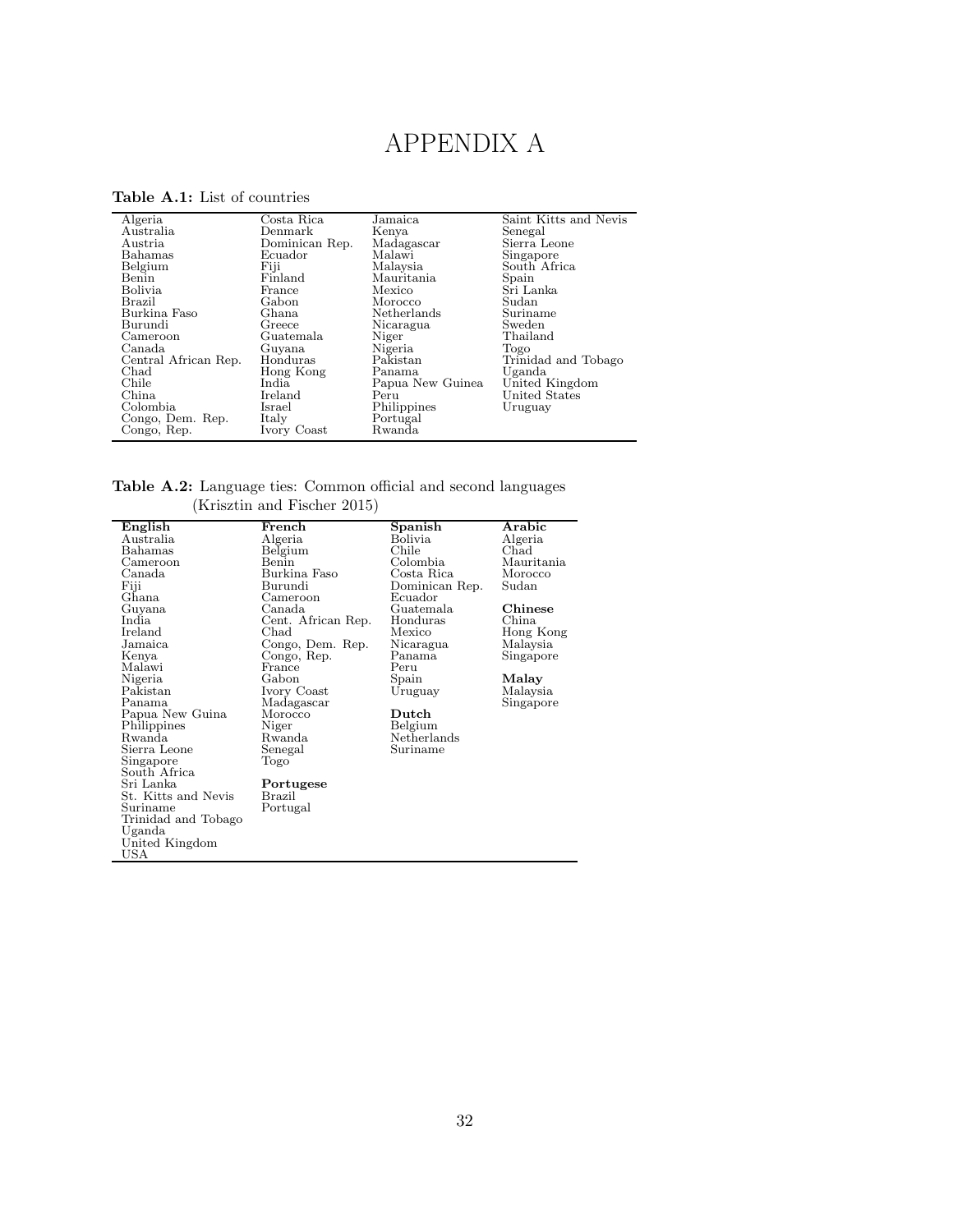**Table A.3:** Free trade and stronger forms of agreements in 2000 (Krisztin and Fischer 2015)

| <b>Lable Trio.</b> The these and birough forms of agreements in 2000 (Tribbeth and I hence 2010) |                      |                |                     |                       |
|--------------------------------------------------------------------------------------------------|----------------------|----------------|---------------------|-----------------------|
| APTA                                                                                             | CEMAC                | $_{EU}$        | Malaysia            | <b>NAFTA</b>          |
| India                                                                                            | Burundi              | Austria        | Mexico              | Canada                |
| Philippines                                                                                      | Cameroon             | Belgium        | Morocco             | Mexico                |
| Sri Lanka                                                                                        | Central African Rep. | Demark         | Nicaragua           | <b>USA</b>            |
|                                                                                                  | Chad                 | Finland        | Pakistan            |                       |
| ASEAN [AFTA]                                                                                     | Congo, Rep.          | France         | Peru                | PATCRA                |
| Malaysia                                                                                         | Congo. Dem. Rep.     | Greece         | Philippines         | Australia             |
| Philippines                                                                                      | Gabon                | Ireland        | Singapore           | Papua New Guinea      |
| Singapore                                                                                        |                      | Italy          | Sri Lanka           |                       |
| Thailand                                                                                         | <b>COMESA</b>        | Netherlands    | Sudan               | <i>SICA</i>           |
|                                                                                                  | Burundi              | Portugal       | Thailand            | Costa Rica            |
| CAN                                                                                              | Congo, Dem. Rep.     | Spain          | Trinidad and Tobago | Guatemala             |
| <b>Bolivia</b>                                                                                   | Kenva                | Sweden         |                     | Honduras              |
| Colombia                                                                                         | Madagascar           | United Kingdom | LAIA                | Nicaragua             |
| Ecuador                                                                                          | Rwanda               | Uruguay        | Bolivia             |                       |
| Peru                                                                                             | Sudan                |                | Brazil              | EU treaties           |
|                                                                                                  | Uganda               | <b>GSTP</b>    | Chile               | EU-Israel             |
| CACM                                                                                             |                      | Algeria        | Colombia            | EU-South Africa       |
| Costa Rica                                                                                       | <b>ECOWAS</b>        | Benin          | Ecuador             |                       |
| Guatemala                                                                                        | Benin                | Bolivia        | Mexico              | Bilateral treaties    |
| Honduras                                                                                         | Burkina Faso         | Brazil         | Panama              | Canada-Chile          |
| Nicaragua                                                                                        | Ghana                | Cameroon       | Peru                | Canada-Israel         |
|                                                                                                  | Ivory Coast          | Chile          |                     | Chile-Mexico          |
| CARICOM                                                                                          | Niger                | Colombia.      | <i>MERCOSUR</i>     | Colombia-Mexico       |
| Bahamas                                                                                          | Nigeria              | Ecuador        | <b>Bolivia</b>      | Fiji-Papua New Guinea |
| Dominican Rep.                                                                                   | Senegal              | Ghana          | Brazil              | Israel-Mexico         |
| Guyana                                                                                           | Sierra Leone         | Guyana         | Chile               |                       |
| Jamaica                                                                                          | Togo                 | India          | Uruguay             |                       |
| Saint Kitts and Nevis                                                                            |                      |                |                     |                       |
| Suriname                                                                                         |                      |                |                     |                       |
| Trinidad and Tobago                                                                              |                      |                |                     |                       |

Note: Asia Pacific Trade Agreement (APTA), Asian Free Trade Area (AFTA), Andean Community (CAN), Central American Common<br>Market (CACM), Caribbean Community and Common Market (CARICOM), Economic Community of Central African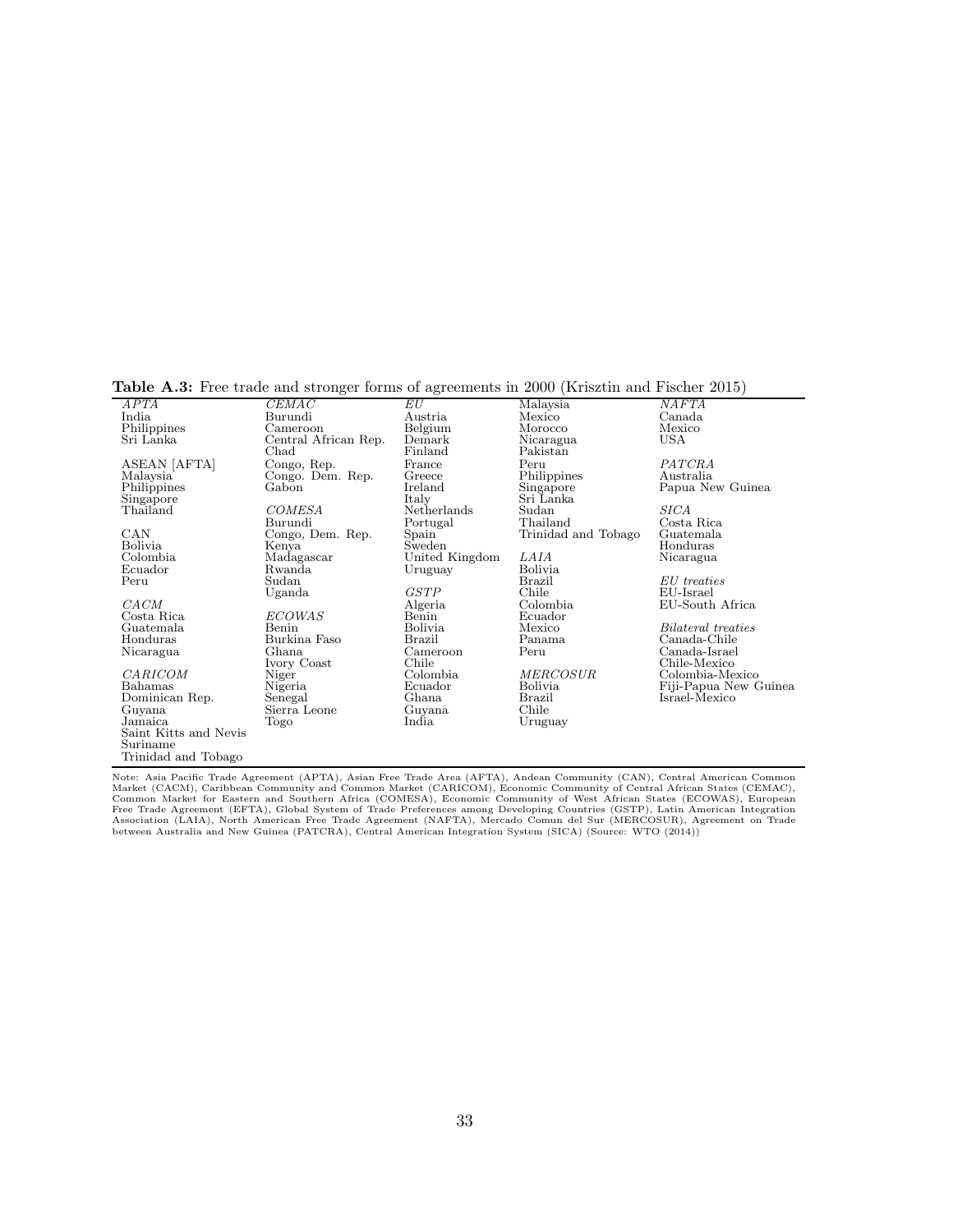#### **Table A.4:** Common currency ties

| Euro:                                   | Austria, Belgium, France, Finland, Ireland, Italy, Netherlands, Portual, Spain                                |
|-----------------------------------------|---------------------------------------------------------------------------------------------------------------|
| US Dollar:                              | United States, Bahamas <sup>1</sup> , Panama                                                                  |
| West African CFA Franc <sup>2,4</sup> : | Benin, Burkina Faso, Ivory Coast, Niger, Senegal, Togo                                                        |
|                                         | Central African CFA Franc <sup>3,4</sup> : Cameroon, Central African Republic, Chad, Republic of Congo, Gabon |

Notes: 1) The Bahamian dollar is bagged to the US dollar on a one-to one basis. 2) CFA stands for African Financial Community. It is issued<br>by the Central Bank of the West African States, located in Dakar, Senegal, for the

**Table A.5:** Direct colonial ties

| UNITED KINGDOM | Malawi              | <b>FRANCE</b>        | Morocco        | Honduras         |
|----------------|---------------------|----------------------|----------------|------------------|
| Australia      | Malaysia            | Algeria              | Niger          | Mexico           |
| Bahamas        | Nigeria             | Benin                | Senegal        | Netherlands      |
| Cameroon       | Pakistan            | Burkina Faso         | Togo           | Nicaragua        |
| Fiji<br>Ghana  | Sierra Leone        | Cameroon             |                | Panama           |
|                | South Africa        | Central African Rep. | <b>SPAIN</b>   | Peru             |
| Hong Kong      | Sri Lanka           | Chad                 | <b>Bolivia</b> |                  |
| India          | St. Kitts amd Nevis | Congo, Dem. Rep.     | Chile          | <b>BELGIUM</b>   |
| Ireland        | Sudan               | Congo, Rep.          | Colombia       | Congo, Dem. Rep. |
| Israel         | Trinidad and Tobago | Gabon                | Costa Rica     |                  |
| Jamaica        | Uganda              | Madagascar           | Ecuador        | PORTUGAL         |
| Kenya          | United States       | Mauritania           | Guatemala      | Brazil           |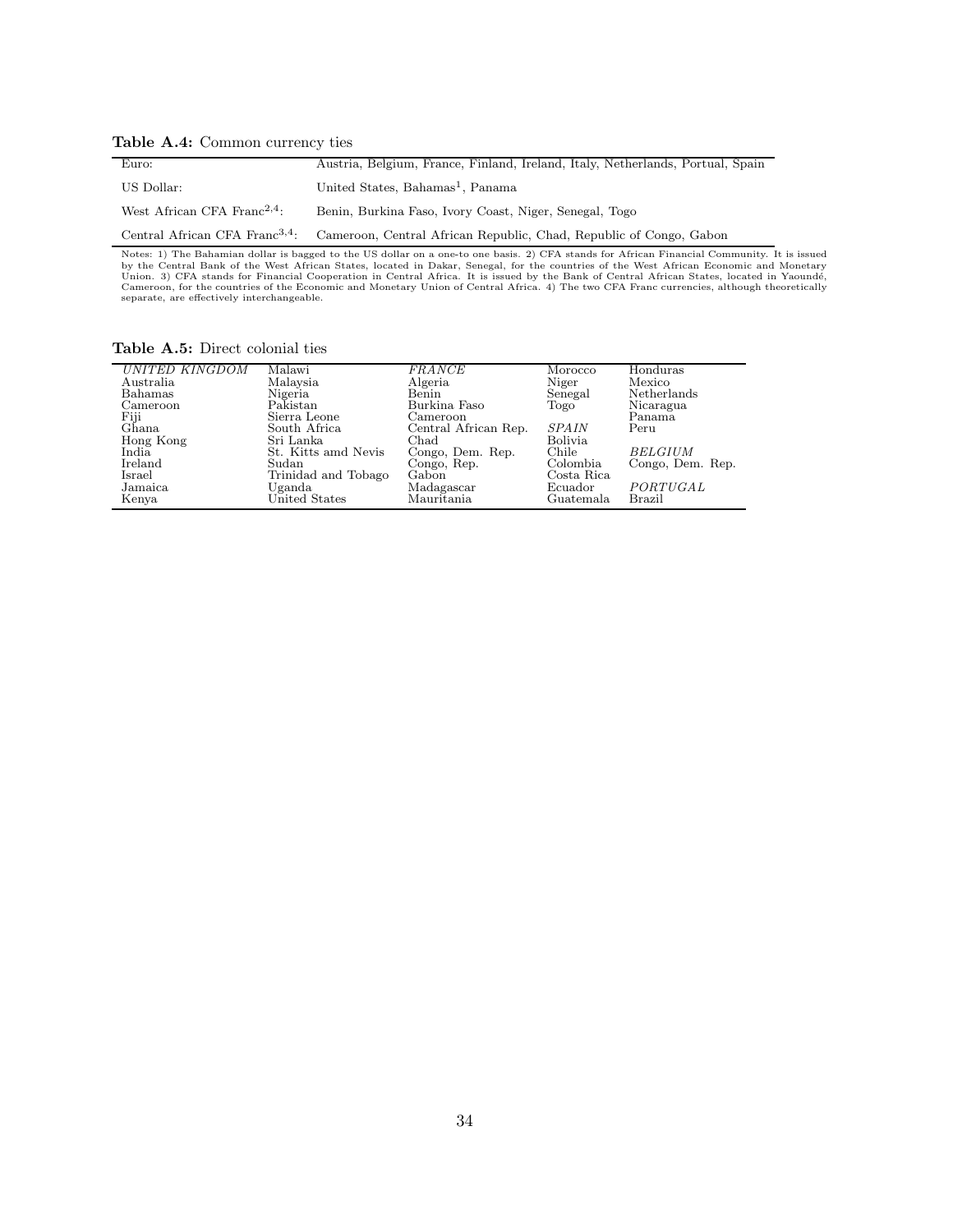# **References**

Anderson, JE and van Wincoop E (2003) Gravity with gravitas: A solution to the border puzzle. *The American Economic Review* 93(1), 170-192

Baltagi BH, Egger P and Pfaffermayr M (2007) Estimating models of complex FDI: Are there third-coutry effects? *Journal of Econometrics* 140(1), 260-281

Baltagi BH, Egger P and Pfaffermayr M (2008) Estimating regional trade agreement effects of FDI in an interdependent world. *Journal of Econometrics* 145(1-2), 194-208

Baltagi BH, Egger P and Pfaffermayr M (2014) Panel data gravity models of international trade, (January 31, 2014). CESifo Working Paper Series No. 4616. Available at SSRN: http://ssrn.com/abstract=2398292

Behrens K, Ertur C and Koch W (2012) 'Dual' gravity: Using spatial econometrics to control for multilateral resistance. *Journal of Applied Econometrics* 27(5), 773-794

Debarsy and LeSage JP (2018) Flexible dependence modeling using convex combinations of different types of connectivity structures, *Regional Science & Urban Economics*, 69(2), 46-68.

Elhorst F (2013) *Spatial Econometrics: From Cross-Sectional Data to Spatial Panels*, Springer: Berlin Heidelberg

Feenstra RC, Lipsey RE, Deng H, Ma AC and Mo H (2005) World trade flows: 1962-2000. NBER Working Paper Series 11040, http://www.nber.org/papers/w11040

Golub GH and van Loan CF (1996) *Matrix Computations*, John Hopkins University Press: Baltimore

Hazir CS, LeSage JP and Autant-Bernard C (2018) The role of R&D collaboration networks on regional innovation performance, *Papers in Regional Science*, 97(3), 549-567.

Koch W and LeSage JP ( 2015) Latent multilateral trade resistance indices: Theory and evidence, *Scottish Journal of Political Economy* 62(3), 264-290.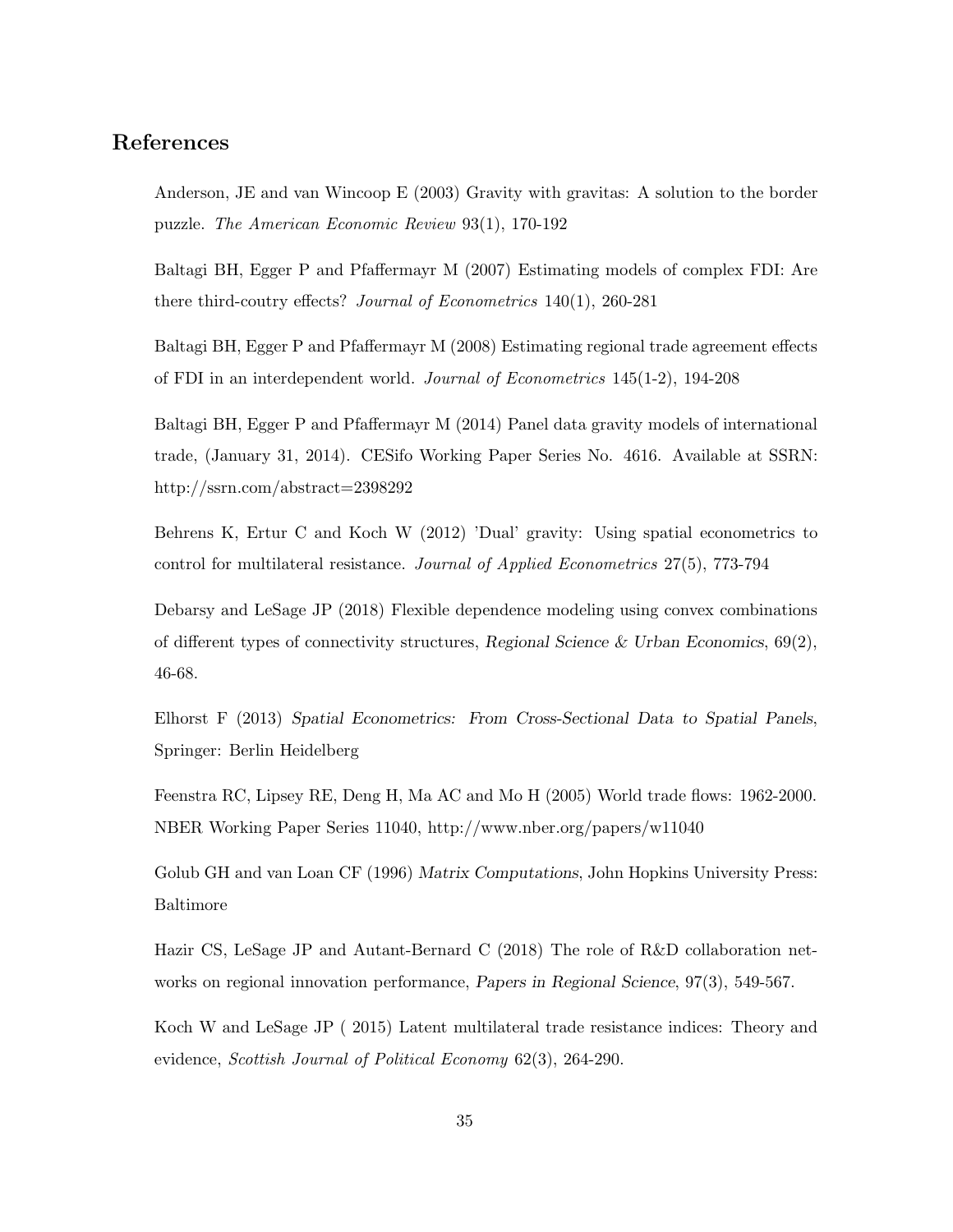Krisztin T and Fischer MM (2015) The gravity model for international trade: Specification and estimation issues. *Spatial Economic Analysis* 10(4), 451-470

Lebreton M and Roi L (2011) A spatial interaction model with spatial dependence for trade flows in Oceania: A preliminary analysis. Unpublished manuscript, Université Montesquieu Bordeaxu IV

Lee L-F and Yu J (2010) Estimation of spatial autoregressive panel data models with fixed effects. *Journal of Econometrics* 154(2), 165-185

LeSage JP and Fischer MM (2016) Spatial regression-based model specifications for exogenous and endogenous spatial interaction. In Patuelli R and Arbia G (eds) *Spatial Econometric Interaction Modelling,* pp. 37-68. Springer: Berlin, Heidelberg and New York

LeSage JP and Pace RK (2008) Spatial econometric modeling of origin-destination flows. *Journal of Regional Science* 48(5), 941-967

LeSage JP and Pace RK (2009) *Introduction to Spatial Econometrics.* Taylor Francis/CRC Press: Boca Raton

LeSage JP and Thomas-Agnan C (2015) Interpreting spatial econometric origin-destination flow models. *Journal of Regional Science* 55(2), 188-208

Pace RK and LeSage JP (2002) Semiparametric maximum likelihood estimates of spatial dependence. *Geographical Analysis* 34(1), 75-90

Porojan A (2001) Trade flows and spatial effects: The gravity model revisited. *Open Economic Review* 12(3), 265-280

World Bank (2002) *World Development Indicators*. WTO, accessed on 2014-07-01

WTO (2014) *WTO Regional Trade Agreements Database*. WTO: Geneva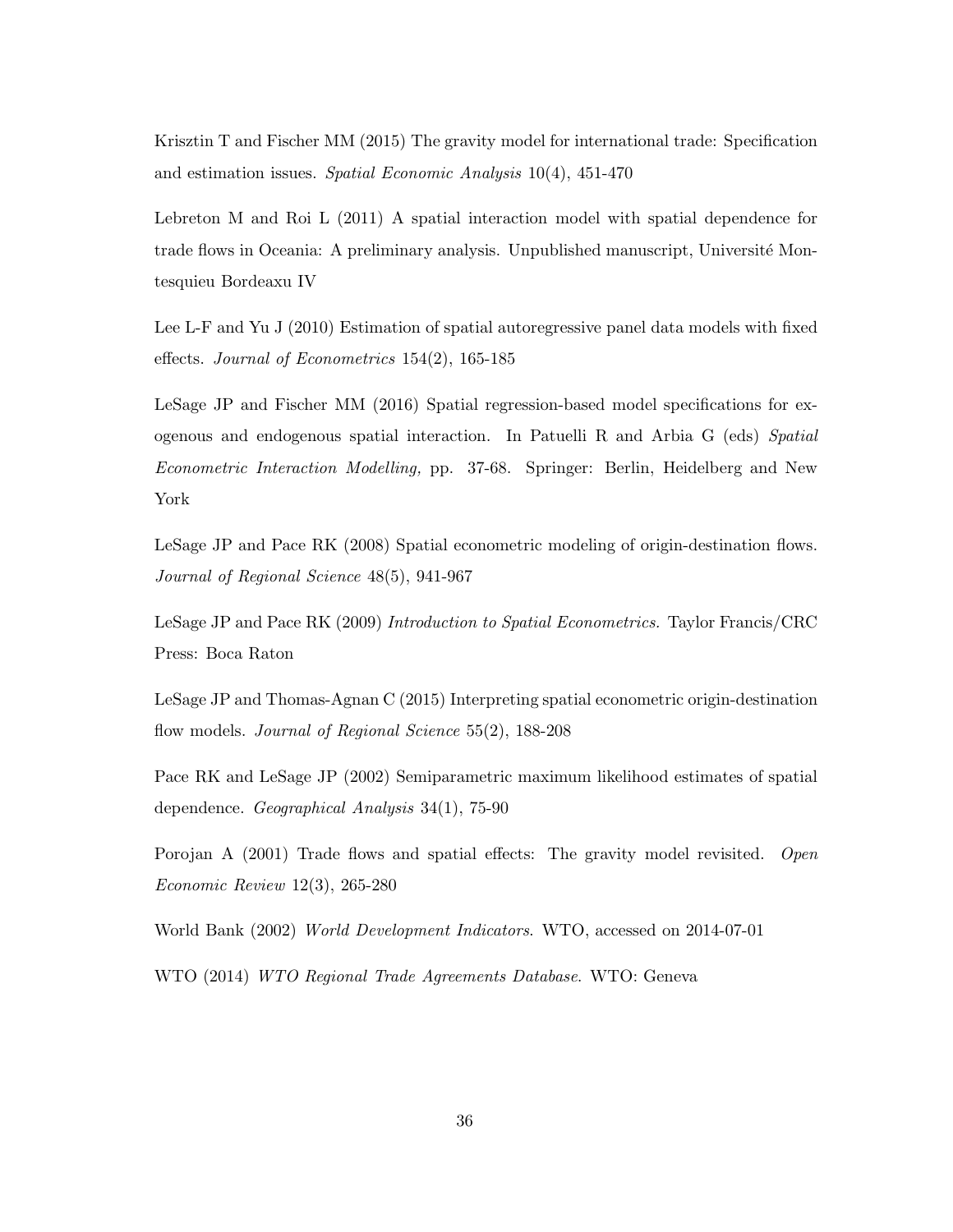Table 1: Posterior means and standard deviations for  $\rho$  parameters

|                                  | Mean             | Std. deviation   | Mean/Std.        | t-probability    |
|----------------------------------|------------------|------------------|------------------|------------------|
| SAR models<br>Imports<br>Exports | 0.6709<br>0.6653 | 0.1550<br>0.1550 | 4.3288<br>4.2928 | 0.0000<br>0.0001 |
| SDM models<br>Imports<br>Exports | 0.6035<br>0.6021 | 0.1927<br>0.1927 | 3.1313<br>3.1241 | 0.0025<br>0.0026 |

Table 2: Counts of SAR and SDM  $\gamma$  estimates that are different from zero

|              |                          | SAR models               | SDM models               |                          |  |  |
|--------------|--------------------------|--------------------------|--------------------------|--------------------------|--|--|
|              | $\#$ Imports $\neq$ zero | $\#$ Exports $\neq$ zero | $\#$ Imports $\neq$ zero | $\#$ Exports $\neq$ zero |  |  |
| W space      | oo                       |                          |                          |                          |  |  |
| $W$ currency |                          | 26                       |                          |                          |  |  |
| $W$ language |                          |                          | 38                       |                          |  |  |
| $W$ trade    |                          | 46                       | 37                       |                          |  |  |
| Wcolonial    |                          |                          |                          |                          |  |  |

Table 3: Means and standard deviations of SAR and SDM  $\gamma$  estimates across 74 countries

|              |        |                 | SAR models |                   |        | SDM models      |        |                 |  |  |
|--------------|--------|-----------------|------------|-------------------|--------|-----------------|--------|-----------------|--|--|
|              |        | Imports         |            | Exports           |        | Imports         |        | Exports         |  |  |
|              | Mean   | $\sigma_{\sim}$ | Mean       | $\sigma_{\gamma}$ | Mean   | $\sigma_{\sim}$ | Mean   | $\sigma_{\sim}$ |  |  |
| $W$ space    | 0.3642 | 0.1800          | 0.3375     | 0.1936            | 0.3500 | 0.2163          | 0.3279 | 0.2163          |  |  |
| $W$ currency | 0.1340 | 0.1567          | 0.1241     | 0.1579            | 0.1117 | 0.1535          | 0.1144 | 0.1535          |  |  |
| Wlanguage    | 0.1310 | 0.0976          | 0.0737     | 0.1067            | 0.1411 | 0.1399          | 0.0695 | 0.1399          |  |  |
| $W$ trade    | 0.2237 | 0.2051          | 0.2333     | 0.1838            | 0.2335 | 0.2301          | 0.2244 | 0.2301          |  |  |
| Wcolonial    | 0.1471 | 0.0911          | 0.2314     | 0.1339            | 0.1637 | 0.0985          | 0.2638 | 0.0985          |  |  |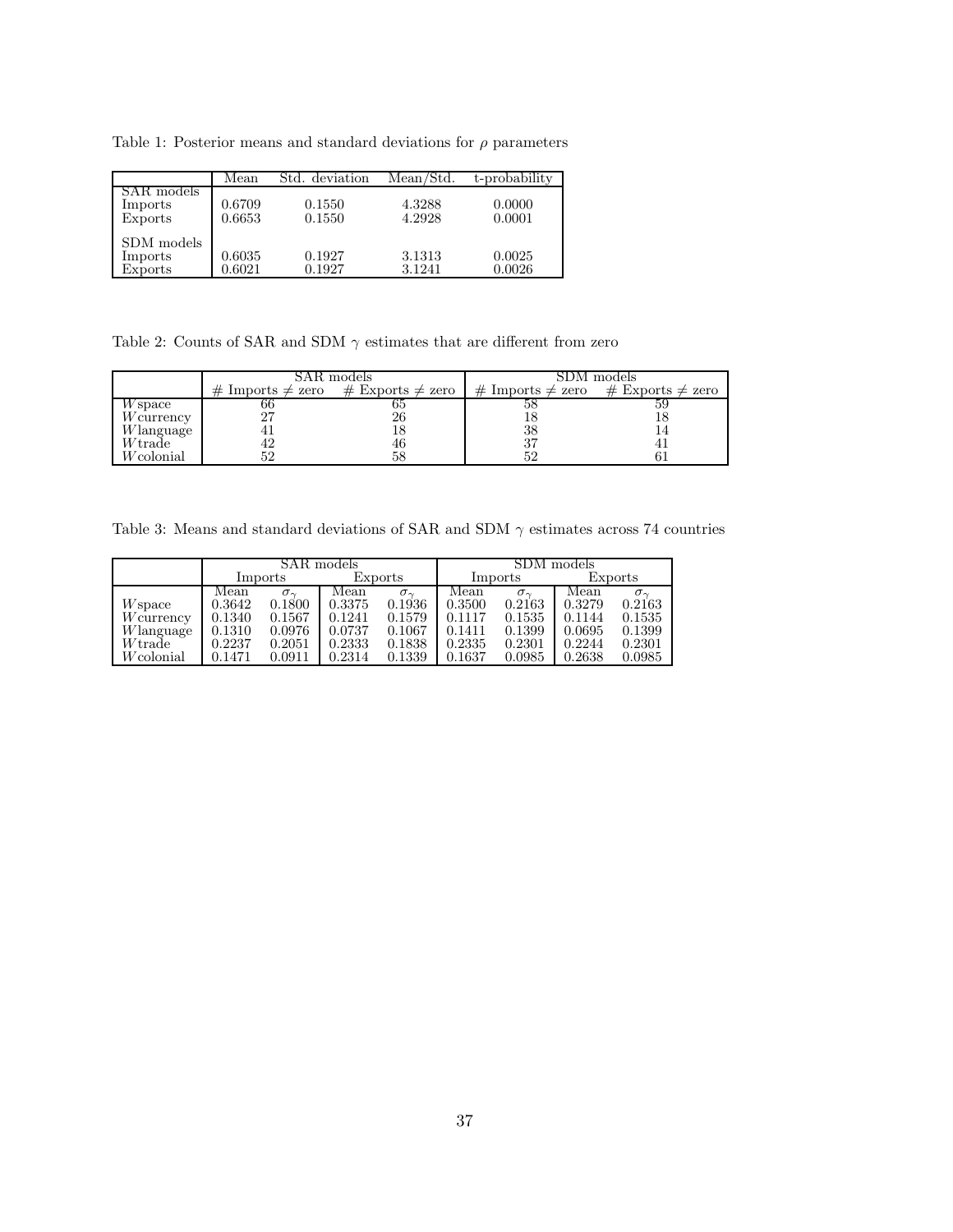|  |  | Table 4: SDM model $\gamma$ estimates for Wspace import and export flow models |  |  |  |  |
|--|--|--------------------------------------------------------------------------------|--|--|--|--|
|  |  |                                                                                |  |  |  |  |

|                                    |                  | Import models    |                  |                                    |                  | Export models    |                  |
|------------------------------------|------------------|------------------|------------------|------------------------------------|------------------|------------------|------------------|
| Country                            | Lower $0.05$     | Mean             | Upper $0.95$     | $_{\rm Country}$                   | Lower $0.05$     | Mean             | Upper $0.95$     |
| United Kingdom                     | 0.0000           | 0.0120           | 0.0888           | Cameroon                           | 0.0000           | 0.0005           | 0.0013           |
| Portugal                           | 0.0000<br>0.0000 | 0.0130<br>0.0248 | 0.0916<br>0.1304 | Sierra Leone<br>Benin              | 0.0000<br>0.0000 | 0.0026<br>0.0097 | 0.0163<br>0.0603 |
| Bolivia<br>Sierra Leone            | 0.0000           | 0.0273           | 0.1592           | Sudan                              | 0.0000           | 0.0207           | 0.1291           |
| Canada                             | 0.0000           | 0.0505           | 0.1918           | Niger                              | 0.0000           | 0.0230           | 0.0969           |
| St. Kitts and Nevis                | 0.0000           | 0.0512           | 0.1600           | Rwanda                             | 0.0000           | 0.0289           | 0.1377           |
| Jamaica                            | 0.0000           | 0.0561           | 0.1722           | Canada                             | 0.0000           | 0.0327           | 0.1978           |
| Algeria                            | 0.0000           | 0.0570           | 0.1731           | Ecuador                            | 0.0000           | 0.0714           | 0.2015           |
| Panama                             | 0.0000           | 0.0651           | 0.1716           | Ivory Coast                        | 0.0260           | 0.1093           | 0.1960           |
| Guyana                             | 0.0000           | 0.0747           | 0.2789           | Ghana                              | 0.0217           | 0.1148           | 0.2046           |
| Israel                             | 0.0000           | 0.0879           | 0.2268           | Burkina Faso                       | 0.0176           | 0.1159           | 0.2048           |
| Central African Republic           | 0.0000           | 0.1013           | 0.2716           | Australia                          | 0.0007           | 0.1188           | 0.2357           |
| Sri Lanka                          | 0.0032           | 0.1022           | 0.2076           | Uruguay                            | 0.0002           | 0.1195           | 0.2551           |
| Morocco                            | 0.0011           | 0.1336           | 0.3091           | Kenya                              | 0.0013           | 0.1233           | 0.2872<br>0.2302 |
| Chad<br>Netherlands                | 0.0101<br>0.0028 | 0.1516<br>0.1756 | 0.2893<br>0.3495 | Trinidad and Tobago<br>Jamaica     | 0.0462<br>0.0267 | 0.1366<br>0.1461 | 0.2646           |
| Guatemala                          | 0.0893           | 0.1874           | 0.2774           | Chad                               | 0.0289           | 0.1501           | 0.2571           |
| Trinidad and Tobago                | 0.1095           | 0.1887           | 0.2958           | St. Kitts and Nevis                | 0.0618           | 0.1707           | 0.2796           |
| Australia                          | 0.1384           | 0.2178           | 0.3075           | Portugal                           | 0.0020           | 0.1764           | 0.3185           |
| Austria                            | 0.0016           | 0.2227           | 0.4871           | Gabon                              | 0.0793           | 0.1775           | 0.2726           |
| Cameroon                           | 0.1717           | 0.2300           | 0.2911           | Madagascar                         | 0.0506           | 0.1825           | 0.3354           |
| Malaysia                           | 0.1511           | 0.2318           | 0.3285           | Spain                              | 0.0001           | 0.1826           | 0.4578           |
| United States                      | 0.1733           | 0.2330           | 0.2987           | Senegal                            | 0.0735           | 0.1827           | 0.2840           |
| Costa Rica                         | 0.1877           | 0.2417           | 0.3007           | Congo, Rep.                        | 0.1014           | 0.1921           | 0.2899           |
| Malawi                             | 0.1792           | 0.2565           | 0.3354           | Peru                               | 0.0865           | 0.1950           | 0.3100           |
| Pakistan                           | 0.1197           | 0.2583           | 0.4094           | Nicaragua                          | 0.1298           | 0.2187           | 0.3097           |
| Madagascar<br>Italy                | 0.1534<br>0.0743 | 0.2619<br>0.2652 | 0.3687<br>0.4728 | Nigeria<br>Togo                    | 0.1479<br>0.1438 | 0.2380<br>0.2394 | 0.3212<br>0.3291 |
| Benin                              | 0.1789           | 0.2663           | 0.3666           | Bahamas, The                       | 0.0811           | 0.2407           | 0.4035           |
| Congo, Rep.                        | 0.1835           | 0.2799           | 0.3785           | Ireland                            | 0.0021           | 0.2454           | 0.4903           |
| Burundi                            | 0.1010           | 0.2875           | 0.4947           | Dominican Republic                 | 0.1725           | 0.2572           | 0.3499           |
| Denmark                            | 0.0884           | 0.3020           | 0.5012           | Malawi                             | 0.1935           | 0.2757           | 0.3659           |
| Uganda                             | 0.1080           | 0.3048           | 0.5254           | Mauritania                         | 0.1453           | 0.2768           | 0.4053           |
| Ghana                              | 0.2194           | 0.3058           | 0.4015           | Chile                              | 0.1615           | 0.2846           | 0.4019           |
| Bahamas, The                       | 0.1739           | 0.3126           | 0.4472           | Morocco                            | 0.1242           | 0.2855           | 0.4431           |
| Mexico                             | 0.2407           | 0.3176           | 0.4050           | United States                      | 0.0216           | 0.2980           | 0.5595           |
| Singapore                          | 0.1829           | 0.3283           | 0.4686           | Algeria                            | 0.1352           | 0.2980           | 0.4665           |
| Ecuador                            | 0.2479           | 0.3454           | 0.4516           | Panama                             | 0.2334           | 0.3044           | 0.3776           |
| Peru                               | 0.2441<br>0.2746 | 0.3477<br>0.3497 | 0.4544<br>0.4160 | India<br>Papua New Guinea          | 0.2432<br>0.1940 | 0.3165<br>0.3174 | 0.4107<br>0.4487 |
| South Africa<br>Dominican Republic | 0.2369           | 0.3498           | 0.4803           | South Africa                       | 0.2387           | 0.3203           | 0.4140           |
| Niger                              | 0.2168           | 0.3585           | 0.4932           | Fiji                               | 0.2028           | 0.3223           | 0.4479           |
| Hong Kong SAR, China               | 0.2684           | 0.3587           | 0.4539           | Austria                            | 0.0002           | 0.3299           | 0.7408           |
| Philippines                        | 0.2498           | 0.3649           | 0.4862           | China                              | 0.2270           | 0.3426           | 0.4507           |
| Mauritania                         | 0.2182           | 0.3739           | 0.5275           | Brazil                             | 0.1946           | 0.3454           | 0.4895           |
| Nicaragua                          | 0.3004           | 0.3820           | 0.4713           | France                             | 0.2605           | 0.3548           | 0.4515           |
| Colombia                           | 0.2699           | 0.3866           | 0.5049           | Bolivia                            | 0.1472           | 0.3654           | 0.5956           |
| Sweden                             | 0.2366           | 0.3879           | 0.5375           | Honduras                           | 0.2768           | 0.3699           | 0.4613           |
| Uruguay                            | 0.2728           | 0.3940           | 0.5200           | Guatemala                          | 0.2865           | 0.3702           | 0.4566           |
| Honduras<br>France                 | 0.3042           | 0.4004           | 0.5147           | Israel                             | 0.2416<br>0.2935 | 0.3866           | 0.5221           |
| India                              | 0.2833<br>0.3573 | 0.4371<br>0.4438 | 0.5743<br>0.5143 | Guyana<br>Central African Republic | 0.1611           | 0.3985<br>0.4020 | 0.5046<br>0.6595 |
| Ivory Coast                        | 0.4196           | 0.4623           | 0.5125           | Burundi                            | 0.1852           | 0.4028           | 0.6377           |
| China                              | 0.3996           | 0.4731           | 0.5429           | Costa Rica                         | 0.3254           | 0.4062           | 0.4939           |
| Sudan                              | 0.2156           | 0.4766           | 0.7861           | Mexico                             | 0.3347           | 0.4099           | 0.4893           |
| Kenya                              | 0.3762           | 0.4776           | 0.5683           | Colombia                           | 0.3564           | 0.4398           | 0.5192           |
| Senegal                            | 0.4298           | 0.4831           | 0.5324           | Malaysia                           | 0.3158           | 0.4468           | 0.5618           |
| Nigeria                            | 0.3914           | 0.5024           | 0.6042           | Uganda                             | 0.3252           | 0.4821           | 0.6695           |
| Spain                              | 0.2879           | 0.5048           | 0.7143           | Denmark                            | 0.3774           | 0.4867           | 0.5802           |
| Fiji                               | 0.3168           | 0.5067           | 0.7411           | Thailand                           | 0.3824           | 0.4884           | 0.6023           |
| Chile<br>Burkina Faso              | 0.4258<br>0.4338 | 0.5297<br>0.5562 | 0.6105<br>0.7127 | Netherlands<br>Sri Lanka           | 0.3086<br>0.3652 | 0.5185<br>0.5214 | 0.7656<br>0.6852 |
| Rwanda                             | 0.3095           | 0.5687           | 0.9458           | Philippines                        | 0.3503           | 0.5401           | 0.7176           |
| Thailand                           | 0.4596           | 0.5858           | 0.7017           | United Kingdom                     | 0.2709           | 0.5405           | 0.9588           |
| Belgium                            | 0.4114           | 0.5925           | 0.8195           | Hong Kong SAR, China               | 0.3874           | 0.5554           | 0.7136           |
| Greece                             | 0.4591           | 0.6331           | 0.8420           | Congo, Dem. Rep.                   | 0.4839           | 0.6079           | 0.7411           |
| Gabon                              | 0.5213           | 0.6526           | 0.7880           | Greece                             | 0.3638           | 0.6147           | 0.9175           |
| Ireland                            | 0.5575           | 0.6701           | 0.8003           | Italy                              | 0.2442           | 0.7137           | 0.9993           |
| Papua New Guinea                   | 0.5604           | 0.7424           | 1.0000           | Finland                            | 0.5178           | 0.7219           | 0.9772           |
| Suriname                           | 0.5551           | 0.7974           | 0.9988           | Suriname                           | 0.4777           | 0.7633           | 0.9999           |
| Congo, Dem. Rep.                   | 0.5535           | 0.8010           | 1.0000           | Sweden                             | 0.5348           | 0.7729           | 0.9981           |
| Finland                            | 0.5953<br>0.6143 | 0.8227<br>0.8265 | 1.0000<br>0.9998 | Pakistan                           | 0.5528<br>0.5555 | 0.8281<br>0.8444 | 1.0000<br>1.0000 |
| Brazil<br>Togo                     | 0.6539           | 0.8693           | 1.0000           | Singapore<br>Belgium               | 0.8494           | 0.9735           | 1.0000           |
|                                    |                  |                  |                  |                                    |                  |                  |                  |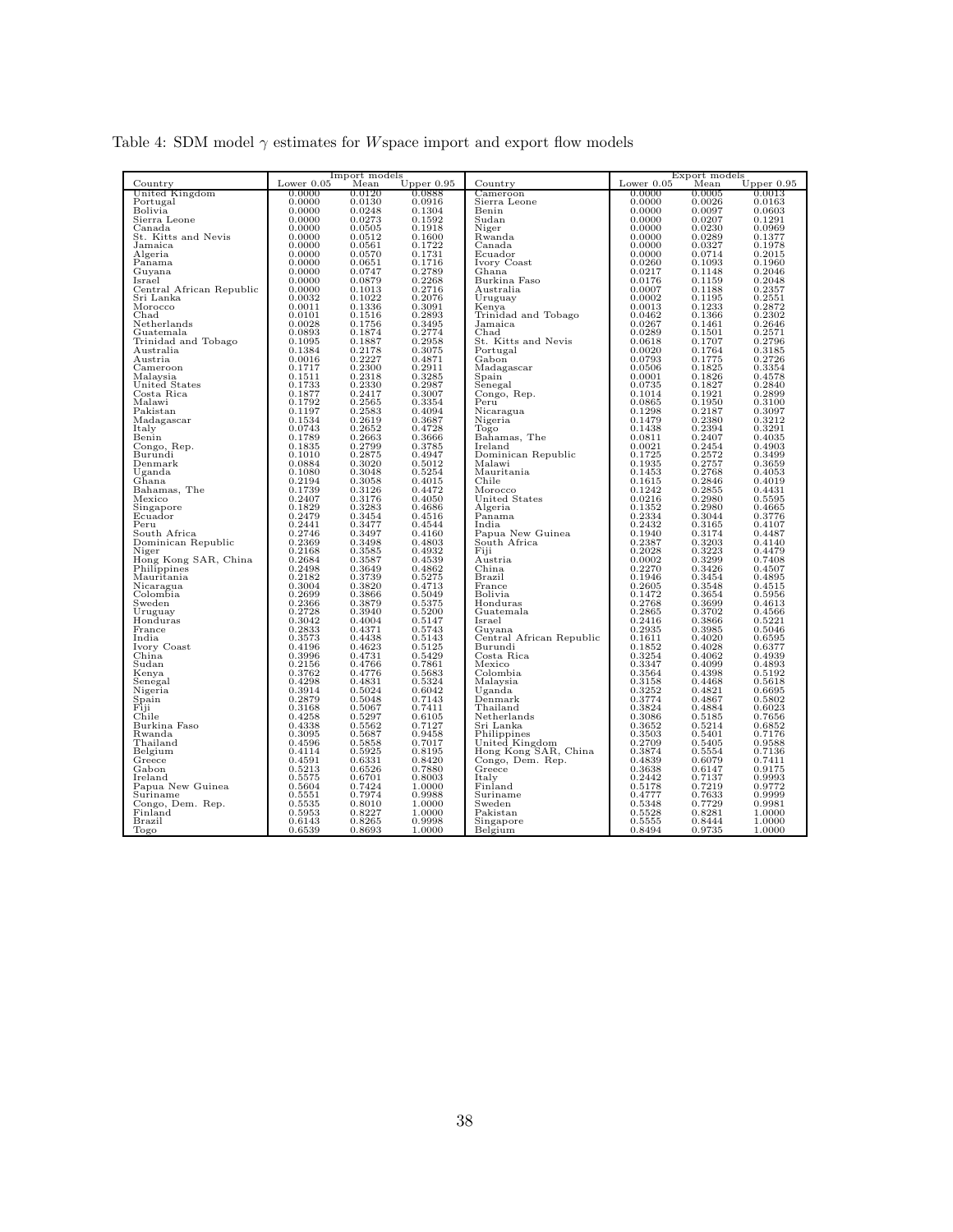|  |  | Table 5: SDM model $\gamma$ estimates for <i>W</i> currency import and export flow models |  |  |  |  |
|--|--|-------------------------------------------------------------------------------------------|--|--|--|--|
|  |  |                                                                                           |  |  |  |  |

|                             |                  | Import models    |                  |                          |              | Export models |              |
|-----------------------------|------------------|------------------|------------------|--------------------------|--------------|---------------|--------------|
| Country                     | Lower $0.05$     | Mean             | Upper $0.95$     | Country                  | Lower $0.05$ | Mean          | Upper $0.95$ |
| United Kingdom              | 0.0000           | 0.0001           | 0.0001           | Cameroon                 | 0.0000       | 0.0002        | 0.0002       |
| Portugal                    | 0.0000           | 0.0001           | 0.0001           | Sierra Leone             | 0.0000       | 0.0002        | 0.0003       |
| Bolivia                     | 0.0000           | 0.0002           | 0.0002           | Benin                    | 0.0000       | 0.0003        | 0.0003       |
| Sierra Leone                | 0.0000           | 0.0002           | 0.0006           | Sudan                    | 0.0000       | 0.0003        | 0.0001       |
| Canada                      | 0.0000           | 0.0003           | 0.0010           | Niger                    | 0.0000       | 0.0004        | 0.0006       |
| St. Kitts and Nevis         | 0.0000           | 0.0003           | 0.0003           | Rwanda                   | 0.0000       | 0.0004        | 0.0013       |
| Jamaica                     | 0.0000           | 0.0003           | 0.0005           | Canada                   | 0.0000       | 0.0005        | 0.0006       |
| Algeria                     | 0.0000           | 0.0004           | 0.0002           | Ecuador                  | 0.0000       | 0.0006        | 0.0011       |
| Panama                      | 0.0000           | 0.0004           | 0.0010           | Ivory Coast              | 0.0000       | 0.0006        | 0.0018       |
| Guyana                      | 0.0000           | 0.0004           | 0.0017           | Ghana                    | 0.0000       | 0.0006        | 0.0016       |
| Israel                      | 0.0000           | 0.0005           | 0.0026           | Burkina Faso             | 0.0000       | 0.0007        | 0.0024       |
| Central African Republic    | 0.0000           | 0.0005           | 0.0013           | Australia                | 0.0000       | 0.0009        | 0.0038       |
| Sri Lanka                   | 0.0000           | 0.0005           | 0.0015           | Uruguay                  | 0.0000       | 0.0009        | 0.0024       |
| Morocco                     | 0.0000           | 0.0006           | 0.0013           | Kenya                    | 0.0000       | 0.0009        | 0.0031       |
| Chad                        | 0.0000           | 0.0006           | 0.0029           | Trinidad and Tobago      | 0.0000       | 0.0011        | 0.0030       |
| Netherlands                 | 0.0000           | 0.0006           | 0.0011           | Jamaica                  | 0.0000       | 0.0013        | 0.0064       |
| Guatemala                   | 0.0000           | 0.0010           | 0.0031           | Chad                     | 0.0000       | 0.0014        | 0.0063       |
| Trinidad and Tobago         | 0.0000           | 0.0013           | 0.0070           | St. Kitts and Nevis      | 0.0000       | 0.0025        | 0.0143       |
| Australia                   | 0.0000           | 0.0014           | 0.0081           | Portugal                 | 0.0000       | 0.0026        | 0.0147       |
| Austria                     | 0.0000           | 0.0014           | 0.0068           | Gabon                    | 0.0000       | 0.0027        | 0.0185       |
| $\rm Cameroon$              | 0.0000           | 0.0020           | 0.0101           | Madagascar               | 0.0000       | 0.0033        | 0.0225       |
| Malavsia                    | 0.0000           | 0.0022           | 0.0135           | Spain                    | 0.0000       | 0.0038        | 0.0199       |
| United States               | 0.0000           | 0.0023           | 0.0107           | Senegal                  | 0.0000       | 0.0038        | 0.0144       |
| Costa Rica                  | 0.0000           | 0.0025           | 0.0101           | Congo, Rep.              | 0.0000       | 0.0041        | 0.0291       |
| Malawi                      | 0.0000           | 0.0030           | 0.0215           | Peru                     | 0.0000       | 0.0061        | 0.0399       |
| Pakistan                    | 0.0000           | 0.0032           | 0.0219           | Nicaragua                | 0.0000       | 0.0083        | 0.0601       |
| Madagascar                  | 0.0000           | 0.0035           | 0.0250           | Nigeria                  | 0.0000       | 0.0092        | 0.0619       |
| Italy                       | 0.0000           | 0.0040           | 0.0241           | Togo                     | 0.0000       | 0.0100        | 0.0671       |
| Benin                       | 0.0000           | 0.0048           | 0.0269           | Bahamas                  | 0.0000       | 0.0130        | 0.0891       |
| Congo, Rep.                 | 0.0000           | 0.0049           | 0.0337           | Ireland                  | 0.0000       | 0.0180        | 0.1084       |
| Burundi                     | 0.0000           | 0.0064           | 0.0458           | Dominican Republic       | 0.0000       | 0.0190        | 0.1137       |
| Denmark                     | 0.0000           | 0.0104           | 0.0686           | Malawi                   | 0.0000       | 0.0192        | 0.0987       |
|                             |                  | 0.0124           | 0.0769           |                          | 0.0000       | 0.0205        | 0.1188       |
| Uganda                      | 0.0000           |                  |                  | Mauritania               |              |               |              |
| Ghana                       | 0.0000           | 0.0158           | 0.1087           | Chile                    | 0.0000       | 0.0223        | 0.1358       |
| Bahamas                     | 0.0000           | 0.0162           | 0.0958           | Morocco                  | 0.0000       | 0.0233        | 0.0931       |
| Mexico                      | 0.0000           | 0.0170           | 0.1055           | United States            | 0.0000       | 0.0235        | 0.1415       |
| Singapore                   | 0.0000           | 0.0189           | 0.1002           | Algeria                  | 0.0000       | 0.0257        | 0.1452       |
| Ecuador                     | 0.0000           | 0.0293           | 0.1560           | Panama                   | 0.0000       | 0.0262        | 0.1584       |
| Peru                        | 0.0000           | 0.0343           | 0.0960           | India                    | 0.0000       | 0.0272        | 0.1470       |
| South Africa                | 0.0000           | 0.0388           | 0.1917           | Papua New Guinea         | 0.0000       | 0.0288        | 0.1399       |
| Dominican Republic          | 0.0000           | 0.0396           | 0.1588           | South Africa             | 0.0000       | 0.0294        | 0.1636       |
| Niger                       | 0.0000           | 0.0501           | 0.1767           | Fiii                     | 0.0000       | 0.0358        | 0.1770       |
| Hong Kong                   | 0.0000           | 0.0527           | 0.2146           | Austria                  | 0.0000       | 0.0564        | 0.1614       |
| Philippines                 | 0.0000           | 0.0603           | 0.2413           | China                    | 0.0000       | 0.0609        | 0.2310       |
| Mauritania                  | 0.0000           | 0.0676           | 0.2437           | Brazil                   | 0.0000       | 0.0617        | 0.1733       |
| Nicaragua                   | 0.0000           | 0.0748           | 0.3530           | France                   | 0.0000       | 0.0661        | 0.1850       |
| Colombia                    | 0.0000           | 0.0824           | 0.2337           | Bolivia                  | 0.0000       | 0.0684        | 0.2227       |
| Sweden                      | 0.0001           | 0.0838           | 0.1832           | Honduras                 | 0.0000       | 0.0731        | 0.2573       |
| Uruguay                     | 0.0000           | 0.0906           | 0.2755           | Guatemala                | 0.0000       | 0.0781        | 0.3508       |
| Honduras                    | 0.0000           | 0.1092           | 0.2260           | Israel                   | 0.0000       | 0.0798        | 0.2134       |
| France                      | 0.0000           | 0.1120           | 0.3153           | Guyana                   | 0.0000       | 0.0889        | 0.2093       |
| India                       | 0.0080           | 0.1158           | 0.2257           | Central African Republic | 0.0000       | 0.1213        | 0.3150       |
| Ivory Coast                 | 0.0000           | 0.1326           | 0.3171           | Burundi                  | 0.0015       | 0.1301        | 0.2621       |
| China                       | 0.0000           | 0.1631           | 0.2932           | Costa Rica               | 0.0000       | 0.1596        | 0.4616       |
| $\operatorname{Sudan}$      | 0.0004           | 0.1701           | 0.3259           | Mexico                   | 0.0000       | 0.1647        | 0.3973       |
| Kenya                       | 0.1450           | 0.1915           | 0.2374           | Colombia                 | 0.0438       | 0.1713        | 0.2818       |
| Senegal                     | 0.0001           | 0.1948           | 0.4361           | Malaysia                 | 0.1056       | 0.1732        | 0.2499       |
| Nigeria                     | 0.0632           | 0.2177           | 0.3444           | Uganda                   | 0.0039       | 0.1792        | 0.3118       |
| Spain                       | 0.1516           | 0.2572           | 0.3523           | Denmark                  | 0.1348       | 0.2151        | 0.2895       |
| Fiji                        | 0.1486           | 0.2645           | 0.3870           | Thailand                 | 0.0337       | 0.2165        | 0.3612       |
| Chile                       | 0.2090           | 0.2671           | 0.3312           | Netherlands              | 0.0621       | 0.2331        | 0.3859       |
| Burkina Faso                | 0.0711           | 0.3175           | 0.4970           | Sri Lanka                | 0.2177       | 0.3043        | 0.3920       |
| Rwanda                      | 0.2270           | 0.3199           | 0.3978           | Philippines              | 0.2421       | 0.3052        | 0.3713       |
| Thailand                    | 0.1413           | 0.3248           | 0.5198           | United Kingdom           | 0.2873       | 0.3497        | 0.4109       |
| Belgium                     | 0.2200           | 0.3268           | 0.4368           | Hong Kong                | 0.2502       | 0.3559        | 0.4520       |
| Greece                      | 0.3077           | 0.3743           | 0.4408           | Congo, Dem. Rep.         | 0.2956       | 0.3634        | 0.4291       |
| Gabon                       | 0.2945           | 0.3866           | 0.4736           | Greece                   | 0.2931       | 0.4131        | 0.5347       |
| Ireland                     | 0.2096           | 0.3885           | 0.5709           | Italy                    | 0.3583       | 0.4184        | 0.4761       |
| Papua New Guinea            | 0.3318           | 0.4289           | 0.5119           | Finland                  | 0.3723       | 0.4568        | 0.5356       |
| Suriname                    | 0.3754           | 0.4348           | 0.4984           | Suriname                 | 0.3638       | 0.4597        | 0.5615       |
|                             | 0.2895           | 0.4624           | 0.6055           | Sweden                   | 0.3914       | 0.4636        | 0.5424       |
| Congo, Dem. Rep.<br>Finland | 0.3490           | 0.4730           | 0.5935           | Pakistan                 | 0.4323       | 0.5350        | 0.6260       |
|                             |                  |                  |                  |                          | 0.4395       | 0.6153        |              |
| Brazil                      | 0.3354<br>0.4176 | 0.4856<br>0.5031 | 0.6258<br>0.5980 | Singapore                | 0.4640       |               | 0.7784       |
| Togo                        |                  |                  |                  | Belgium                  |              | 0.6257        | 0.8206       |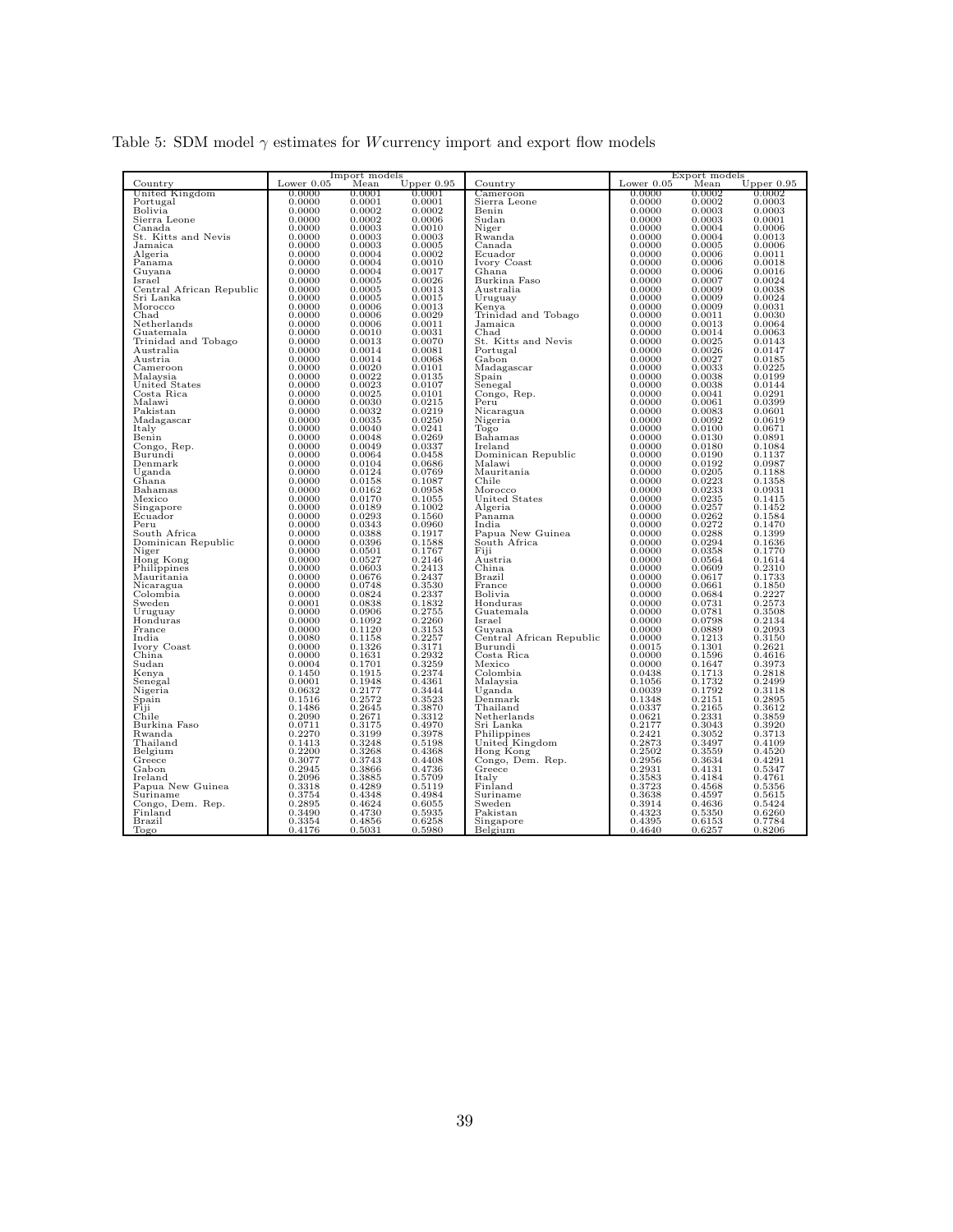|  |  |  | Table 6: SDM model $\gamma$ estimates for Wlanguage import and export flow models |  |  |  |
|--|--|--|-----------------------------------------------------------------------------------|--|--|--|
|  |  |  |                                                                                   |  |  |  |

|                          |                  | Import models    |              |                          | Export models |        |                  |  |  |
|--------------------------|------------------|------------------|--------------|--------------------------|---------------|--------|------------------|--|--|
| $_{\rm Country}$         | Lower $0.05$     | Mean             | Upper $0.95$ | $_{\rm Country}$         | Lower $0.05$  | Mean   | Upper $0.95$     |  |  |
| United Kingdom           | 0.0000           | 0.0005           | 0.0008       | Cameroon                 | 0.0000        | 0.0001 | 0.0000           |  |  |
| Portugal                 | 0.0000           | 0.0006           | 0.0016       | Sierra Leone             | 0.0000        | 0.0002 | 0.0002           |  |  |
| Bolivia                  | 0.0000           | 0.0013           | 0.0071       | Benin                    | 0.0000        | 0.0003 | 0.0005           |  |  |
| Sierra Leone             | 0.0000           | 0.0022           | 0.0124       | S <sub>udan</sub>        | 0.0000        | 0.0004 | 0.0004           |  |  |
| Canada                   | 0.0000           | 0.0024           | 0.0134       | Niger                    | 0.0000        | 0.0004 | 0.0005           |  |  |
| St. Kitts and Nevis      | 0.0000           | 0.0032           | 0.0200       | Rwanda                   | 0.0000        | 0.0004 | 0.0009           |  |  |
| Jamaica                  | 0.0000           | 0.0034           | 0.0257       | Canada                   | 0.0000        | 0.0006 | 0.0013           |  |  |
| Algeria                  | 0.0000           | 0.0035           | 0.0205       | Ecuador                  | 0.0000        | 0.0006 | 0.0016           |  |  |
| Panama                   | 0.0000           | 0.0036           | 0.0261       | Ivory Coast              | 0.0000        | 0.0008 | 0.0032           |  |  |
| Guyana                   | 0.0000           | 0.0066           | 0.0444       | Ghana                    | 0.0000        | 0.0009 | 0.0012           |  |  |
| Israel                   | 0.0000           | 0.0082           | 0.0514       | Burkina Faso             | 0.0000        | 0.0011 | 0.0030           |  |  |
| Central African Republic | 0.0000           | 0.0167           | 0.0959       | Australia                | 0.0000        | 0.0011 | 0.0031           |  |  |
| Sri Lanka                | 0.0000           | 0.0199           | 0.0896       | Uruguay                  | 0.0000        | 0.0012 | 0.0046           |  |  |
| Morocco                  | 0.0000           | 0.0209           | 0.1176       | Kenya                    | 0.0000        | 0.0014 | 0.0074           |  |  |
| Chad                     | 0.0000           | 0.0229           | 0.0972       | Trinidad and Tobago      | 0.0000        | 0.0015 | 0.0083           |  |  |
| Netherlands              | 0.0000           | 0.0294           | 0.1281       | Jamaica                  | 0.0000        | 0.0016 | 0.0114           |  |  |
| Guatemala                | 0.0000           | 0.0313           | 0.1109       | Chad                     | 0.0000        | 0.0018 | 0.0110           |  |  |
| Trinidad and Tobago      | 0.0000           | 0.0417           | 0.1322       | St. Kitts and Nevis      | 0.0000        | 0.0024 | 0.0147           |  |  |
| Australia                | 0.0000           | 0.0475           | 0.1625       | Portugal                 | 0.0000        | 0.0025 | 0.0147           |  |  |
| Austria                  | 0.0000           | 0.0533           | 0.1715       | Gabon                    | 0.0000        | 0.0027 | 0.0182           |  |  |
| $\rm Cameroon$           | 0.0000           | 0.0561           | 0.2108       | Madagascar               | 0.0000        | 0.0028 | 0.0160           |  |  |
| Malaysia                 | 0.0000           | 0.0575           | 0.1709       | Spain                    | 0.0000        | 0.0035 | 0.0237           |  |  |
| United States            | 0.0000           | 0.0577           | 0.2333       | Senegal                  | 0.0000        | 0.0035 | 0.0232           |  |  |
| Costa Rica               | 0.0000           | 0.0629           | 0.2490       | Congo, Rep.              | 0.0000        | 0.0039 | 0.0256           |  |  |
| Malawi                   | 0.0000           | 0.0633           | 0.2122       | Peru                     | 0.0000        | 0.0056 | 0.0360           |  |  |
| Pakistan                 | 0.0000           | 0.0661           | 0.2038       | Nicaragua                | 0.0000        | 0.0063 | 0.0416           |  |  |
| Madagascar               | 0.0000           | 0.0669           | 0.1726       | Nigeria                  | 0.0000        | 0.0065 | 0.0442           |  |  |
| Italy                    | 0.0012           | 0.0836           | 0.1712       | Togo                     | 0.0000        | 0.0071 | 0.0428           |  |  |
| Benin                    | 0.0001           | 0.0849           | 0.1832       | Bahamas                  | 0.0000        | 0.0078 | 0.0515           |  |  |
|                          | 0.0366           | 0.0880           | 0.1446       | Ireland                  | 0.0000        | 0.0078 | 0.0528           |  |  |
| Congo, Rep.<br>Burundi   | 0.0007           | 0.0915           | 0.1828       | Dominican Republic       | 0.0000        | 0.0083 | 0.0530           |  |  |
|                          | 0.0035           | 0.0917           | 0.1863       | Malawi                   | 0.0000        | 0.0093 | 0.0562           |  |  |
| Denmark                  |                  |                  |              |                          |               |        |                  |  |  |
| Uganda                   | 0.0217           | 0.0961           | 0.1753       | Mauritania               | 0.0000        | 0.0099 | 0.0625           |  |  |
| Ghana                    | 0.0108           | 0.0967           | 0.1819       | Chile                    | 0.0000        | 0.0106 | 0.0619           |  |  |
| Bahamas                  | 0.0000           | 0.0969           | 0.3879       | Morocco                  | 0.0000        | 0.0123 | 0.0724           |  |  |
| Mexico                   | 0.0000           | 0.1014           | 0.2417       | United States            | 0.0000        | 0.0136 | 0.0678           |  |  |
| Singapore                | 0.0309           | 0.1021           | 0.1831       | Algeria                  | 0.0000        | 0.0148 | 0.0788           |  |  |
| Ecuador                  | 0.0004           | 0.1080           | 0.2491       | Panama                   | 0.0000        | 0.0174 | 0.0978           |  |  |
| Peru                     | 0.0416           | 0.1137           | 0.1964       | India                    | 0.0000        | 0.0179 | 0.0812           |  |  |
| South Africa             | 0.0416           | 0.1138           | 0.1965       | Papua New Guinea         | 0.0000        | 0.0179 | 0.1109           |  |  |
| Dominican Republic       | 0.0001           | 0.1170           | 0.2915       | South Africa             | 0.0000        | 0.0236 | 0.1150           |  |  |
| Niger                    | 0.0492           | 0.1208           | 0.2037       | Fiji                     | 0.0000        | 0.0256 | 0.1107           |  |  |
| Hong Kong                | 0.0260           | 0.1288           | 0.2397       | Austria                  | 0.0000        | 0.0303 | 0.1212           |  |  |
| Philippines              | 0.0694           | 0.1319           | 0.2020       | China                    | 0.0000        | 0.0314 | 0.1234           |  |  |
| Mauritania               | 0.0009           | 0.1337           | 0.3059       | Brazil                   | 0.0000        | 0.0323 | 0.1466           |  |  |
| Nicaragua                | 0.0747           | 0.1355           | 0.2024       | France                   | 0.0000        | 0.0346 | 0.1198           |  |  |
| Colombia                 | 0.0151           | 0.1375           | 0.2284       | Bolivia                  | 0.0000        | 0.0491 | 0.1511           |  |  |
| Sweden                   | 0.0703           | 0.1545           | 0.2353       | Honduras                 | 0.0000        | 0.0530 | 0.1810           |  |  |
| Uruguay                  | 0.0662           | 0.1704           | 0.2662       | Guatemala                | 0.0001        | 0.0609 | 0.1585           |  |  |
| Honduras                 | 0.0639           | 0.1717           | 0.2826       | Israel                   | 0.0000        | 0.0653 | 0.1616           |  |  |
| France                   | 0.1428           | 0.1838           | 0.2292       | Guyana                   | 0.0000        | 0.0698 | 0.2033           |  |  |
| India                    | 0.1090           | 0.1899           | 0.2793       | Central African Republic | 0.0000        | 0.0740 | 0.1630           |  |  |
| Ivory Coast              | 0.1239           | 0.1980           | 0.2718       | Burundi                  | 0.0000        | 0.0755 | 0.2050           |  |  |
| China                    | 0.1437           | 0.2013           | 0.2640       | Costa Rica               | 0.0000        | 0.0813 | 0.2098           |  |  |
| $\operatorname{Sudan}$   | 0.1275           | 0.2066           | 0.2857       | Mexico                   | 0.0000        | 0.0866 | 0.2615           |  |  |
| Kenva                    | 0.0870           | 0.2102           | 0.3330       | Colombia                 | 0.0000        | 0.0940 | 0.2577           |  |  |
| Senegal                  | 0.1705           | 0.2187           | 0.2638       | Malaysia                 | 0.0005        | 0.0985 | 0.2098           |  |  |
| Nigeria                  | 0.0591           | 0.2193           | 0.3611       | Uganda                   | 0.0000        | 0.1016 | 0.3119           |  |  |
| Spain                    | 0.1629           | 0.2215           | 0.2843       | Denmark                  | 0.0438        | 0.1028 | 0.1660           |  |  |
| Fiji                     | 0.0917           | 0.2239           | 0.3689       | Thailand                 | 0.0241        | 0.1044 | 0.1869           |  |  |
| Chile                    | 0.1575           | 0.2400           | 0.3296       | Netherlands              | 0.0020        | 0.1059 | 0.2254           |  |  |
| Burkina Faso             | 0.1618           | 0.2450           | 0.3356       | Sri Lanka                | 0.0079        | 0.1096 | 0.2211           |  |  |
| Rwanda                   | 0.1433           | 0.2454           | 0.3527       | Philippines              | 0.0253        | 0.1187 | 0.2108           |  |  |
| Thailand                 | 0.1621           | 0.2575           | 0.3439       | United Kingdom           | 0.0113        | 0.1223 | 0.2394           |  |  |
| Belgium                  | 0.1449           | 0.2582           | 0.3692       | Hong Kong                | 0.0384        | 0.1342 | 0.2332           |  |  |
| Greece                   | 0.1510           | 0.2732           | 0.4082       | Congo, Dem. Rep.         | 0.0488        | 0.1366 | 0.2224           |  |  |
| Gabon                    | 0.0786           | 0.2832           | 0.4442       | Greece                   | 0.0820        | 0.1505 | 0.2290           |  |  |
| Ireland                  | 0.1822           | 0.3008           | 0.4243       | Italy                    | 0.0920        | 0.1940 | 0.3032           |  |  |
| Papua New Guinea         | 0.0988           | 0.3130           | 0.5123       | Finland                  | 0.1176        | 0.2229 | 0.3345           |  |  |
|                          | 0.2312           | 0.3778           | 0.5295       | Suriname                 | 0.1405        | 0.2238 | 0.2986           |  |  |
| Suriname                 | 0.2230           | 0.4065           | 0.5979       | Sweden                   | 0.1711        | 0.2871 | 0.4146           |  |  |
| Congo, Dem. Rep.         | 0.2664           | 0.4123           | 0.5627       |                          | 0.0364        | 0.4564 |                  |  |  |
| Finland                  |                  |                  | 0.6613       | Pakistan                 | 0.2105        |        | 0.9153           |  |  |
| Brazil                   | 0.2688<br>0.5818 | 0.4632<br>0.8732 | 1.0000       | Singapore                | 0.6401        | 0.4817 | 0.7892<br>1.0000 |  |  |
| Togo                     |                  |                  |              | Belgium                  |               | 0.8971 |                  |  |  |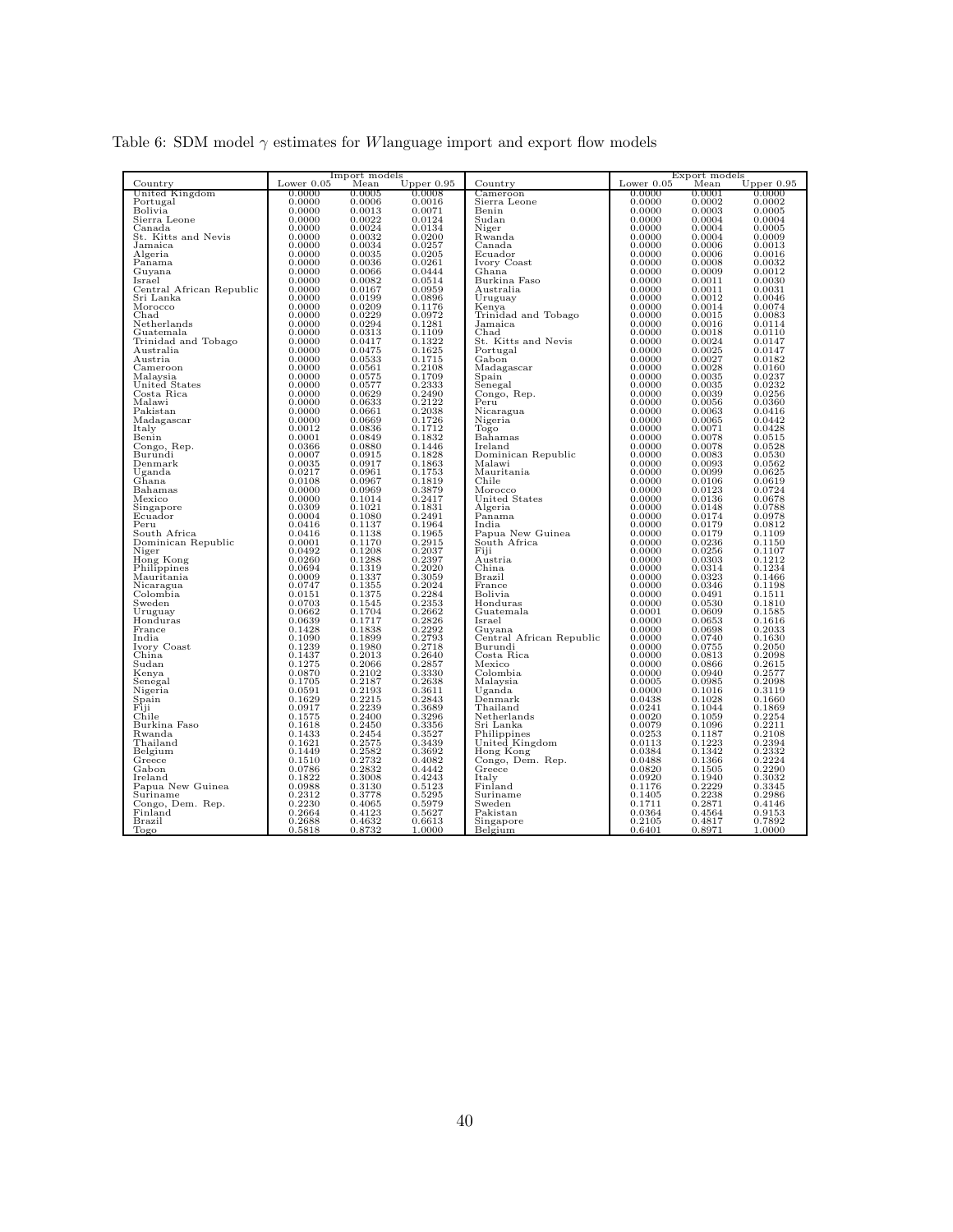|  | Table 7: SDM model $\gamma$ estimates for W trade import and export flow models |  |  |  |  |
|--|---------------------------------------------------------------------------------|--|--|--|--|
|  |                                                                                 |  |  |  |  |

|                          |              | Import models |                      |                          | Export models |        |                      |  |  |
|--------------------------|--------------|---------------|----------------------|--------------------------|---------------|--------|----------------------|--|--|
| $_{\rm Country}$         | Lower $0.05$ | Mean          | Upper $0.95$         | $_{\rm Country}$         | Lower $0.05$  | Mean   | Upper $0.95$         |  |  |
| United Kingdom           | 0.0000       | 0.0010        | 0.0024               | Cameroon                 | 0.0000        | 0.0007 | 0.0014               |  |  |
| Portugal                 | 0.0000       | 0.0013        | 0.0079               | Sierra Leone             | 0.0000        | 0.0015 | 0.0104               |  |  |
| Bolivia                  | 0.0000       | 0.0027        | 0.0200               | Benin                    | 0.0000        | 0.0074 | 0.0512               |  |  |
| Sierra Leone             | 0.0000       | 0.0035        | 0.0201               | S <sub>udan</sub>        | 0.0000        | 0.0083 | 0.0562               |  |  |
| Canada                   | 0.0000       | 0.0045        | 0.0300               | Niger                    | 0.0000        | 0.0084 | 0.0602               |  |  |
| St. Kitts and Nevis      | 0.0000       | 0.0050        | 0.0387               | Rwanda                   | 0.0000        | 0.0119 | 0.0737               |  |  |
| Jamaica                  | 0.0000       | 0.0056        | 0.0413               | Canada                   | 0.0000        | 0.0130 | 0.0841               |  |  |
| Algeria                  | 0.0000       | 0.0060        | 0.0379               | Ecuador                  | 0.0000        | 0.0132 | 0.0759               |  |  |
| Panama                   | 0.0000       | 0.0060        | 0.0434               | Ivory Coast              | 0.0000        | 0.0156 | 0.1089               |  |  |
| Guyana                   | 0.0000       | 0.0067        | 0.0444               | Ghana                    | 0.0000        | 0.0186 | 0.1143               |  |  |
| Israel                   | 0.0000       | 0.0133        | 0.0824               | Burkina Faso             | 0.0000        | 0.0199 | 0.1277               |  |  |
| Central African Republic | 0.0000       | 0.0135        | 0.0784               | Australia                | 0.0000        | 0.0206 | 0.1284               |  |  |
| Sri Lanka                | 0.0000       | 0.0158        | 0.1092               | Uruguay                  | 0.0000        | 0.0211 | 0.1037               |  |  |
| Morocco                  | 0.0000       | 0.0173        | 0.1029               | Kenya                    | 0.0000        | 0.0226 | 0.1033               |  |  |
| Chad                     | 0.0000       | 0.0185        | 0.1187               | Trinidad and Tobago      | 0.0000        | 0.0284 | 0.1482               |  |  |
| Netherlands              | 0.0000       | 0.0190        | 0.1199               | Jamaica                  | 0.0000        | 0.0398 | 0.1550               |  |  |
|                          |              | 0.0213        |                      |                          |               | 0.0426 | 0.2139               |  |  |
| Guatemala                | 0.0000       |               | 0.1166               | Chad                     | 0.0000        |        | 0.2305               |  |  |
| Trinidad and Tobago      | 0.0000       | 0.0237        | 0.1376               | St. Kitts and Nevis      | 0.0000        | 0.0435 |                      |  |  |
| Australia                | 0.0000       | 0.0273        | 0.1563               | Portugal                 | 0.0000        | 0.0455 | 0.2201               |  |  |
| Austria                  | 0.0000       | 0.0280        | 0.1889               | Gabon                    | 0.0000        | 0.0497 | 0.2672               |  |  |
| Cameroon                 | 0.0000       | 0.0289        | 0.1215               | Madagascar               | 0.0000        | 0.0511 | 0.2397               |  |  |
| Malaysia                 | 0.0000       | 0.0321        | 0.1389               | Spain                    | 0.0000        | 0.0552 | 0.1610               |  |  |
| United States            | 0.0000       | 0.0429        | 0.1305               | Senegal                  | 0.0000        | 0.0568 | 0.1694               |  |  |
| Costa Rica               | 0.0000       | 0.0513        | 0.1513               | Congo, Rep.              | 0.0000        | 0.0732 | 0.2427               |  |  |
| Malawi                   | 0.0000       | 0.0533        | 0.2143               | Peru                     | 0.0000        | 0.0746 | 0.2924               |  |  |
| Pakistan                 | 0.0000       | 0.0593        | 0.2040               | Nicaragua                | 0.0000        | 0.0803 | 0.2636               |  |  |
| Madagascar               | 0.0000       | 0.0878        | 0.2296               | Nigeria                  | 0.0000        | 0.0895 | 0.2132               |  |  |
| Italy                    | 0.0010       | 0.0916        | 0.2000               | Togo                     | 0.0000        | 0.0918 | 0.2356               |  |  |
| Benin                    | 0.0001       | 0.0954        | 0.2395               | Bahamas                  | 0.0000        | 0.1030 | 0.2750               |  |  |
| Congo, Rep.              | 0.0004       | 0.0999        | 0.2032               | Ireland                  | 0.0003        | 0.1231 | 0.2791               |  |  |
| Burundi                  | 0.0000       | 0.1032        | 0.2387               | Dominican Republic       | 0.0214        | 0.1391 | 0.2529               |  |  |
| Denmark                  | 0.0001       | 0.1197        | 0.2460               | Malawi                   | 0.0013        | 0.1448 | 0.3007               |  |  |
| Uganda                   | 0.0026       | 0.1236        | 0.2293               | Mauritania               | 0.0582        | 0.1482 | 0.2561               |  |  |
| Ghana                    | 0.0006       | 0.1259        | 0.2702               | Chile                    | 0.1086        | 0.1865 |                      |  |  |
| Bahamas                  | 0.0000       | 0.1414        | 0.3131               | Morocco                  | 0.0291        | 0.1870 | $0.2742$<br>$0.3322$ |  |  |
| Mexico                   | 0.0389       | 0.1601        | 0.2773               | United States            | 0.1049        | 0.1891 | 0.2805               |  |  |
| Singapore                | 0.0989       | 0.1641        |                      | Algeria                  | 0.0860        | 0.2127 | 0.3510               |  |  |
| Ecuador                  | 0.0533       | 0.1805        | $0.2377$<br>$0.2902$ | Panama                   | 0.1068        | 0.2176 | 0.3350               |  |  |
| Peru                     | 0.0743       | 0.1853        | 0.3006               | India                    | 0.0989        | 0.2212 | 0.3441               |  |  |
|                          |              | 0.1967        | 0.3012               | Papua New Guinea         | 0.1623        | 0.2224 | 0.2877               |  |  |
| South Africa             | 0.0877       | 0.2306        | 0.3130               |                          | 0.1178        | 0.2286 | 0.3503               |  |  |
| Dominican Republic       | 0.1634       |               |                      | South Africa             |               | 0.2320 |                      |  |  |
| Niger                    | 0.1000       | 0.2416        | 0.3912               | Fiji                     | 0.1281        |        | 0.3222               |  |  |
| Hong Kong                | 0.0039       | 0.2419        | 0.4463               | Austria                  | 0.0046        | 0.2349 | 0.4812               |  |  |
| Philippines              | 0.0940       | 0.2507        | 0.3989               | China                    | 0.1515        | 0.2389 | 0.3348               |  |  |
| Mauritania               | 0.0000       | 0.2531        | 0.5033               | Brazil                   | 0.1455        | 0.2428 | 0.3352               |  |  |
| Nicaragua                | 0.0194       | 0.2752        | 0.4964               | France                   | 0.0685        | 0.2517 | 0.4185               |  |  |
| Colombia                 | 0.1423       | 0.2753        | 0.4169               | Bolivia                  | 0.1765        | 0.2553 | 0.3326               |  |  |
| Sweden                   | 0.0665       | 0.2994        | 0.5228               | Honduras                 | 0.1743        | 0.2607 | 0.3394               |  |  |
| Uruguay                  | 0.2299       | 0.2998        | 0.3728               | Guatemala                | 0.1724        | 0.2743 | 0.3777               |  |  |
| Honduras                 | 0.1884       | 0.3002        | 0.4239               | Israel                   | 0.2015        | 0.2867 | 0.3651               |  |  |
| France                   | 0.2059       | 0.3167        | 0.4313               | Guyana                   | 0.0424        | 0.2893 | 0.5269               |  |  |
| India                    | 0.2493       | 0.3202        | 0.4001               | Central African Republic | 0.0000        | 0.2973 | 0.5718               |  |  |
| Ivory Coast              | 0.2443       | 0.3419        | 0.4231               | Burundi                  | 0.1613        | 0.3047 | 0.4557               |  |  |
| China                    | 0.2672       | 0.3427        | 0.4246               | Costa Rica               | 0.1984        | 0.3184 | 0.4236               |  |  |
| Sudan                    | 0.2435       | 0.3640        | 0.4788               | Mexico                   | 0.1522        | 0.3310 | 0.5111               |  |  |
| Kenya                    | 0.2313       | 0.3652        | 0.4803               | Colombia                 | 0.2596        | 0.3351 | 0.4096               |  |  |
| Senegal                  | 0.2773       | 0.3958        | 0.5115               | Malaysia                 | 0.2726        | 0.3554 | 0.4373               |  |  |
| Nigeria                  | 0.3329       | 0.3960        | 0.4688               | Uganda                   | 0.1319        | 0.3585 | 0.5847               |  |  |
| $_{\rm Spain}$           | 0.3237       | 0.4146        | 0.4966               | Denmark                  | 0.2869        | 0.3921 | 0.4901               |  |  |
| Fiji                     | 0.3354       | 0.4223        | 0.5291               | Thailand                 | 0.2112        | 0.3979 | 0.6006               |  |  |
| Chile                    | 0.3741       | 0.4317        | 0.4848               | Netherlands              | 0.3223        | 0.3982 | 0.4922               |  |  |
| Burkina Faso             | 0.2810       | 0.4546        | 0.6468               | Sri Lanka                | 0.2711        | 0.4024 | 0.5456               |  |  |
| Rwanda                   | 0.3643       | 0.4613        | 0.5458               | Philippines              | 0.3538        | 0.4351 | 0.5114               |  |  |
| Thailand                 | 0.2119       | 0.4638        | 0.7407               | United Kingdom           | 0.3165        | 0.4433 | 0.5683               |  |  |
| Belgium                  | 0.3798       | 0.4698        | 0.5620               | Hong Kong                | 0.3060        | 0.4634 | 0.6036               |  |  |
| Greece                   | 0.0572       | 0.5037        | 0.9149               | Congo, Dem. Rep.         | 0.2871        | 0.5481 | 0.8235               |  |  |
| Gabon                    | 0.4647       | 0.5627        | 0.6568               | Greece                   | 0.4782        | 0.5497 | 0.6307               |  |  |
| Ireland                  | 0.5006       | 0.6364        | 0.7835               | Italy                    | 0.4552        | 0.5523 | 0.6441               |  |  |
| Papua New Guinea         | 0.5696       | 0.6768        | 0.7817               | Finland                  | 0.4747        | 0.5790 | 0.6897               |  |  |
| Suriname                 | 0.5663       | 0.6852        | 0.7738               | Suriname                 | 0.4409        | 0.5905 | 0.7613               |  |  |
| Congo, Dem. Rep.         | 0.6131       | 0.7449        | 0.8630               | Sweden                   | 0.5202        | 0.6058 | 0.6896               |  |  |
| Finland                  | 0.6464       | 0.7500        | 0.8423               | Pakistan                 | 0.5553        | 0.6458 | 0.7389               |  |  |
| Brazil                   | 0.5468       | 0.8081        | 0.9994               | Singapore                | 0.5541        | 0.6846 | 0.8197               |  |  |
| Togo                     | 0.6617       | 0.9022        | 1.0000               | Belgium                  | 0.3740        | 0.7247 | 0.9995               |  |  |
|                          |              |               |                      |                          |               |        |                      |  |  |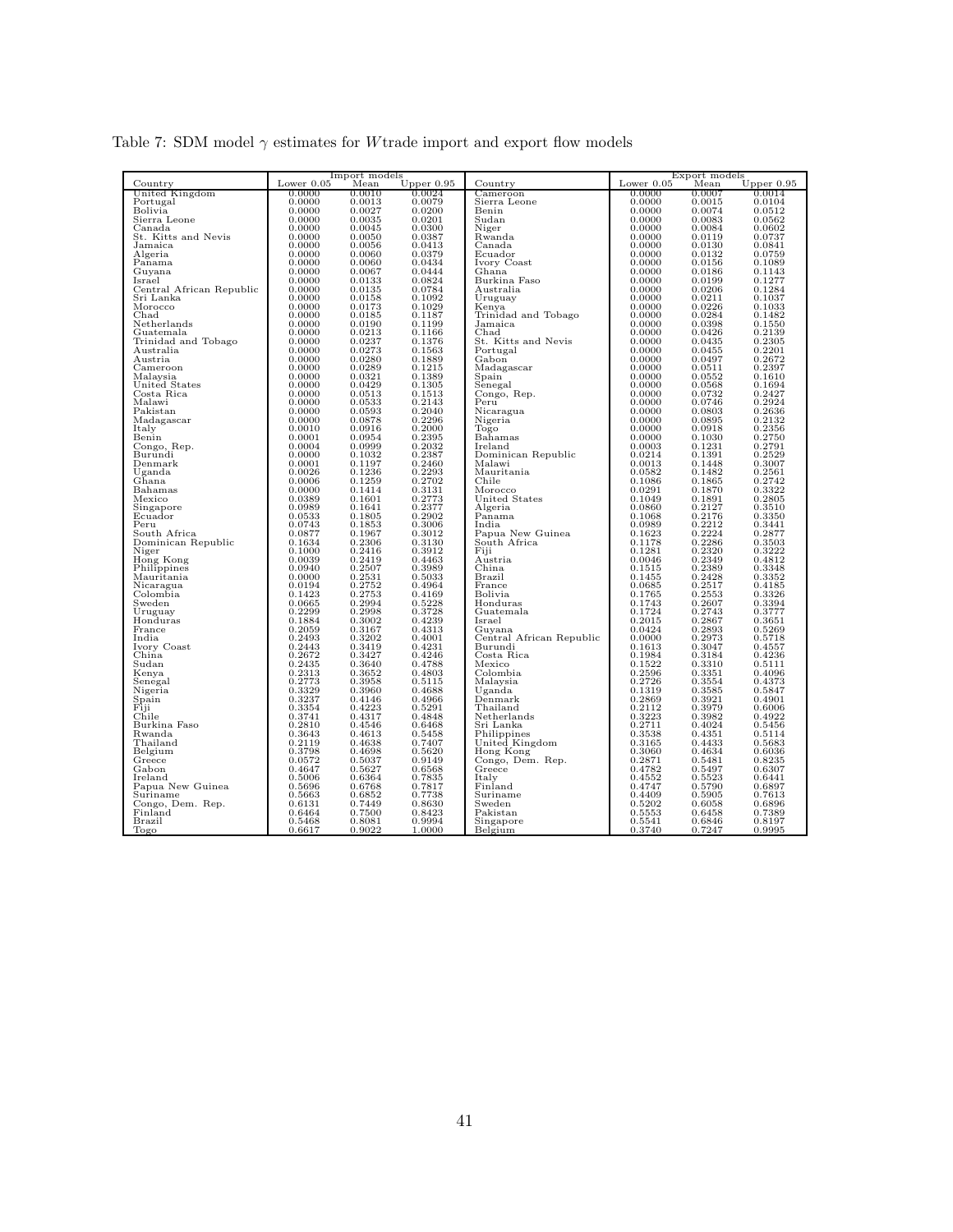|  |  | Table 8: SDM model $\gamma$ estimates for <i>W</i> colonial ties import and export flow models |  |  |  |  |  |
|--|--|------------------------------------------------------------------------------------------------|--|--|--|--|--|
|  |  |                                                                                                |  |  |  |  |  |

|                          |              | Import models |                                                 |                          |                      | Export models |                                                    |
|--------------------------|--------------|---------------|-------------------------------------------------|--------------------------|----------------------|---------------|----------------------------------------------------|
| Country                  | Lower $0.05$ | Mean          | Upper $0.95$                                    | $_{\rm Country}$         | Lower $0.05$         | Mean          | Upper $0.95$                                       |
| United Kingdom           | 0.0000       | 0.0226        | 0.0677                                          | Cameroon                 | 0.0000               | 0.0211        | 0.1258                                             |
| Portugal                 | 0.0024       | 0.0269        | 0.0723                                          | Sierra Leone             | 0.0027               | 0.0421        | 0.1096                                             |
| Bolivia                  | 0.0017       | 0.0287        | 0.0768                                          | Benin                    | 0.0000               | 0.0465        | 0.1746                                             |
| Sierra Leone             | 0.0029       | 0.0310        | 0.0849                                          | S <sub>udan</sub>        | 0.0042               | 0.0502        | 0.1255                                             |
| Canada                   | 0.0033       | 0.0444        | 0.1147                                          | Niger                    | 0.0018               | 0.0581        | 0.1539                                             |
| St. Kitts and Nevis      | 0.0021       | 0.0473        | 0.1206                                          | Rwanda                   | 0.0001               | 0.0624        | $\overset{0.1838}{_{0.1527}}$                      |
| Jamaica                  | 0.0035       | 0.0502        | 0.1206                                          | Canada                   | 0.0070               | 0.0710        |                                                    |
| Algeria                  | 0.0000       | 0.0586        | 0.1634                                          | Ecuador                  | 0.0000               | 0.0835        | 0.2360                                             |
| Panama                   | 0.0051       | 0.0604        | 0.1492                                          | Ivory Coast              | 0.0003               | 0.0938        | 0.2592                                             |
| Guyana                   | 0.0042       | 0.0608        | 0.1508                                          | Ghana                    | 0.0165               | 0.0946        | 0.1762                                             |
| Israel                   | 0.0037       | 0.0654        | 0.1759                                          | Burkina Faso             | 0.0000               | 0.0967        | 0.2580                                             |
| Central African Republic | 0.0038       | 0.0662        | 0.1853                                          | Australia                | 0.0165               | 0.0983        | 0.1873                                             |
| Sri Lanka                | 0.0000       | 0.0668        | 0.1840                                          | Uruguay                  | 0.0162               | 0.1147        | 0.2463                                             |
| Morocco                  | 0.0049       | 0.0691        | 0.1696                                          | Kenya                    | 0.0094               | 0.1175        | 0.2712                                             |
| Chad                     | 0.0000       | 0.0711        | 0.2734                                          | Trinidad and Tobago      | 0.0297               | 0.1288        | 0.2264                                             |
| Netherlands              |              | 0.0759        | 0.1611                                          |                          | 0.0251               | 0.1291        | 0.2348                                             |
|                          | 0.0103       | 0.0766        |                                                 | Jamaica                  |                      |               | 0.3081                                             |
| Guatemala                | 0.0000       |               | 0.2818                                          | Chad                     | 0.0012               | 0.1372        |                                                    |
| Trinidad and Tobago      | 0.0074       | 0.0777        | 0.1853                                          | St. Kitts and Nevis      | 0.0512               | 0.1387        | 0.2240                                             |
| Australia                | 0.0174       | 0.0797        | 0.1542                                          | Portugal                 | 0.0005               | 0.1507        | 0.4358                                             |
| Austria                  | 0.0117       | 0.0827        | 0.1785                                          | Gabon                    | 0.0270               | 0.1628        | 0.2738                                             |
| Cameroon                 | 0.0152       | 0.0885        | 0.1831                                          | Madagascar               | 0.0458               | 0.1630        | 0.2754                                             |
| Malavsia                 | 0.0000       | 0.0914        | 0.2479                                          | Spain                    | 0.0113               | 0.1690        | 0.4415                                             |
| United States            | 0.0122       | 0.0937        | 0.1863                                          | Senegal                  | 0.0432               | 0.1742        | 0.2920                                             |
| Costa Rica               | 0.0079       | 0.0948        | 0.2308                                          | Congo, Rep.              | 0.0281               | 0.1789        | 0.3261                                             |
| Malawi                   | 0.0122       | 0.0950        | 0.2162                                          | Peru                     | 0.0129               | 0.1946        | 0.3534                                             |
| Pakistan                 | 0.0142       | 0.1023        | 0.2185                                          | Nicaragua                | 0.0590               | 0.1951        | 0.3153                                             |
| Madagascar               | 0.0441       | 0.1084        | 0.1676                                          | Nigeria                  | 0.0979               | 0.1972        |                                                    |
| Italy                    | 0.0005       | 0.1124        | 0.2657                                          | Togo                     | 0.1044               | 0.2035        | $\overset{\scriptstyle0.2874}{\scriptstyle0.2862}$ |
| Benin                    | 0.0612       | 0.1180        | 0.1771                                          | Bahamas                  | 0.0953               | 0.2059        | 0.3003                                             |
| Congo, Rep.              | 0.0320       | 0.1198        | 0.2036                                          | Ireland                  | 0.0240               | 0.2084        | 0.4509                                             |
| Burundi                  | 0.0009       | 0.1204        | 0.3113                                          | Dominican Republic       | 0.1437               | 0.2280        | 0.3034                                             |
| Denmark                  | 0.0002       | 0.1247        |                                                 | Malawi                   | 0.1609               | 0.2456        | 0.3246                                             |
| Uganda                   | 0.0487       | 0.1251        | $\begin{array}{c} 0.2718 \\ 0.2001 \end{array}$ | Mauritania               | 0.1229               | 0.2465        | 0.3585                                             |
| Ghana                    | 0.0227       | 0.1277        | 0.2478                                          | Chile                    | 0.1689               | 0.2482        | 0.3204                                             |
| Bahamas                  | 0.0325       | 0.1301        | 0.2321                                          | Morocco                  | 0.1742               | 0.2559        | 0.3309                                             |
| Mexico                   | 0.0344       | 0.1320        | 0.2147                                          | United States            | 0.0646               | 0.2575        | 0.4257                                             |
|                          |              |               | 0.2169                                          |                          |                      | 0.2640        |                                                    |
| Singapore                | 0.0444       | 0.1346        | 0.2558                                          | Algeria                  | 0.0573               |               | 0.4521                                             |
| Ecuador                  | 0.0306       | 0.1363        | 0.2792                                          | Panama                   | 0.1146               | 0.2711        | 0.4168                                             |
| Peru                     | 0.0279       | 0.1508        |                                                 | India                    | 0.2033               | 0.2714        | 0.3306                                             |
| South Africa             | 0.0161       | 0.1532        | 0.3452                                          | Papua New Guinea         | 0.2148               | 0.2781        | 0.3413                                             |
| Dominican Republic       | 0.0432       | 0.1588        | 0.2635                                          | South Africa             | 0.2048               | 0.2807        | 0.3507                                             |
| Niger                    | 0.0217       | 0.1597        | 0.3459                                          | Fiji                     | 0.1181               | 0.2817        | 0.4317                                             |
| Hong Kong                | 0.0261       | 0.1681        | 0.3372                                          | Austria                  | 0.1414               | 0.2818        | 0.4041                                             |
| Philippines              | 0.0571       | 0.1839        | 0.3042                                          | China                    | 0.1202               | 0.2822        | 0.4396                                             |
| Mauritania               | 0.0419       | 0.1934        | 0.3410                                          | Brazil                   | 0.2097               | 0.2921        | 0.3567                                             |
| Nicaragua                | 0.1207       | 0.1937        | 0.2623                                          | France                   | 0.2408               | 0.3143        | 0.3872                                             |
| Colombia                 | 0.0950       | 0.1949        | 0.2706                                          | Bolivia                  | 0.2247               | 0.3212        | 0.4050                                             |
| Sweden                   | 0.1102       | 0.1985        | 0.2764                                          | Honduras                 | 0.2344               | 0.3244        | 0.4164                                             |
| Uruguay                  | 0.0251       | 0.1997        | 0.3990                                          | Guatemala                | 0.1735               | 0.3355        | 0.4756                                             |
| Honduras                 | 0.0658       | 0.2046        | 0.3122                                          | Israel                   | 0.0560               | 0.3374        | 0.5803                                             |
| France                   | 0.0982       | 0.2090        | 0.3121                                          | Guyana                   | 0.2225               | 0.3433        | 0.4600                                             |
| India                    | 0.1533       | 0.2146        | 0.2717                                          | Central African Republic | 0.2372               | 0.3495        | 0.4468                                             |
| Ivory Coast              | 0.1187       | 0.2172        | 0.3124                                          | Burundi                  |                      | 0.3507        | 0.4554                                             |
| China                    | 0.1292       | 0.2190        | 0.2993                                          | Costa Rica               | $0.2319$<br>$0.2592$ | 0.3523        | 0.4361                                             |
| Sudan                    | 0.1092       | 0.2203        | 0.3094                                          | Mexico                   | 0.2584               | 0.3674        | 0.4618                                             |
| Kenya                    | 0.0412       | 0.2333        | 0.4183                                          | Colombia                 | 0.2093               | 0.3680        | 0.5097                                             |
| Senegal                  | 0.1529       | 0.2373        | 0.3128                                          | Malaysia                 | 0.2945               | 0.3699        | 0.4411                                             |
| Nigeria                  | 0.1255       | 0.2429        | 0.3503                                          | Uganda                   | 0.3014               | 0.3807        | 0.4485                                             |
| Spain                    | 0.1880       | 0.2451        | 0.2970                                          | Denmark                  | 0.3025               | 0.3826        | 0.4561                                             |
| Fiji                     | 0.1388       | 0.2505        | 0.3541                                          | Thailand                 | 0.2494               | 0.3871        | 0.5118                                             |
| Chile                    | 0.1922       | 0.2527        | 0.3084                                          | Netherlands              | 0.2910               | 0.3933        | 0.4834                                             |
| Burkina Faso             | 0.1743       | 0.2644        | 0.3501                                          | Sri Lanka                | 0.3249               | 0.3967        | 0.4592                                             |
|                          | 0.1967       | 0.2645        | 0.3318                                          |                          | 0.3070               | 0.4123        | 0.5107                                             |
| Rwanda                   |              |               |                                                 | Philippines              |                      |               |                                                    |
| Thailand                 | 0.1146       | 0.2731        | 0.4223                                          | United Kingdom           | 0.3066               | 0.4181        | 0.5140                                             |
| Belgium                  | 0.1702       | 0.2824        | 0.3870                                          | Hong Kong                | 0.3203               | 0.4198        | 0.5054                                             |
| Greece                   | 0.1729       | 0.2875        | 0.3854                                          | Congo, Dem. Rep.         | 0.3585               | 0.4428        | 0.5217                                             |
| Gabon                    | 0.1131       | 0.2876        | 0.4530                                          | Greece                   | 0.3183               | 0.4545        | 0.5778                                             |
| Ireland                  | 0.0243       | 0.2973        | 0.6343                                          | Italy                    | 0.3929               | 0.4579        | 0.5186                                             |
| Papua New Guinea         | 0.2084       | 0.3019        | 0.3906                                          | Finland                  | 0.3202               | 0.4767        | 0.6167                                             |
| Suriname                 | 0.2593       | 0.3330        | 0.3902                                          | Suriname                 | 0.3780               | 0.4806        | 0.5636                                             |
| Congo, Dem. Rep.         | 0.2255       | ${ 0.3564}$   | 0.4735                                          | Sweden                   | 0.3855               | 0.4980        | 0.5978                                             |
| Finland                  | 0.1070       | 0.4032        | 0.6541                                          | Pakistan                 | 0.4043               | 0.5233        | 0.6102                                             |
| Brazil                   | 0.1794       | 0.4140        | 0.6180                                          | Singapore                | 0.4548               | 0.5249        | 0.5875                                             |
| Togo                     | 0.3029       | 0.4272        | 0.5388                                          | Belgium                  | 0.3331               | 0.5626        | 0.7618                                             |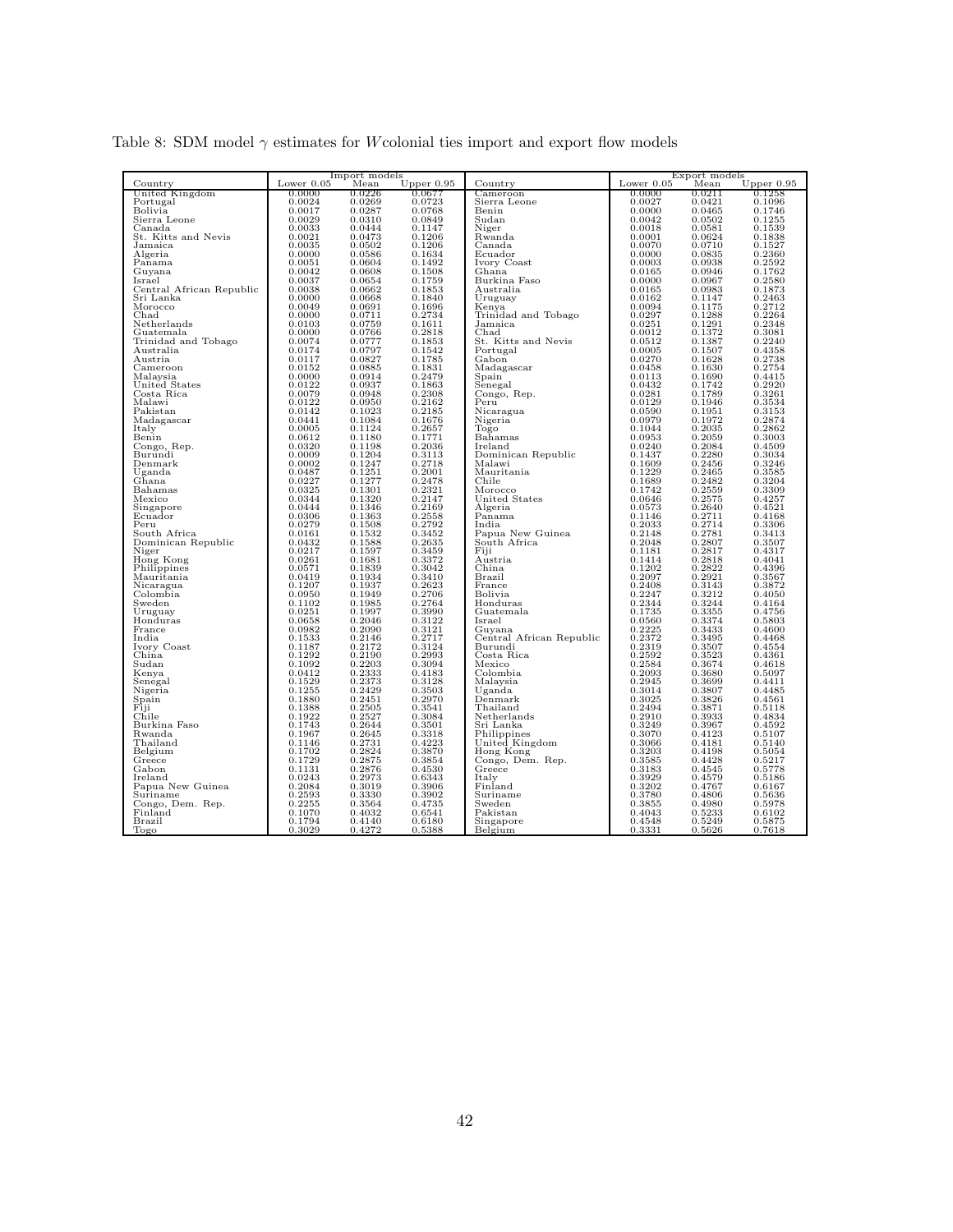

Fig. 1: Distribution of estimates for the 74 scalar dependence parameters *ρ* from SAR model estimates



Fig. 2: Distribution of estimates for the 74 scalar dependence parameters *ρ* from SDM model estimates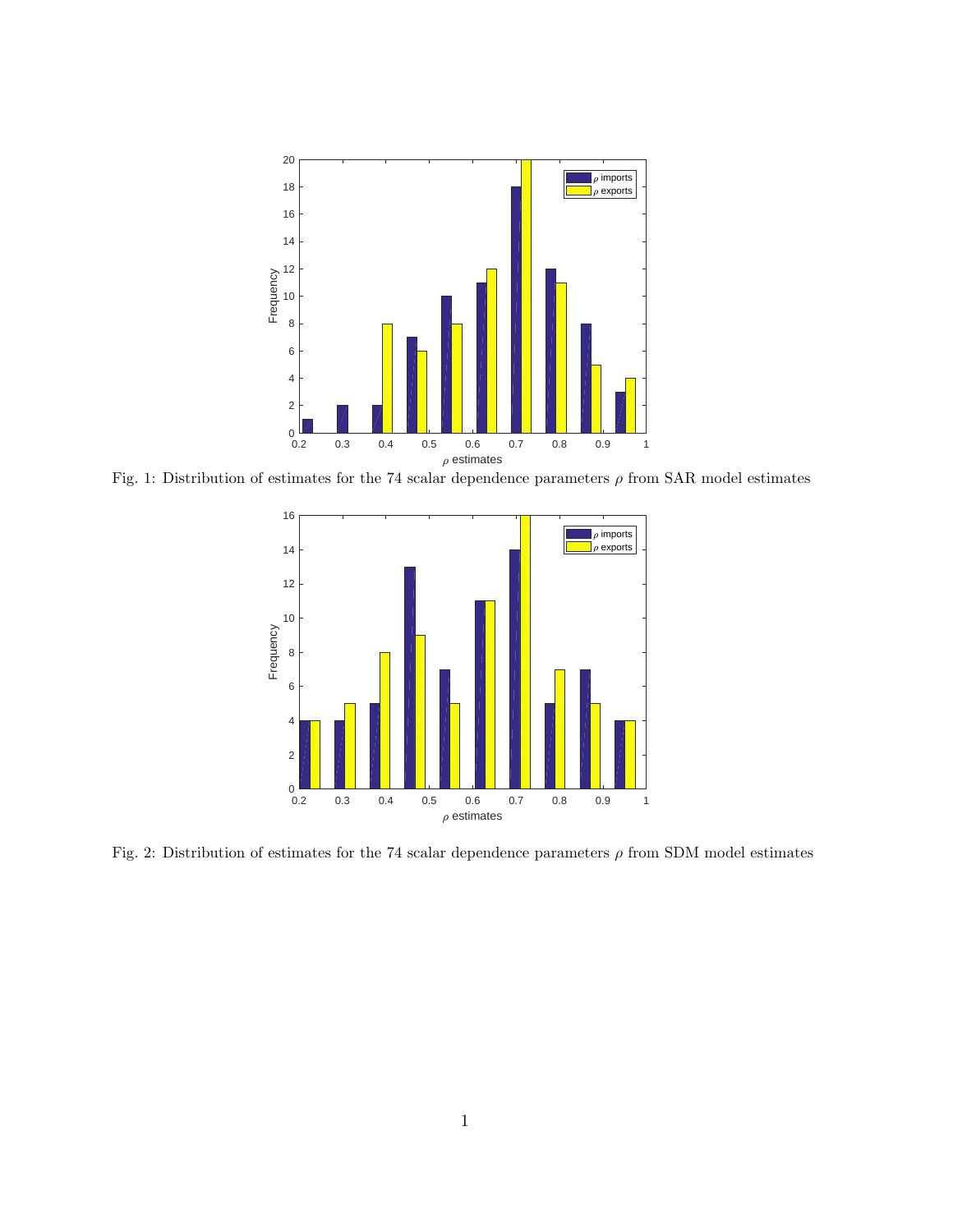

Fig. 3: Distribution of estimates for the 74  $\gamma$  parameters from the SDM import model estimates



Fig. 4: Distribution of estimates for the 74  $\gamma$  parameters from the SDM export model estimates